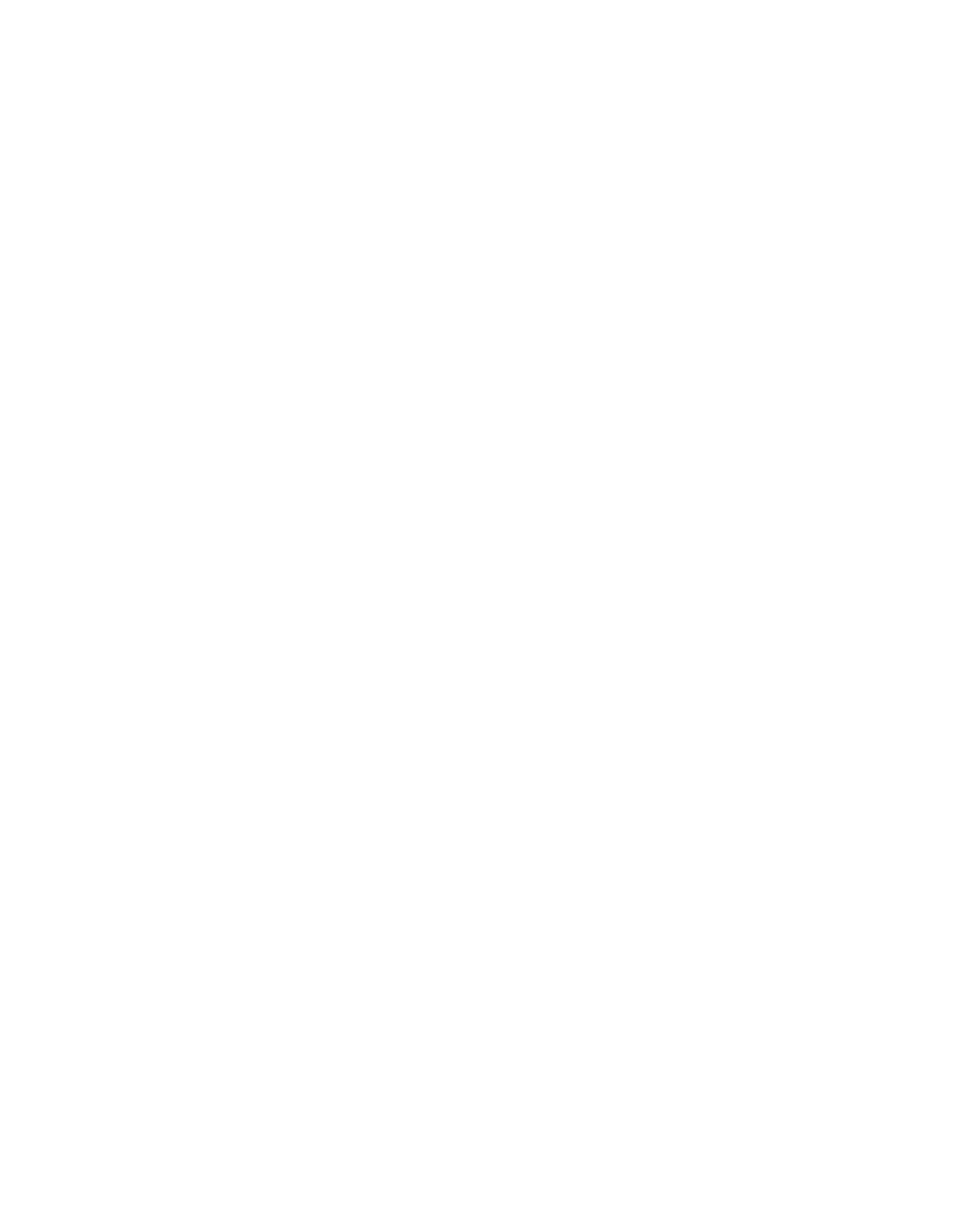# **Introduction**

This report provides a summary of Iowa's FY 2015 General Fund budget. The report examines the changes in revenues and appropriation activity through the fiscal year. The report also includes information on Iowa reserve funds and the Taxpayers Trust Fund. Additional information on individual FY 2015 General Fund appropriations can be found in **Appendix A**.

# **Summary of FY 2015 General Fund Budget**

The FY 2015 General Fund budget ended the fiscal year with a surplus of \$410.7 million. This was \$324.2 million less than the surplus that was estimated at the time the original FY 2015 budget was enacted during the 2014 Legislative Session and \$46.4 million more than the revised surplus that was estimated at the close of the 2015 Session. Several factors contributed to the change in the surplus:

- Net General Fund receipts for FY 2015 ended the year at \$143.9 million (2.1%) less than was originally estimated at the close of the 2014 Legislative Session. The original FY 2015 budget was based on the December 2013 revenue estimate of the Revenue Estimating Conference (REC) that totaled \$6.983 billion. During the 2014 Legislative Session, \$19.6 million in revenue reductions were also enacted, resulting in estimated net receipts of \$6.964 billion. In subsequent meetings, the REC lowered the estimate largely due to reductions experienced in personal and corporate income tax collections. Also contributing to the reduction was the enactment of SF 126 (Internal Revenue Code Update Act) in February 2015 that reduced the revenue estimate by \$99.0 million. The Act conformed Iowa's revenue laws to incorporate federal changes enacted from January 1, 2014, through January 1, 2015.
- The final surplus carryforward ended the fiscal year at \$647.2 million. This amount was \$98.5 million (13.2%) less than estimated when the FY 2015 budget was first enacted. The reduction of the surplus carryforward was the result of a lower than anticipated General Fund surplus in FY 2014.
- Net appropriations (after reversions) were \$81.8 million (1.2%) more than the initial budget due to supplemental appropriations and year-end adjustments to standing appropriations. A net total of \$56.0 million in supplemental appropriations and deappropriations were funded for FY 2015. This included supplemental appropriations of \$58.8 million for Medicaid, \$9.5 million for Commercial Property Tax Replacement, and \$3.5 million for other programs. There were also \$15.8 million in deappropriations enacted that offset a portion of the increases. Standing appropriations ended the fiscal year \$27.9 million more than originally budgeted. The majority of the increase was the result of State Appeal Board claims exceeding the estimated budget by \$17.8 million.

**Table 1** shows the changes that occurred with the FY 2015 budget due to changes in revenue estimates and appropriation adjustments from the time the budget was first enacted during the 2014 Legislative Session to the close of the fiscal year.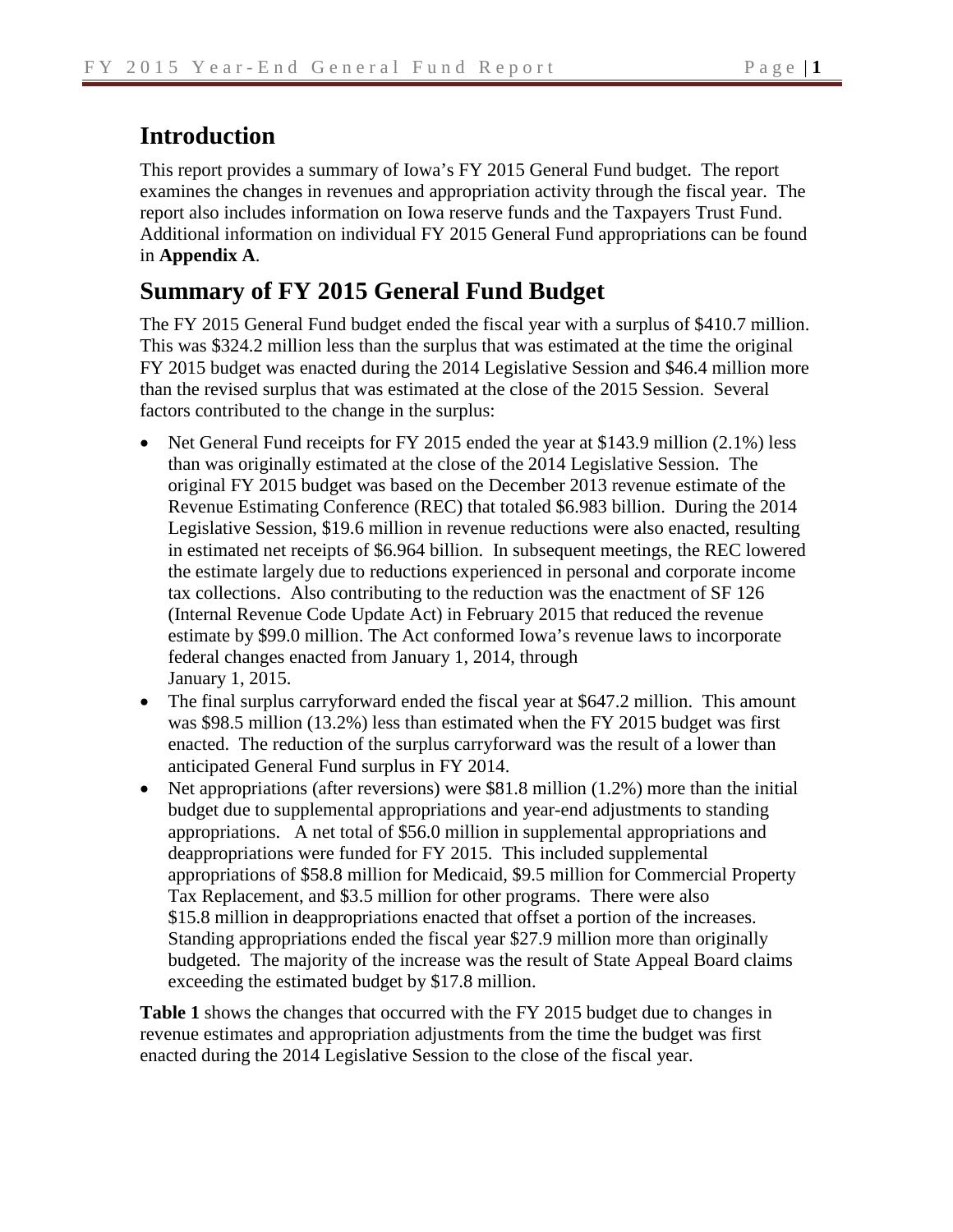| Table 1<br><b>General Fund Budget</b><br>(Dollars in Millions) |    |         |    |            |         |            |    |         |  |  |  |
|----------------------------------------------------------------|----|---------|----|------------|---------|------------|----|---------|--|--|--|
|                                                                |    | FY 2014 |    | FY 2015    |         |            |    |         |  |  |  |
|                                                                |    | Actual  |    | Original   | Revised |            |    | Actual  |  |  |  |
| <b>Funds Available</b>                                         |    |         |    |            |         |            |    |         |  |  |  |
| <b>REC Estimate/Actual Receipts</b>                            | \$ | 6,489.1 | \$ | 6,983.2 \$ |         | 6,767.4 \$ |    | 6,819.7 |  |  |  |
| Revenue Adjustments                                            |    |         |    | $-19.6$    |         | 0.0        |    | 0.0     |  |  |  |
| Net General Fund Receipts                                      |    | 6,489.1 |    | 6,963.6    |         | 6,767.4    |    | 6,819.7 |  |  |  |
| Surplus Carryforward                                           |    | 679.3   |    | 745.7      |         | 642.2      |    | 647.2   |  |  |  |
| <b>Total Funds Available</b>                                   | \$ | 7,168.4 | \$ | 7,709.3    | \$      | 7,409.6    | \$ | 7,466.9 |  |  |  |
| <b>Appropriations</b>                                          |    |         |    |            |         |            |    |         |  |  |  |
| <b>Enacted Appropriations</b>                                  | \$ | 6,490.1 | \$ | 6,979.4 \$ |         | 6,979.4 \$ |    | 6,979.4 |  |  |  |
| Adjustments to Standing Appropriations                         |    | - 7.5   |    |            |         | 14.9       |    | 27.9    |  |  |  |
| Net Supplemental/Deappropriations                              |    |         |    |            |         | 56.0       |    | 56.0    |  |  |  |
| <b>Total Appropriations</b>                                    |    | 6,482.6 |    | 6,979.4    |         | 7,050.3    |    | 7,063.4 |  |  |  |
| Reversions                                                     |    | $-21.0$ |    | $-5.0$     |         | $-5.0$     |    | $-7.2$  |  |  |  |
| <b>Net Appropriations</b>                                      | S  | 6,461.6 | \$ | 6,974.4    | \$      | 7,045.3    | \$ | 7,056.2 |  |  |  |
| <b>Ending Balance - Surplus</b>                                | \$ | 706.8   | \$ | 734.9      | \$      | 364.3      | \$ | 410.7   |  |  |  |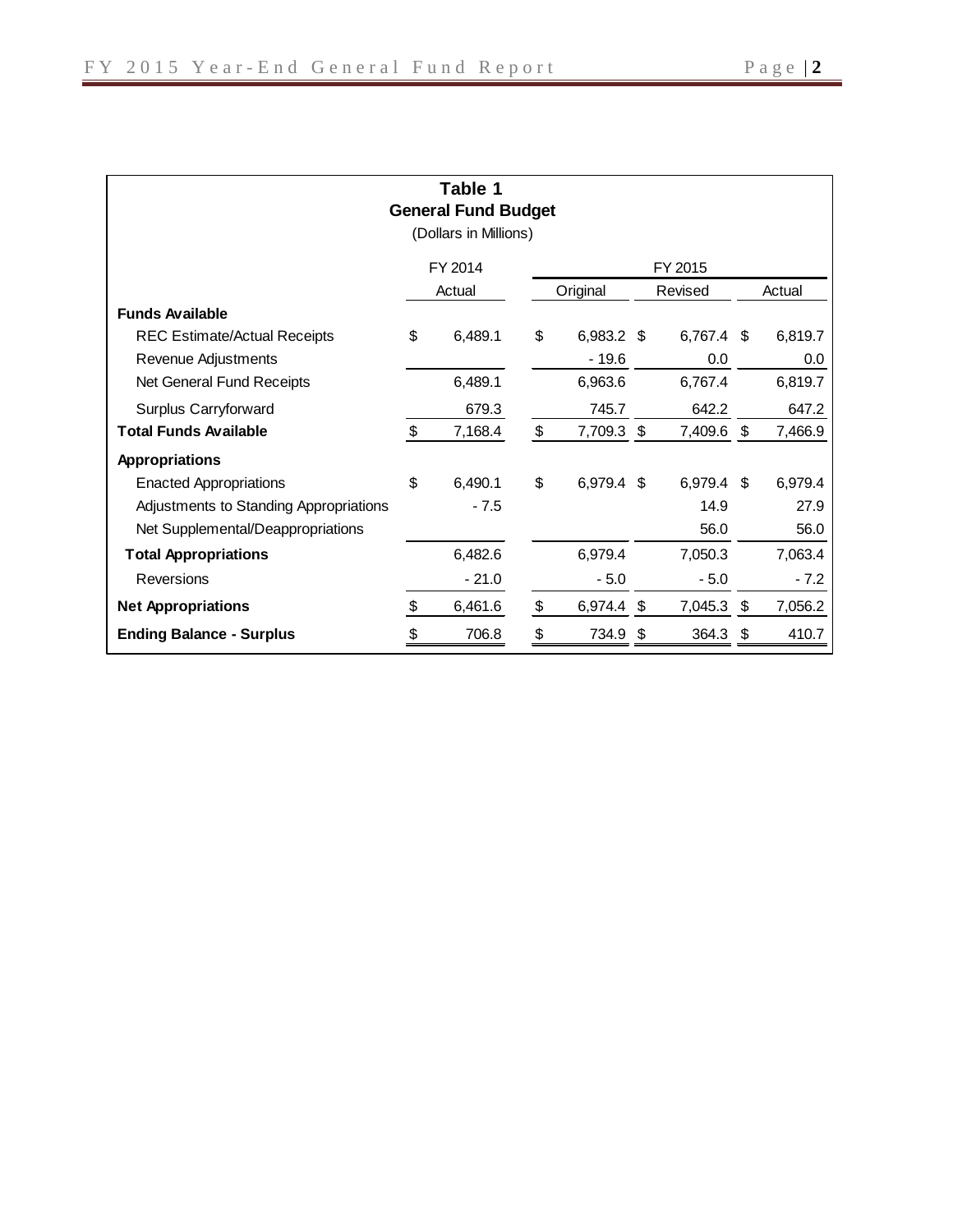During FY 2015, the General Fund collected \$6.692 billion in net revenue and received \$127.6 million in revenue transfers for total net General Fund receipts of \$6.820 billion. This represents an increase of \$330.6 million (5.1%) compared to FY 2014 (**Table 2**).

The revenue growth was driven by an 8.0% (\$256.6 million) increase in personal income tax. Corporate income tax also experienced a significant increase of 19.2% (\$74.6 million) in FY 2015 compared to FY 2014. Revenue growth from sales and use taxes was relatively modest at 2.2% (\$47.7 million).

The revenue growth of the taxes mentioned above was offset by a \$61.4 million (32.5%) reduction in revenue transfers to the General Fund. Of the \$61.4 million reduction, \$56.9 million was associated with a decrease in the amount transferred from the Taxpayers Trust Fund Tax Credit Fund. Of the total \$127.6 million in transfers for FY 2015, \$27.7 million was associated with a transfer from the Taxpayers Trust Fund Tax Credit Fund to pay for income tax credits in tax year 2014. In FY 2014, the General Fund received a transfer of \$84.6 million from the Taxpayer Trust Fund Tax Credit Fund.

| Table 2<br><b>Summary of General Fund Receipts</b><br>(Dollars in Millions)                      |         |                    |         |                    |                       |               |                   |  |  |  |  |
|--------------------------------------------------------------------------------------------------|---------|--------------------|---------|--------------------|-----------------------|---------------|-------------------|--|--|--|--|
|                                                                                                  | FY 2014 |                    | FY 2015 |                    | FY 2015 vs<br>FY 2014 |               | Percent<br>Change |  |  |  |  |
| <b>Net Receipts</b>                                                                              |         |                    |         |                    |                       |               |                   |  |  |  |  |
| Personal Income Tax<br>Sales/Use Tax                                                             | \$      | 3,200.9<br>2,183.1 | \$.     | 3,457.5<br>2,230.8 | \$.                   | 256.6<br>47.7 | 8.0%<br>2.2%      |  |  |  |  |
| Corporate Income Tax                                                                             |         | 388.7              |         | 463.3              |                       | 74.6          | 19.2%             |  |  |  |  |
| Other Taxes*                                                                                     |         | 235.5              |         | 245.8              |                       | 10.3          | 4.4%              |  |  |  |  |
| <b>Other Receipts</b>                                                                            |         | 291.9              |         | 294.7              |                       | 2.8           | 1.0%              |  |  |  |  |
| Subtotal - Net Receipts                                                                          | \$      | 6,300.1            | \$      | 6,692.1            | \$                    | 392.0         | 6.2%              |  |  |  |  |
| <b>Transfers</b>                                                                                 |         | 189.0              |         | 127.6              |                       | $-61.4$       | $-32.5%$          |  |  |  |  |
| Total Net General Fund Receipts plus Transfers                                                   |         | 6,489.1            | \$      | 6,819.7            | \$                    | 330.6         | 5.1%              |  |  |  |  |
| * Other taxes includes: Inheritance, Insurance, Beer, Franchise Tax, and miscellaneous receipts. |         |                    |         |                    |                       |               |                   |  |  |  |  |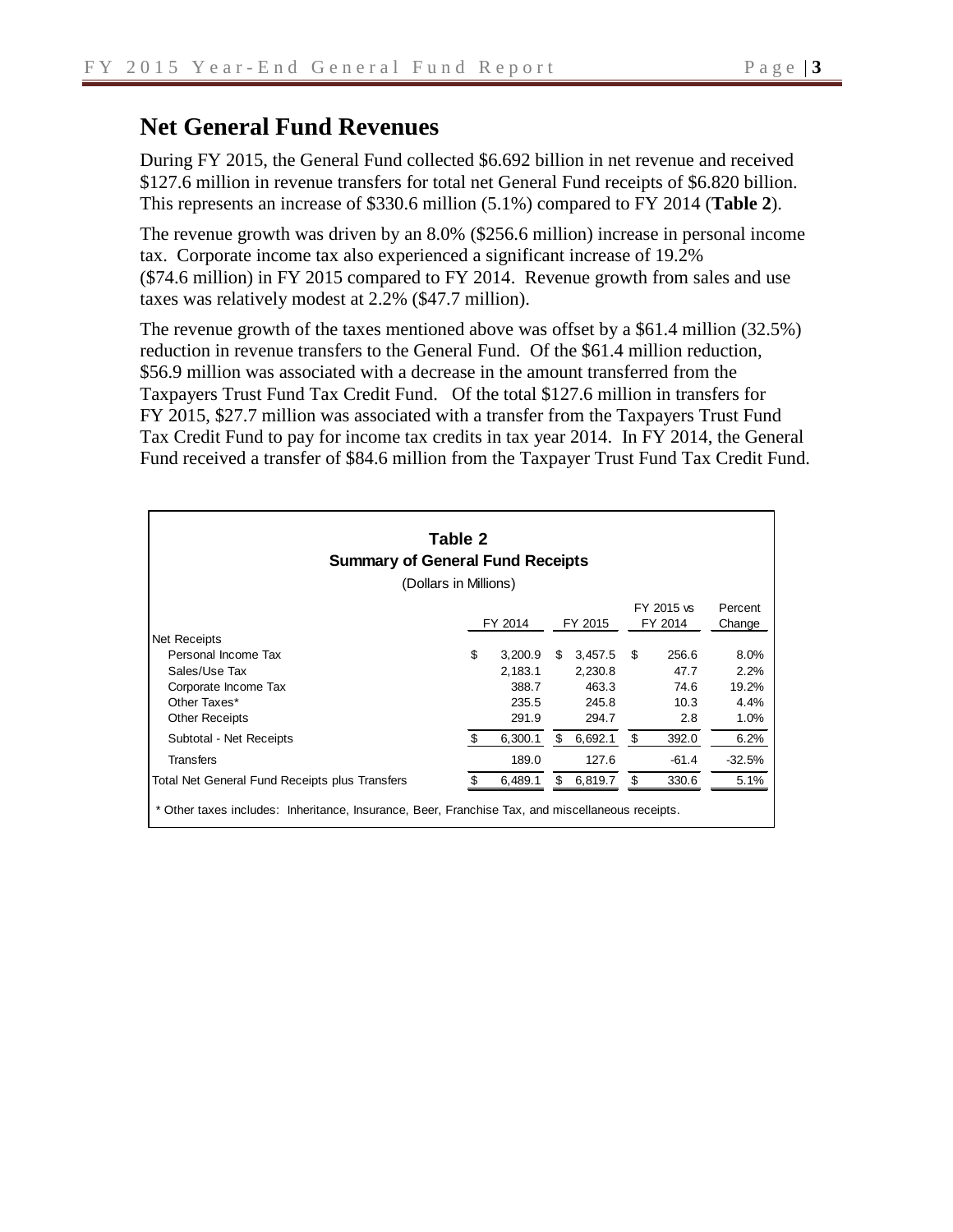**Chart 1** shows the sources of net General Fund revenue for FY 2015. Of the total \$6.820 billion, 83.4% is from state income taxes and sales/use taxes (net of refunds). Corporate income taxes make up another 6.8% and the remaining 9.8% is comprised of numerous other sources. While these revenue sources fluctuate on an annual basis, these percentages have remained relatively consistent from year to year.

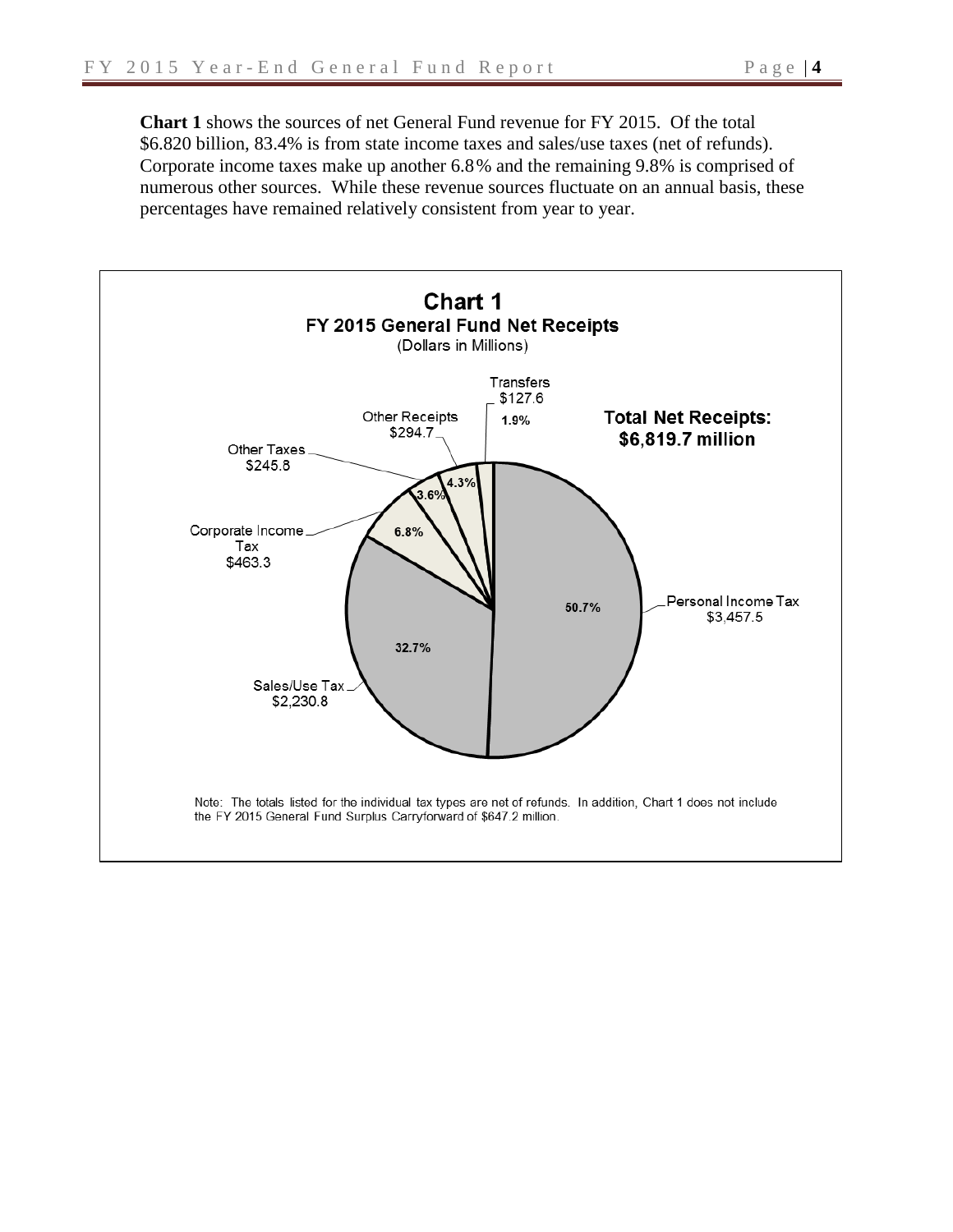## **Appropriations**

**Chart 2** shows the appropriations and expenditures that have the largest impact on the state General Fund budget. Of the six categories listed, State Aid to Schools and Medicaid comprise nearly 60.0% of the total appropriations enacted in FY 2015. These two categories of expenditures also account for the majority of the growth in General Fund spending over the past 10 years.

Other areas that comprise sizable portions of the General Fund budget include higher education (Regents institutions and community colleges), the Department of Corrections, and property tax replacement appropriations. These three budget areas make up approximately 21.0% of the budget. The remaining 20.0% of the General Fund appropriations provide funding for all other departments and programs.

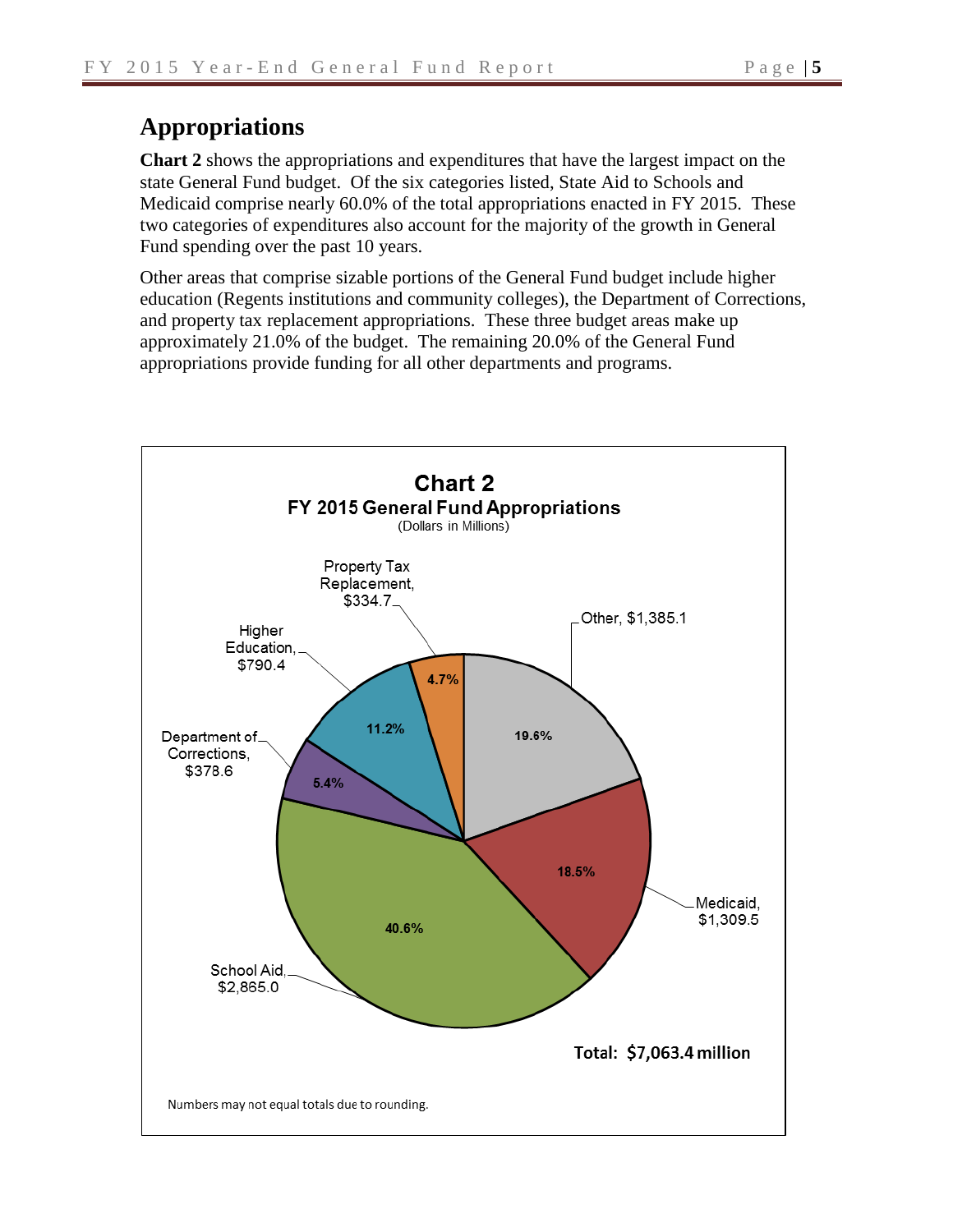### **Trends – General Fund Resources**

Total General Fund resources include net General Fund receipts and the revenues carried forward from the previous year's surplus. The net receipts are comprised of annual tax revenue (net of refunds) as well as other revenues credited and transferred to the General Fund by law. The surplus carryforward occurs if there is sufficient revenue from the previous year's surplus to fill up the State's reserve funds to the statutory level and to meet other reserve fund obligations, with the excess surplus revenue being transferred to the General Fund.

From FY 2006 to FY 2015, net General Fund receipts increased \$1.437 billion, equating to an average annual increase of 2.7%.

Since FY 2011, the financial condition of the General Fund budget has improved to the point that the year-end surpluses have been more than sufficient to meet the reserve fund obligations, resulting in excess surplus dollars being carried forward to the next fiscal year.

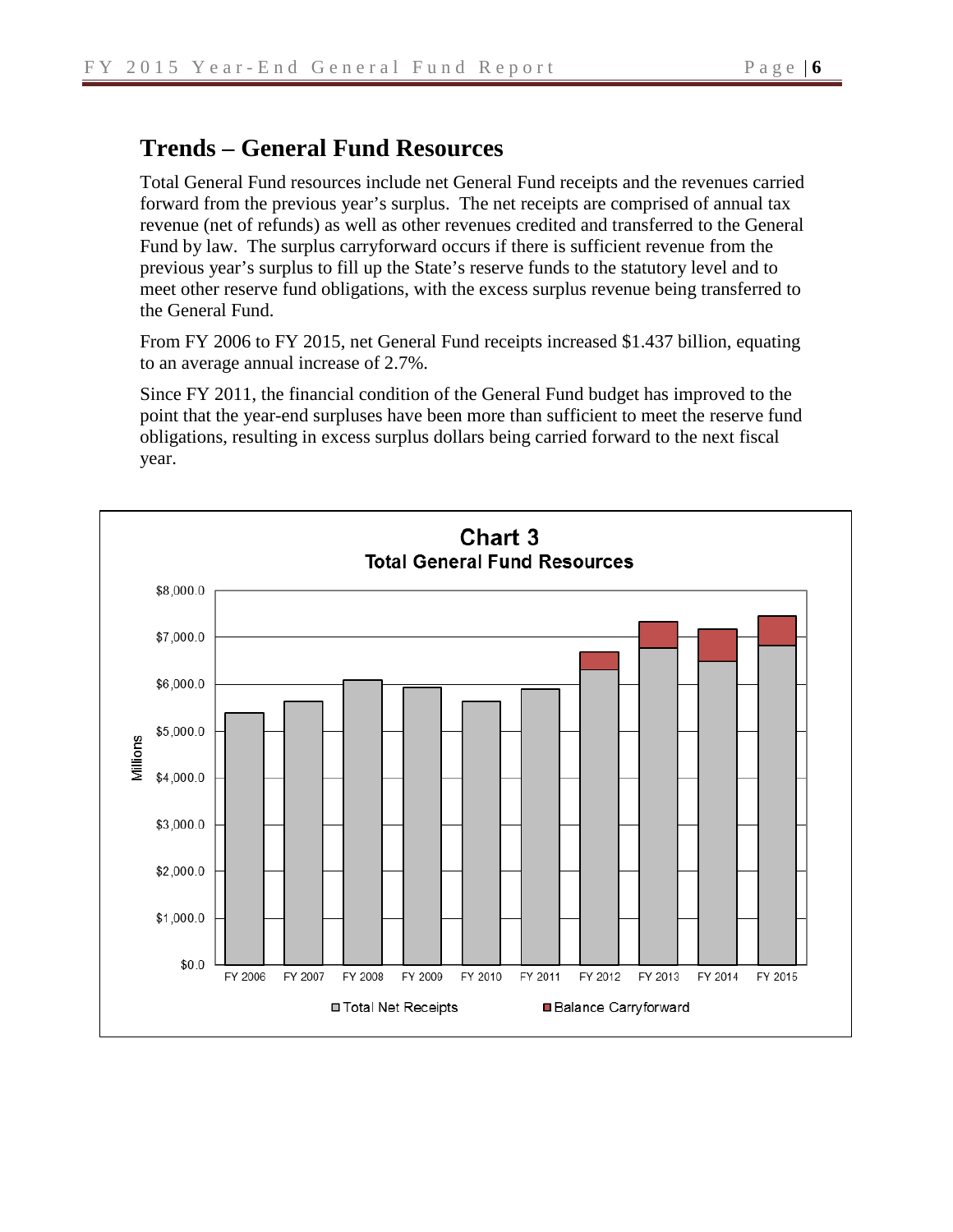# **Trends – General Fund Appropriations**

Over the 10-year period from FY 2006 to FY 2015, General Fund appropriations increased from \$5.032 billion to \$7.063 billion, an increase of \$2.032 billion (40.4%). This represents an average annual increase of 3.8% during the 10 years.

The area of the General Fund budget that is experiencing the fastest rate of growth is Medicaid, which comprises approximately 19.0% of the total General Fund budget. From FY 2006 to FY 2015, the General Fund appropriation for Medicaid increased \$710.3 million, equating to an average annual increase of 9.1% over the 10-year period.

State School Aid comprises the largest portion of the General Fund budget at approximately 41.0%, and therefore has accounted for the largest dollar increase over the last 10 years. State School Aid increased a total of \$901.8 million from FY 2006 to FY 2015, representing an average annual increase of 4.3%.

Three other areas that comprise a substantial part of the General Fund budget include Higher Education (Regents and Community colleges), the Department of Corrections, and Property Tax Replacement appropriations. Together, these three budget areas comprise approximately 22.0% of annual General Fund appropriations.

Of these three areas, the appropriations for property tax replacement will experience the greatest growth in FY 2016 and FY 2017, largely due to the enactment of [SF 295](https://www.legis.iowa.gov/legislation/BillBook?ga=85&ba=SF295) (Property Tax System Modifications Act) in 2013. The legislation reduced the percentage of a commercial, industrial, or railroad property assessed value that is subject to property tax. A new property tax credit available to owners of commercial, industrial, and rail property was also created. The tax reductions created in both changes are paid for through State General Fund standing appropriations. The combined amount appropriated for the commercial and industrial property replacement and the Business Property Tax Credit totaled \$137.7 million in FY 2015. These appropriations are estimated to grow to \$252.6 million in FY 2016 and \$278.7 million in FY 2017. Beginning in FY 2018, the standing appropriations cannot exceed the actual FY 2017 appropriation amount.

Changes in the General Fund appropriations for Higher Education and the Department of Corrections from FY 2006 to FY 2015 have been relatively modest relative to increases in other budget areas. During this 10-year period, funding for the Department of Corrections increased \$82.5 million for an average annual increase of 2.8%, while appropriations for Higher education increased \$53.2 million for an average annual increase of 0.8%.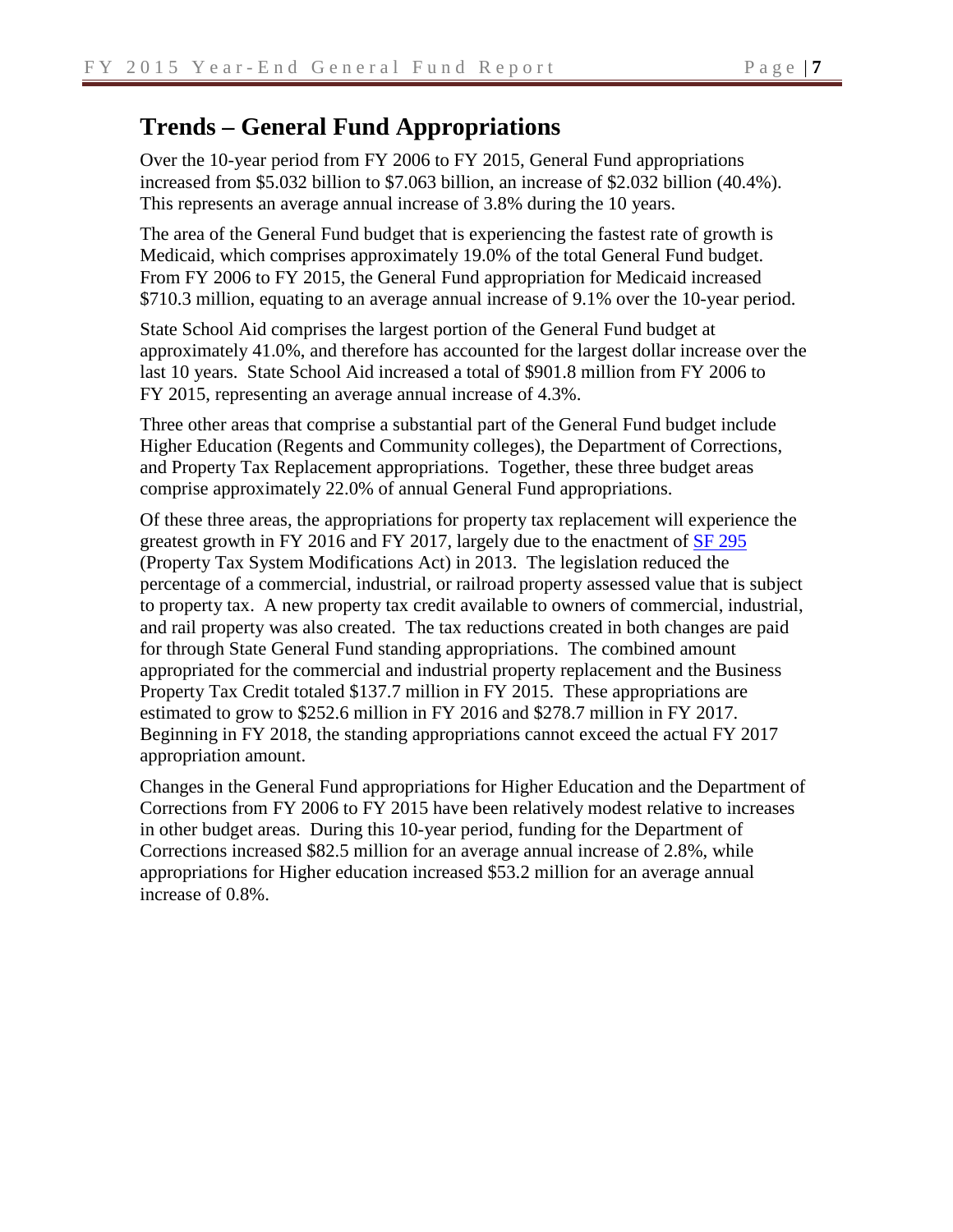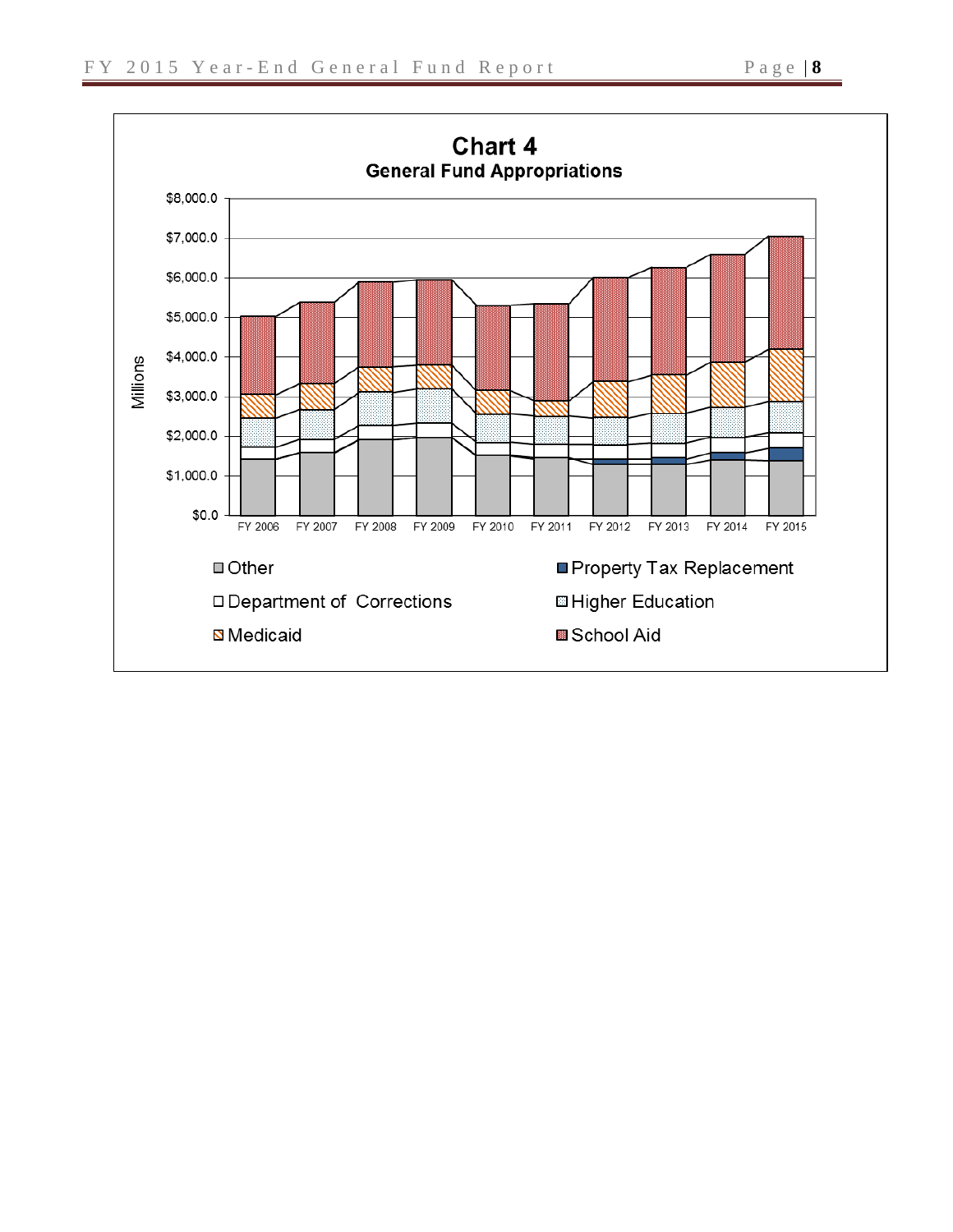### **Trends – General Fund Surplus**

**Chart 5** shows how the General Fund surplus has fluctuated since FY 2006. The surplus grew significantly from FY 2009 to FY 2013. At the close of FY 2009, General Fund revenues decreased significantly below the estimates that were used when the budget was enacted. This resulted in the General Fund not having a surplus in FY 2009. However, by FY 2013, the General Fund surplus reached its peak at \$927.7 million as revenue growth exceeded the growth in appropriations during this four-year period. In FY 2014 and FY 2015, the surplus decreased to \$706.8 million and \$410.7 million, respectively.

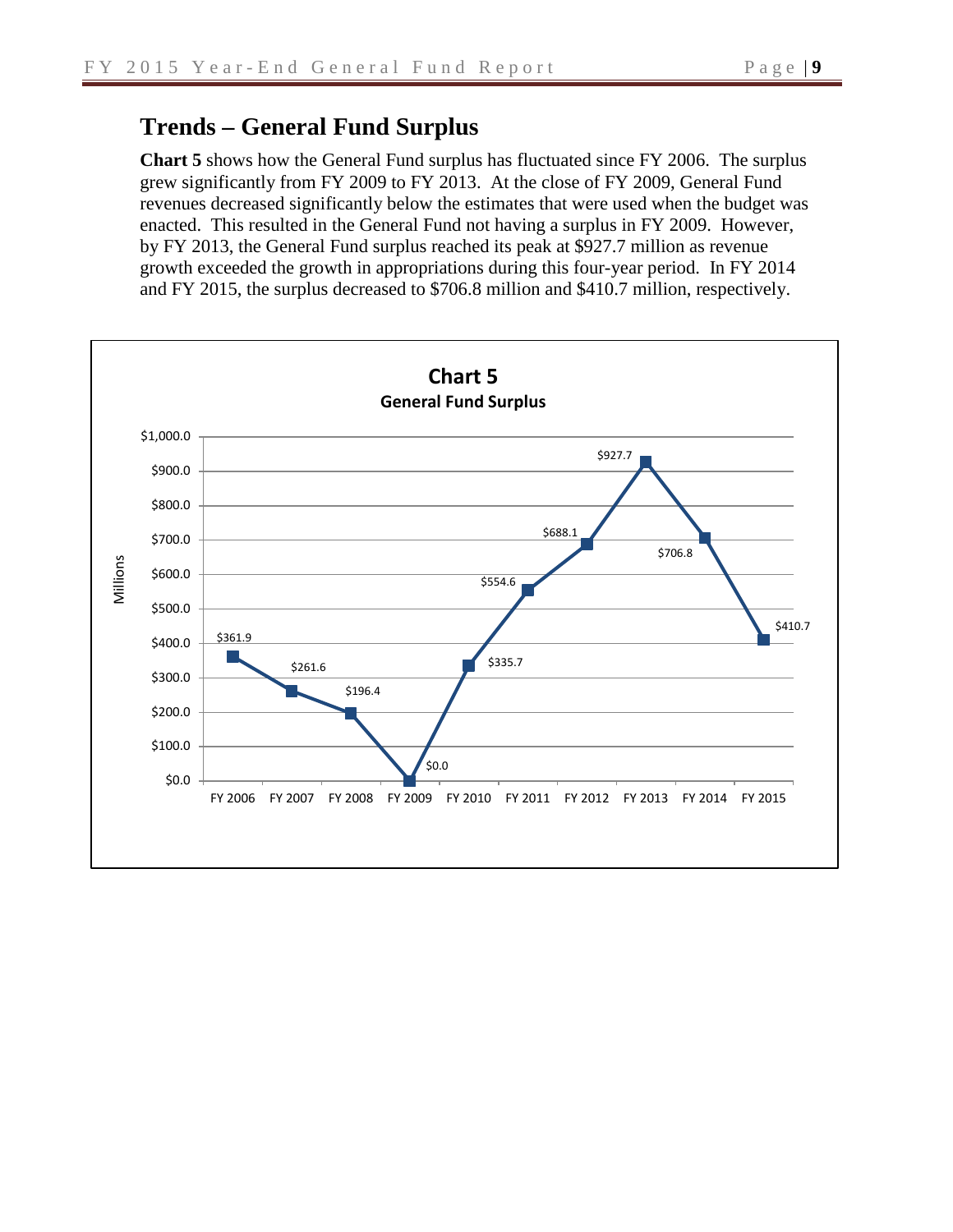## **Summary of FY 2015 Appropriation Activity**

Appropriations enacted by the General Assembly and signed into law by the Governor act as spending authority for the subsequent fiscal year for State government. Appropriations can be adjusted by several factors throughout the fiscal year, including supplemental appropriations, deappropriations, adjustments authorized in statute to standing appropriations to account for actual expenditures, and across-the-board reductions initiated by the Governor.

In addition, other factors can affect the spending authority of State government during the fiscal year. Other activity associated with appropriated funds includes: balances brought forward from the previous fiscal year, transfers between appropriations, reversions, and unspent funds that are allowed to carry forward into the next fiscal year. Allowing funds to carry forward can be authorized through the Iowa Code, and therefore does not require annual reauthorization, or can be enacted in session law, which typically applies to a single fiscal year.

The General Fund appropriations enacted during the 2014 Legislative Session totaled \$6.979 billion for FY 2015. By the end of FY 2015, the standing appropriations were adjusted upward by \$27.9 million and \$56.0 million in supplemental appropriations were enacted into law during the 2015 Legislative Session. These changes resulted in net appropriations of \$7.063 billion.

In addition to the appropriation adjustments, \$76.2 million of FY 2014 appropriated funds were carried forward for expenditure in FY 2015, while \$80.6 million in appropriated funds were unspent in FY 2015 and were allowed to carry forward to FY 2016. By the end of FY 2015, departments reverted \$7.2 million in appropriated funds back to the General Fund. The net expenditure of appropriated funds totaled \$7.052 billion for FY 2015 as outlined in **Table 3** below.

| Table 3<br><b>Summary of FY 2015 General Fund Appropriations</b>       |    |                             |  |  |  |  |  |  |
|------------------------------------------------------------------------|----|-----------------------------|--|--|--|--|--|--|
| <b>General Fund Appropriations</b>                                     |    | FY 2015                     |  |  |  |  |  |  |
| <b>Enacted Appropriations 2014 Session</b><br>Adjustments to Standings | \$ | 6,979,418,322<br>27,926,784 |  |  |  |  |  |  |
| Supplemental/Deappropriations<br><b>Total Net Appropriations</b>       | \$ | 56,040,000<br>7,063,385,106 |  |  |  |  |  |  |
| <b>Other Activity</b>                                                  |    |                             |  |  |  |  |  |  |
| Balance Forward from the Previous Year                                 | \$ | 76.158.345                  |  |  |  |  |  |  |
| Appropriation Transfers In                                             |    | 5,395,239                   |  |  |  |  |  |  |
| Appropriation Transfers Out                                            |    | $-5,395,239$                |  |  |  |  |  |  |
| Balance Carry Forward to the Next Year                                 |    | $-80,579,891$               |  |  |  |  |  |  |
| <b>Reversions Total</b>                                                |    | $-7, 183, 124$              |  |  |  |  |  |  |
| <b>Total Other Activity</b>                                            | \$ | $-11,604,670$               |  |  |  |  |  |  |
| <b>Total Net Appropriations Expended</b>                               |    | 7,051,780,435               |  |  |  |  |  |  |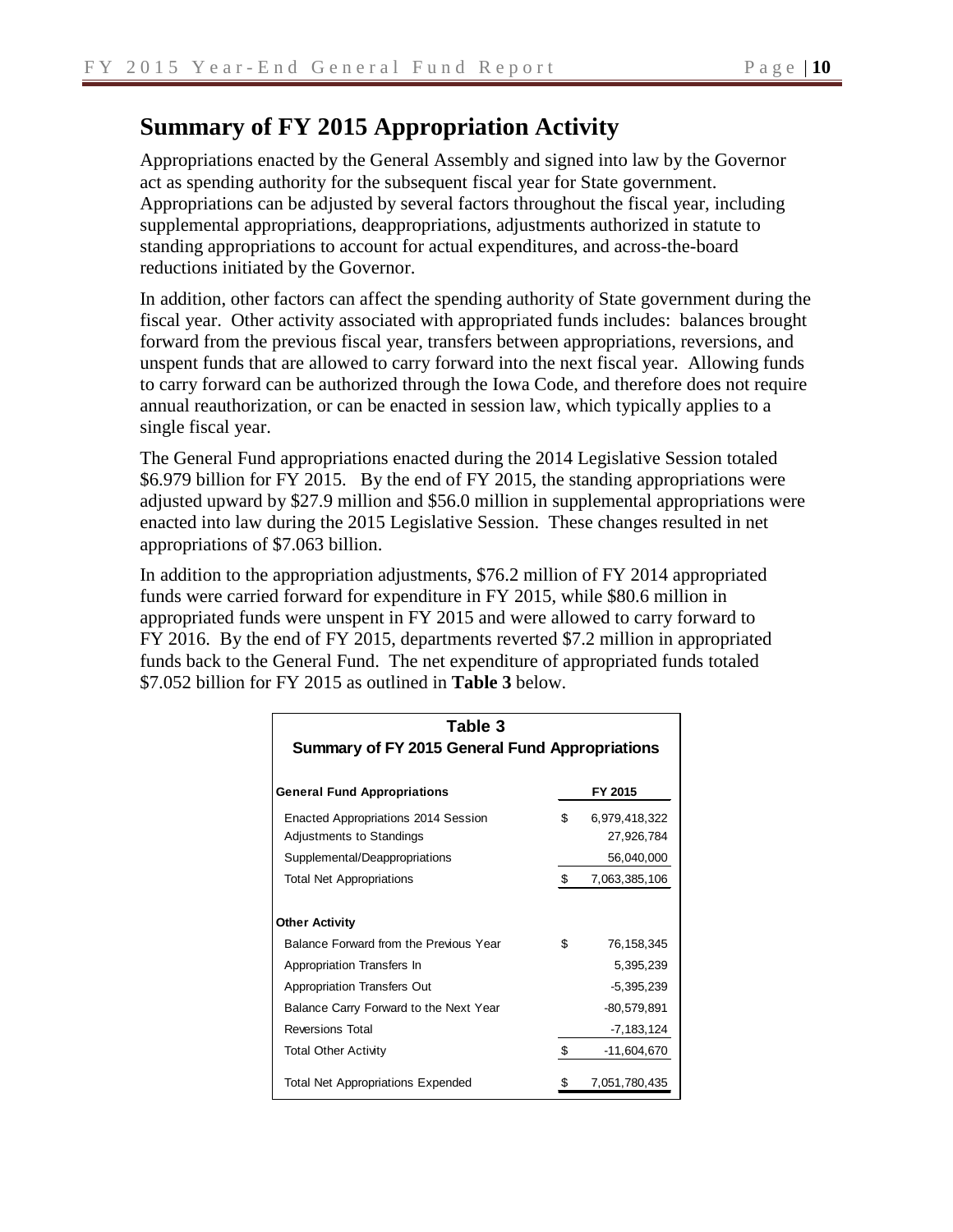#### **Adjustments to Standing Appropriations**

There are two types of standing appropriations in the Iowa Code: limited and unlimited. A standing limited appropriation has a specific dollar amount that is established in the Iowa Code. For example, Iowa Code section [426.1](https://www.legis.iowa.gov/docs/ico/section/2013/426.1.pdf) specifically appropriates \$39.1 million from the General Fund for the Agricultural Land Tax Credit Fund. The Agricultural Land Tax Credit Fund is guaranteed this appropriation unless the General Assembly, with the signature of the Governor, enacts legislation that changes the amount in the Iowa Code.

A standing unlimited appropriation does not have a dollar amount specified in the Iowa Code. The exact amount expended through these appropriations is not known until the close of the fiscal year. As the General Assembly develops the budget, an estimated amount is included for the standing unlimited appropriations. At the close of the fiscal year, these estimated appropriations are adjusted to reflect actual expenditures. For example, Iowa Code section [25.2](https://www.legis.iowa.gov/docs/ico/section/2013/25.2.pdf) authorizes the State Appeal Board to pay claims against the State under certain circumstances. There is no specified dollar limit to the amount the Board can approve. When the FY 2015 budget was first enacted, \$3.0 million was budgeted for State Appeal Board claims. By the close of the fiscal year, the Board had approved claims totaling \$20.8 million, necessitating an adjustment of \$17.8 million. **Table 4** lists the standing appropriations that received adjustments during FY 2015.

|                                | FY 2015 Adjustments to Standing Appropriations      |                 |                                     |                                   |  |  |
|--------------------------------|-----------------------------------------------------|-----------------|-------------------------------------|-----------------------------------|--|--|
|                                |                                                     | <b>Budgeted</b> |                                     | <b>Final Net</b><br>Appropriation |  |  |
| <b>Department</b>              | <b>Appropriation Name</b>                           |                 | Appropriation<br><b>Adjustments</b> |                                   |  |  |
| <b>Administrative Services</b> | Federal Cash Management                             | \$.<br>356.587  | \$.<br>$-356,587$ \$                |                                   |  |  |
| <b>Administrative Services</b> | Unemployment Compensation                           | 440,371         | 84,304                              | 524,675                           |  |  |
| <b>Administrative Services</b> | Volunteer Emergency Services Provider Death Benefit | 0               | 100,000                             | 100,000                           |  |  |
| Corrections                    | <b>State Cases Court Costs</b>                      | 59.733          | $-59,733$                           |                                   |  |  |
| Education                      | <b>State Foundation School Aid</b>                  | 2,858,449,847   | 6,579,707                           | 2,865,029,554                     |  |  |
| <b>Executive Council</b>       | Court Costs                                         | 59,772          | 272,438                             | 332,210                           |  |  |
| <b>Executive Council</b>       | Drainage Assessment                                 | 20.227          | 173,295                             | 193,522                           |  |  |
| <b>Executive Council</b>       | Public Improvements                                 | 39,848          | $-39,848$                           | $^{(1)}$                          |  |  |
| Governor's Office              | Interstate Extradition                              | 3,032           | $-3,032$                            |                                   |  |  |
| <b>Human Services</b>          | Child Abuse Prevention                              | 232,570         | $-17,445$                           | 215,125                           |  |  |
| <b>Human Services</b>          | Commission of Inquiry                               | 1.394           | $-1,394$                            | $^{(1)}$                          |  |  |
| <b>Human Services</b>          | Nonresidents Transfers                              | 67              | $-67$                               |                                   |  |  |
| <b>Human Services</b>          | Nonresident Commitment M.III                        | 142,802         | $-137,036$                          | 5,766                             |  |  |
| Legislative Branch             | Legislative Branch                                  | 34,036,548      | 1,279,077                           | 35,315,625                        |  |  |
| Management                     | Appeal Board Claims                                 | 3,000,000       | 17,807,447                          | 20,807,447                        |  |  |
| Public Defense                 | Compensation and Expense                            | 344,644         | $-221,071$                          | 123,573                           |  |  |
| <b>Public Health</b>           | lowa Registry for Congenital & Inherited Disorders  | 232,500         | $-17,445$                           | 215,055                           |  |  |
| Revenue                        | <b>Homestead Tax Credit</b>                         | 135,000,000     | $-3,537,883$                        | 131,462,117                       |  |  |
| Revenue                        | Elderly and Disabled Tax Credit                     | 26,000,000      | $-1,733,358$                        | 24,266,642                        |  |  |
| Revenue                        | Commercial and Industrial Property Tax Replacement  | 70,480,529      | 7,720,624                           | 78,201,153                        |  |  |
| Revenue                        | Military Service Tax Refunds                        | 2,175,000       | 35,117                              | 2,210,117                         |  |  |
| Revenue                        | <b>Printing Cigarette Stamps</b>                    | 124,652         | $-327$                              | 124,325                           |  |  |
| Total                          |                                                     | 3,131,200,123   | 27,926,784<br>S                     | 3, 159, 126, 907<br>\$            |  |  |

# **Table 4**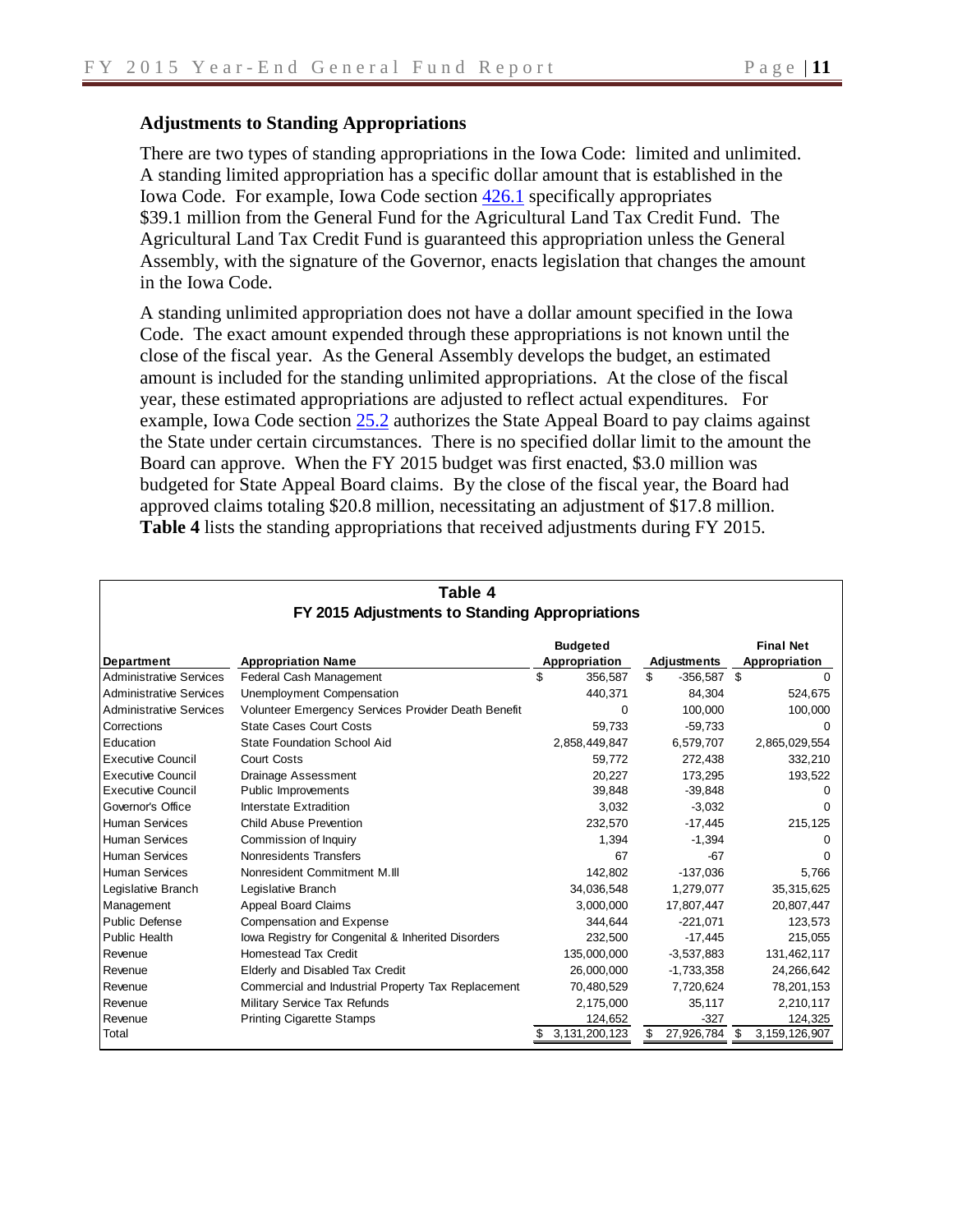#### **Supplemental Appropriations**

Net supplemental appropriations for FY 2015 totaled \$56.0 million. The appropriations were enacted in [HF 666](http://coolice.legis.iowa.gov/Cool-ICE/default.asp?Category=billinfo&Service=Billbook&menu=false&hbill=HF666) (FY 2015 Supplemental Appropriations Act) and include deappropriations totaling \$15.8 million that offset a portion of the Medicaid supplemental appropriation of \$58.8 million.

[House File 666](http://coolice.legis.iowa.gov/Cool-ICE/default.asp?Category=billinfo&Service=Billbook&menu=false&hbill=HF666) also appropriated \$9.5 million for Commercial and Industrial Property Tax Replacement. The Act includes language requiring the appropriation to be carried forward into FY 2016 to offset a portion of the FY 2016 Commercial and Industrial Property Tax Replacement appropriation. The FY 2015 supplemental appropriation was used to offset a reduction of \$9.5 million to the FY 2016 appropriation.

| Table 5<br>FY 2015 Supplemental Appropriations |                                                  |    |               |  |  |  |  |  |  |
|------------------------------------------------|--------------------------------------------------|----|---------------|--|--|--|--|--|--|
| <b>Department</b>                              | <b>Appropriation Name</b>                        |    | <b>HF 666</b> |  |  |  |  |  |  |
| Revenue                                        | Commercial & Industrial Property Tax Replacement | \$ | 9,500,000     |  |  |  |  |  |  |
| <b>Human Services</b>                          | <b>General Administration</b>                    |    | $-1,000,000$  |  |  |  |  |  |  |
| <b>Human Services</b>                          | <b>Field Operations</b>                          |    | $-4,000,000$  |  |  |  |  |  |  |
| <b>Human Services</b>                          | Medical Assistance                               |    | 58,828,136    |  |  |  |  |  |  |
| <b>Human Services</b>                          | Child Care Assistance                            |    | $-10,828,136$ |  |  |  |  |  |  |
| <b>Human Services</b>                          | <b>MHDS Regional Funding</b>                     |    | 1,040,000     |  |  |  |  |  |  |
| <b>Public Safety Capital</b>                   | DPS Radio Replacement                            |    | 2,500,000     |  |  |  |  |  |  |
| Total                                          |                                                  |    | 56.040.000    |  |  |  |  |  |  |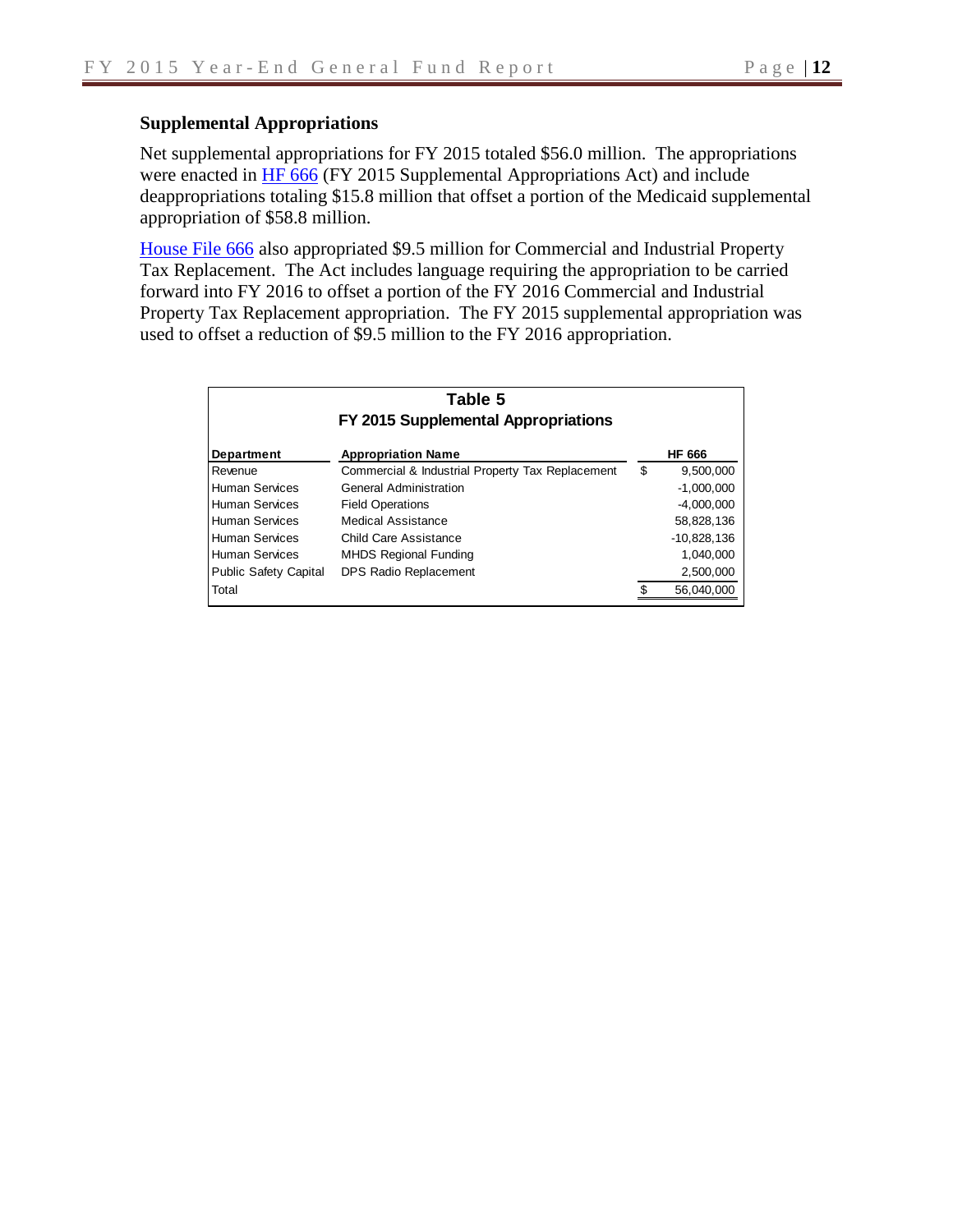#### **Balances Brought Forward**

State agencies carried forward a total of \$76.2 million from FY 2014 appropriations to FY 2015 and \$80.6 million from FY 2015 appropriations to FY 2016. There are several circumstances that result in appropriated funds being carried forward to the next fiscal year.

- Iowa Code section  $8.62$  allows state agencies to use 50.0% of unspent appropriated funds for employee training, technology enhancement, or purchases of goods and services from Iowa Prison Industries. Of the total \$76.2 million carried forward from FY 2014 to FY 2015, agencies were allowed to use \$6.6 million for purposes designated in Iowa Code section [8.62.](https://www.legis.iowa.gov/docs/ico/section/2013/8.62.pdf)
- Some agencies are provided authorization through legislation to carry forward unspent appropriated funds for program expenses in the next fiscal year.
- Some appropriated funds become obligated during the fiscal year they were made. However, a portion of the payments against those obligations may not be paid until the following fiscal year. The funds approved by the Executive Council under the Performance of Duty account fall into this category. The majority of these funds have been approved for disaster relief by the Council.

Of the \$76.2 million carryforward balance from FY 2014, \$53.7 million was due to one-time appropriations provided during the 2013 Legislative Session for various infrastructure and environmental programs. The projects funded by these appropriations generally require multiple years to complete. Therefore, language was included in the enabling legislation<sup>[1](#page-14-0)</sup> allowing the funds to remain available for expenditure through the end of FY 2017.

The carryforward balances are summarized by department in **Tables 6** and **7** on the following page.

<span id="page-14-0"></span><sup>&</sup>lt;sup>1</sup> Iowa Code chapter  $143$ , 2013 Iowa Acts.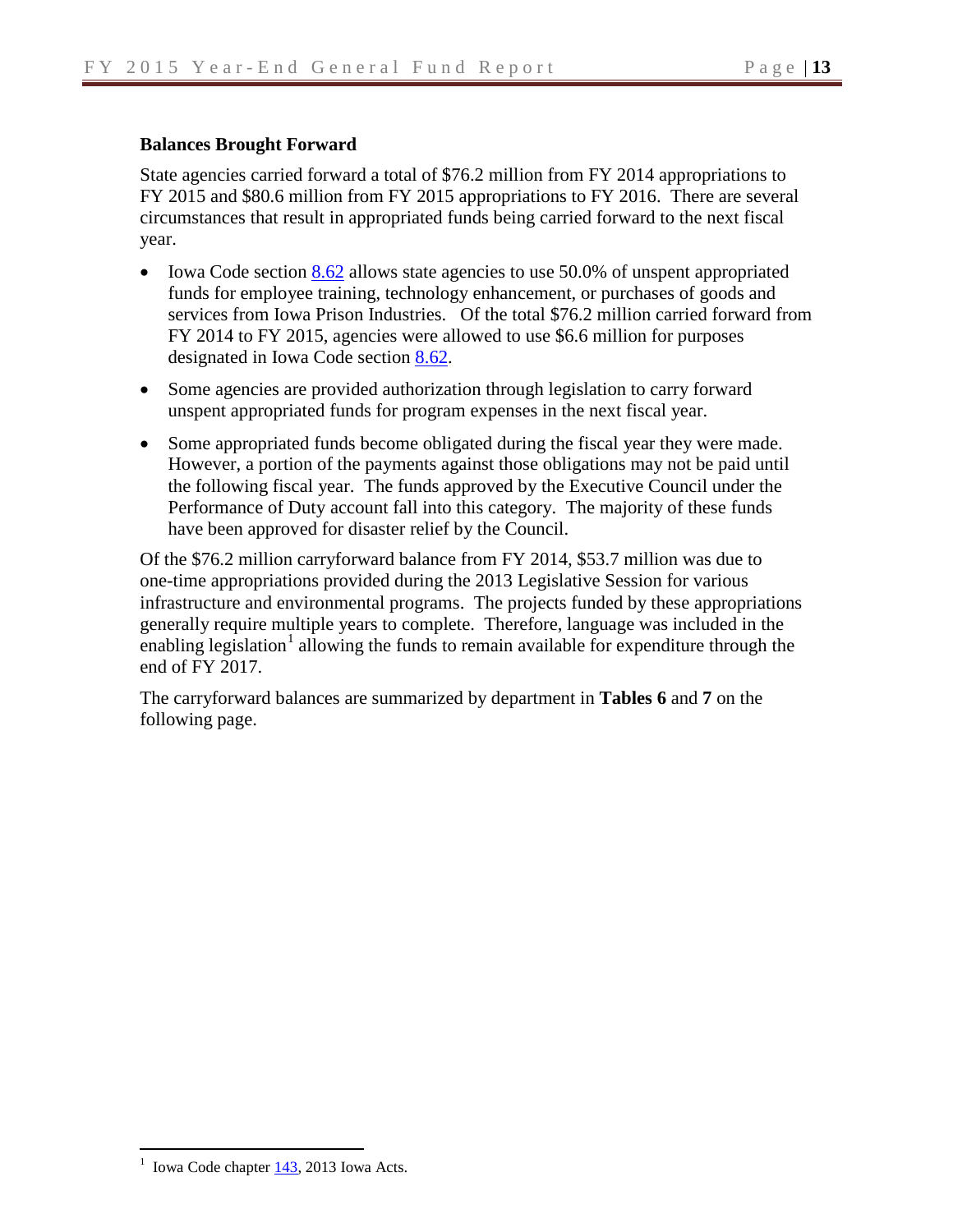| Table 6<br><b>Balances Carried Forward from</b> |                                |
|-------------------------------------------------|--------------------------------|
| FY 2014 to FY 2015                              |                                |
|                                                 | <b>Balance</b><br>Carryforward |
| Agriculture and Land Stewardship                | \$<br>16,734,501               |
| Regents Capitals                                | 13,030,000                     |
| <b>Corrections Capitals</b>                     | 11,200,000                     |
| Human Services, Department of                   | 6,956,323                      |
| Regents, Board of                               | 5,001,384                      |
| Economic Development Authority                  | 4,487,429                      |
| <b>Executive Council</b>                        | 3,678,597                      |
| <b>Treasurer of State</b>                       | 2,975,104                      |
| Veterans Affairs, Department of                 | 2,281,592                      |
| Corrections, Department of                      | 1,743,434                      |
| Judicial Branch                                 | 1,508,681                      |

Iowa Workforce Development 1,133,393 College Student Aid Commission 1,123,466 Administrative Services - Capitals 1,019,314 State Fair Authority Capitals 1,000,000 All Other Agencies 2,285,127 Total 5 76,158,345

| Table 7                              |    |                |  |  |  |  |  |
|--------------------------------------|----|----------------|--|--|--|--|--|
| <b>Balances Carried Forward from</b> |    |                |  |  |  |  |  |
| FY 2015 to FY 2016                   |    | <b>Balance</b> |  |  |  |  |  |
|                                      |    | Carryforward   |  |  |  |  |  |
| Human Services, Department of        | \$ | 25,312,663     |  |  |  |  |  |
| <b>Regents Capitals</b>              |    | 12,264,374     |  |  |  |  |  |
| Revenue, Department of               |    | 9,650,136      |  |  |  |  |  |
| <b>Corrections Capitals</b>          |    | 6,621,168      |  |  |  |  |  |
| Agriculture and Land Stewardship     |    | 3,936,271      |  |  |  |  |  |
| Veterans Affairs, Department of      |    | 3,092,931      |  |  |  |  |  |
| Economic Development Authority       |    | 2,688,621      |  |  |  |  |  |
| <b>Treasurer of State</b>            |    | 2,513,133      |  |  |  |  |  |
| <b>Public Safety Capitals</b>        |    | 2,500,000      |  |  |  |  |  |
| Education, Department of             |    | 1,899,047      |  |  |  |  |  |
| Iowa Workforce Development           |    | 1,880,044      |  |  |  |  |  |
| College Student Aid Commission       |    | 1,873,544      |  |  |  |  |  |
| Executive Council                    |    | 1,265,797      |  |  |  |  |  |
| <b>State Fair Authority Capitals</b> |    | 1,000,000      |  |  |  |  |  |
| Regents, Board of                    |    | 974,370        |  |  |  |  |  |
| All Other Agencies                   |    | 3,107,792      |  |  |  |  |  |
| Total                                | \$ | 80,579,891     |  |  |  |  |  |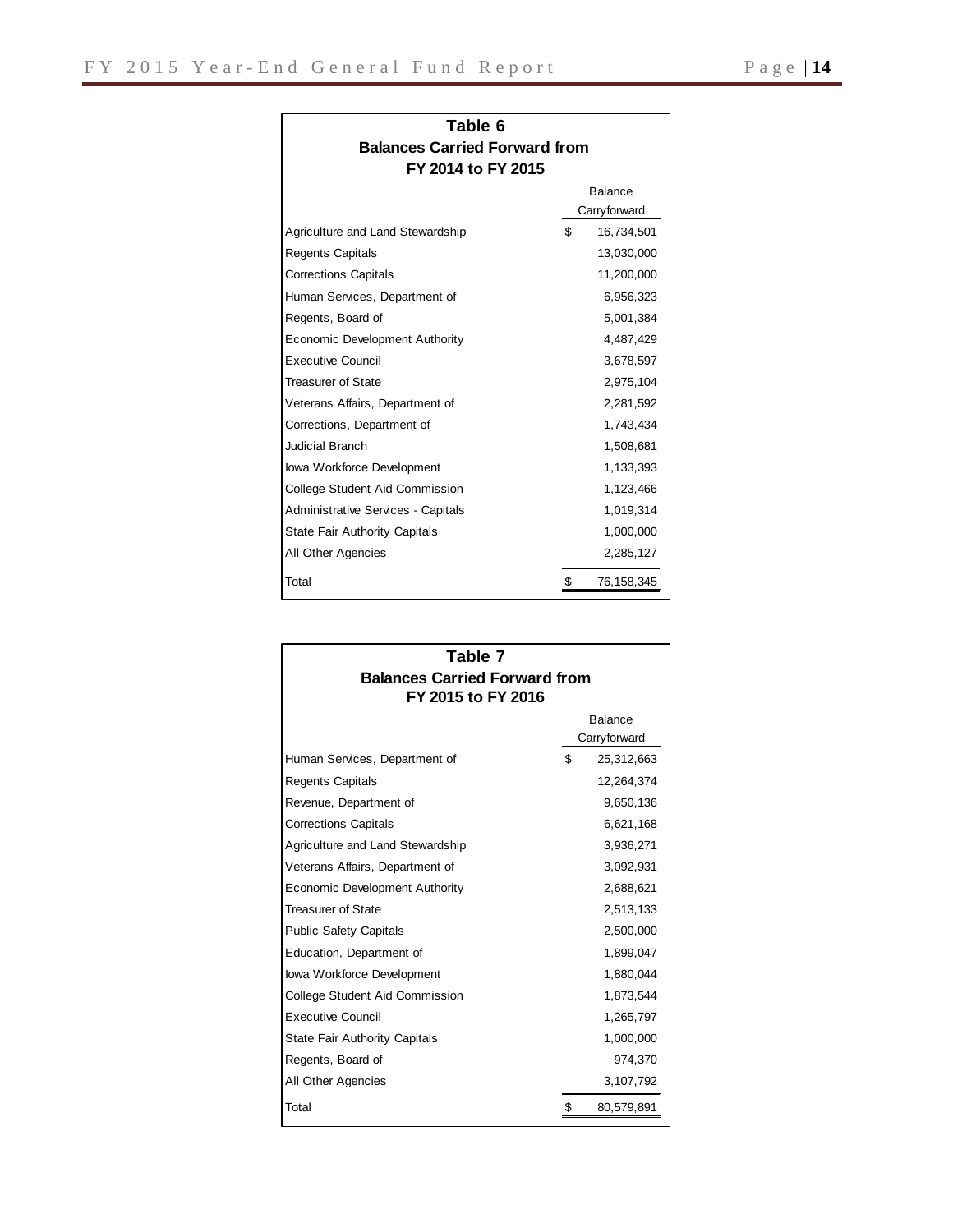#### **Appropriation Transfers**

Iowa Code section [8.39](https://www.legis.iowa.gov/DOCS/ACO/IC/LINC/Section.8.39.pdf) authorizes a State agency, with the approval of the Governor and the Director of the Department of Management (DOM), to transfer a portion of unexpended appropriated funds to another appropriation. The primary purpose of the transfer authority is to assist Executive Branch agencies in meeting financial obligations when unforeseen circumstances, not known at the time the budget was enacted, could disrupt day-to-day operations. Iowa Code section [8.39](https://www.legis.iowa.gov/docs/ico/section/2013/8.39.pdf) also requires the General Assembly be notified at least two weeks prior to the funds being transferred. During FY 2015, the transfer authority under Iowa Code section [8.39](https://www.legis.iowa.gov/docs/ico/section/2013/8.39.pdf) was used to transfer \$3.425 million between appropriations. Of this, \$3.4 million was transferred at the close of the fiscal year to fund a shortfall in the Medical Assistance (Medicaid) appropriation.

Other sections of the Iowa Code provide transfer authority to specific departments. Iowa Code sections [904.116](https://www.legis.iowa.gov/docs/ico/section/2013/904.I.116.pdf) and [905.8](https://www.legis.iowa.gov/docs/ico/section/2013/905.8.pdf) allow the Department of Corrections to reallocate funds between line-item appropriations assuming certain reporting requirements are fulfilled. This authority has also been reiterated through annual session law. Iowa Code section [218.6](https://www.legis.iowa.gov/docs/ico/section/2013/218.6.pdf) allows the Director of the Department of Human Services to transfer appropriations between the same types of institutions. This authority does not contain any notification requirements.

**Table 8** summarizes the appropriation transfers made during FY 2015 and identifies those transfers made under Iowa Code section  $8.39$ , as well as all other transfers.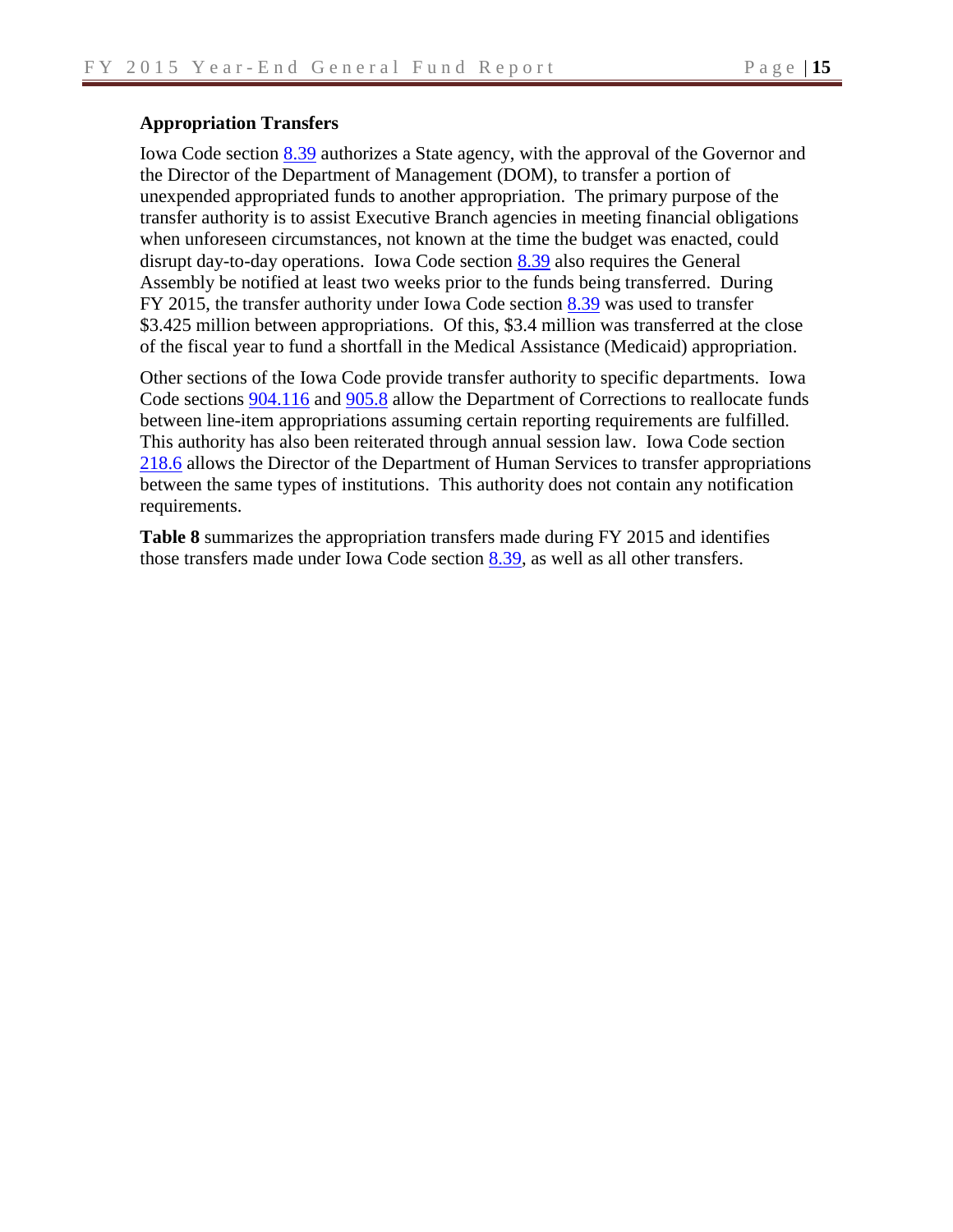| Table 8                                |                                       |    |                              |                |                                      |    |                |  |  |
|----------------------------------------|---------------------------------------|----|------------------------------|----------------|--------------------------------------|----|----------------|--|--|
|                                        | FY 2015 Appropriation Transfers       |    |                              |                |                                      |    |                |  |  |
|                                        |                                       |    | Appropriation<br>Transfer In |                | Appropriation<br><b>Transfer Out</b> |    | Net Change     |  |  |
| <b>Section 8.39 Transfers</b>          |                                       |    |                              |                |                                      |    |                |  |  |
| <b>Human Services</b>                  | Family Investment Program/JOBS        | \$ | 0                            | S              | $-3,400,000$                         |    | $$ -3,400,000$ |  |  |
|                                        | <b>Medical Assistance</b>             |    | 3,400,000                    |                |                                      |    | 3,400,000      |  |  |
| Governor's Office                      | Governor/Lt. Governor's Office        |    |                              |                | $-25,880$                            |    | $-25,880$      |  |  |
|                                        | <b>Terrace Hill Quarters</b>          |    | 25,880                       |                |                                      |    | 25,880         |  |  |
| Subtotal Section 8.39 Transfers        |                                       | S  | 3,425,880                    | $$ -3,425,880$ |                                      | \$ | 0              |  |  |
| <b>Other Transfers</b>                 |                                       |    |                              |                |                                      |    |                |  |  |
| Corrections                            | <b>CBC District II</b>                |    |                              | \$             | $-55,000$                            | \$ | $-55,000$      |  |  |
|                                        | <b>CBC District V</b>                 |    |                              |                | $-190,000$                           |    | $-190,000$     |  |  |
|                                        | <b>CBC District VI</b>                |    |                              |                | $-25,000$                            |    | $-25,000$      |  |  |
|                                        | <b>Federal Prisoners/ Contractual</b> |    |                              |                | $-88,797$                            |    | $-88,797$      |  |  |
|                                        | Newton Institution                    |    |                              |                | $-177,000$                           |    | $-177,000$     |  |  |
|                                        | Mt. Pleasant Inst.                    |    |                              |                | $-323,000$                           |    | $-323,000$     |  |  |
|                                        | Clarinda Institution                  |    |                              |                | $-181,049$                           |    | $-181,049$     |  |  |
|                                        | Ft. Dodge Institution                 |    |                              |                | $-450,000$                           |    | $-450,000$     |  |  |
|                                        | <b>Corrections Administration</b>     |    | 90,000                       |                |                                      |    | 90,000         |  |  |
|                                        | <b>County Confinement</b>             |    | 619,846                      |                |                                      |    | 619,846        |  |  |
|                                        | Anamosa Institution                   |    | 180,000                      |                |                                      |    | 180,000        |  |  |
|                                        | Rockwell City Institution             |    | 100,000                      |                |                                      |    | 100,000        |  |  |
|                                        | Mitchellville Institution             |    | 500,000                      |                |                                      |    | 500,000        |  |  |
| Inspections & Appeals Indigent Defense |                                       |    |                              |                | $-450,000$                           |    | $-450,000$     |  |  |
|                                        | <b>Public Defender</b>                |    | 450,000                      |                |                                      |    | 450,000        |  |  |
| Regents                                | NW Iowa Regents Resource Center       |    | 29,513                       |                |                                      |    | 29,513         |  |  |
|                                        | Quad Cities Graduate Study Center     |    |                              |                | $-29,513$                            |    | $-29,513$      |  |  |
| <b>Subtotal Other Transfers</b>        |                                       |    | 1,969,359                    | $$ -1,969,359$ |                                      | \$ | 0              |  |  |
| <b>Total All Transfers</b>             |                                       |    | 5,395,239                    | $$ -5,395,239$ |                                      | \$ | 0              |  |  |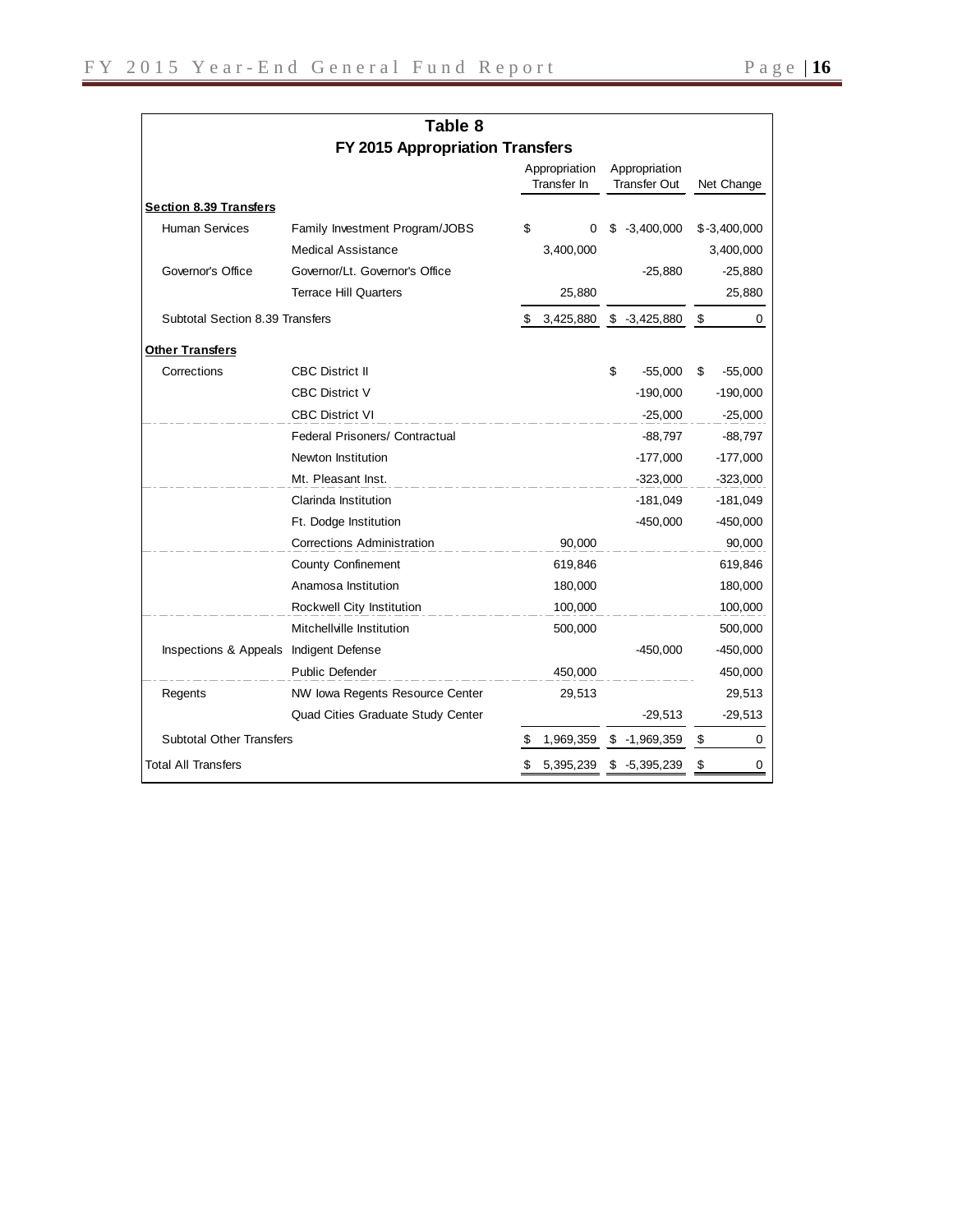### **Reversions**

Unless an agency is allowed to carry forward unspent funds from an appropriation, the unspent funds will revert to the Fund from which appropriated. State agencies had a total of \$7.2 million revert from FY 2015 General Fund appropriations **(Table 9)**, with the majority of these (41.9%) from appropriations to the Department of Human Services (DHS).

| Table 9                                  |    |                     |                     |  |  |  |  |  |
|------------------------------------------|----|---------------------|---------------------|--|--|--|--|--|
| <b>FY 2015 General Fund Reversions</b>   |    |                     |                     |  |  |  |  |  |
|                                          |    | Reversion<br>Amount | Percent<br>of Total |  |  |  |  |  |
| Human Services, Department of            | \$ | 3,012,347           | 41.9%               |  |  |  |  |  |
| Public Health, Department of             |    | 1,192,460           | 16.6%               |  |  |  |  |  |
| Inspections & Appeals, Department of     |    | 558,389             | 7.8%                |  |  |  |  |  |
| Economic Development Authority           |    | 433,747             | 6.0%                |  |  |  |  |  |
| Corrections, Department of               |    | 397,202             | 5.5%                |  |  |  |  |  |
| Education, Department of                 |    | 396,272             | 5.5%                |  |  |  |  |  |
| lowa Workforce Development               |    | 178,259             | 2.5%                |  |  |  |  |  |
| Revenue, Department of                   |    | 169,104             | 2.4%                |  |  |  |  |  |
| Public Safety, Department of             |    | 155,034             | 2.2%                |  |  |  |  |  |
| Human Rights, Department of              |    | 123,700             | 1.7%                |  |  |  |  |  |
| Aging, Iowa Department of                |    | 118,705             | 1.7%                |  |  |  |  |  |
| Governor/Lt. Governor's Office           |    | 96,655              | 1.3%                |  |  |  |  |  |
| Administrative Services, Department of   |    | 82,683              | 1.2%                |  |  |  |  |  |
| <b>Public Employment Relations Board</b> |    | 71,269              | 1.0%                |  |  |  |  |  |
| College Student Aid Commission           |    | 62,085              | 0.9%                |  |  |  |  |  |
| <b>Treasurer of State</b>                |    | 35,975              | 0.5%                |  |  |  |  |  |
| <b>Judicial Branch</b>                   |    | 25,099              | 0.3%                |  |  |  |  |  |
| <b>Public Information Board</b>          |    | 20,427              | 0.3%                |  |  |  |  |  |
| Regents, Board of                        |    | 12,748              | 0.2%                |  |  |  |  |  |
| All Other Departments                    |    | 40,964              | 0.6%                |  |  |  |  |  |
| Total                                    | \$ | 7,183,124           | 100.0%              |  |  |  |  |  |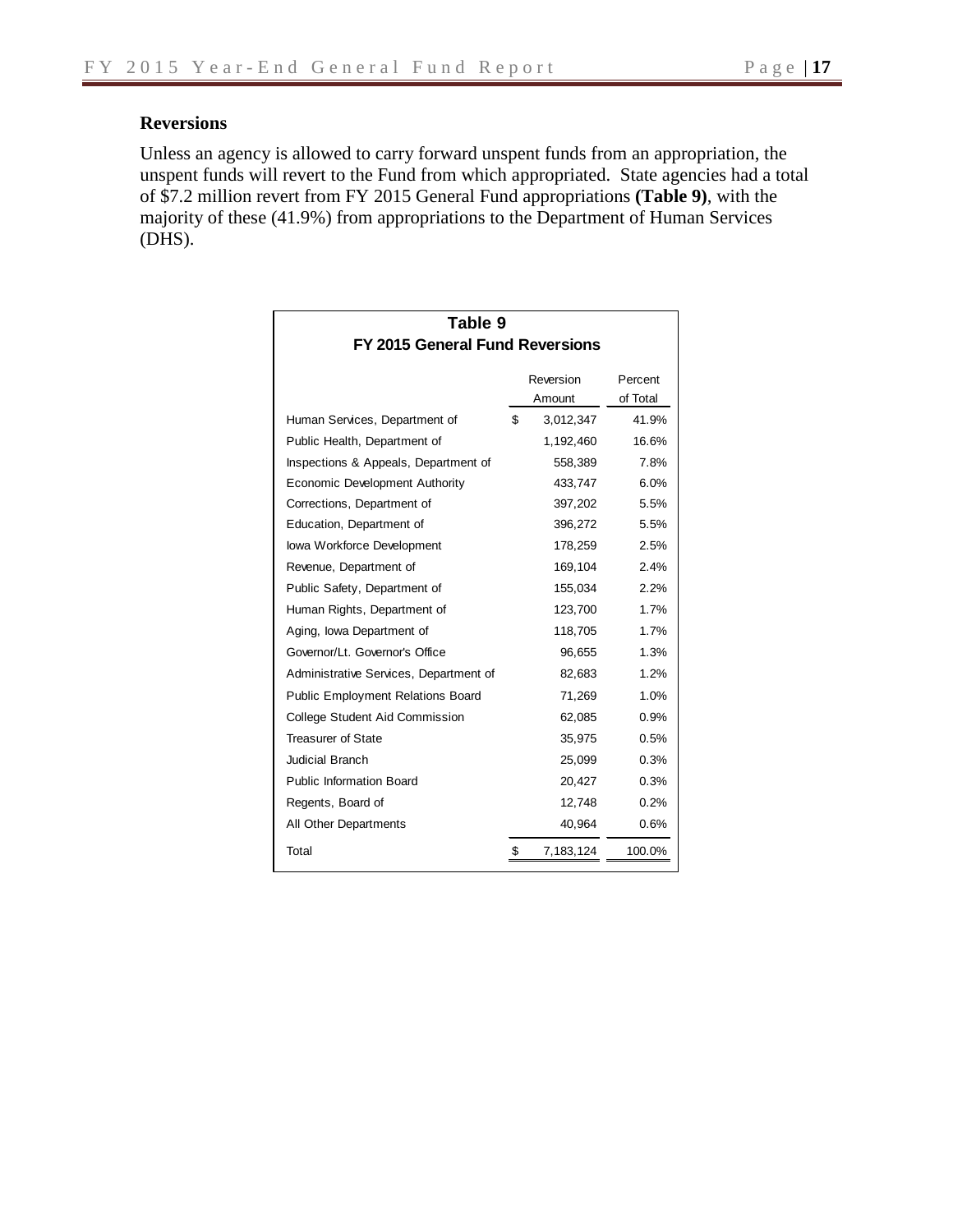## **Reserve Funds**

The Cash Reserve Fund and the Economic Emergency Fund had combined ending balances totaling \$696.8 million in FY 2015 (**Table 10**). This is an increase of \$27.0 million (4.0%) compared to the combined balances in FY 2014. Due to timing issues related to reconciling the year-end state finances, the FY 2015 ending reserve fund balances were \$0.4 million more than the statutory maximum. This was largely due to an adjustment to the Performance of Duty appropriation to account for a reduction in expenditures.

| Table 10<br>State of Iowa Reserve Funds<br>(Dollars in Millions) |         |         |    |         |     |        |                          |  |  |  |
|------------------------------------------------------------------|---------|---------|----|---------|-----|--------|--------------------------|--|--|--|
| <b>Reserve Fund Balances</b>                                     |         | FY 2014 |    | FY 2015 |     | Change | Percent<br>Change        |  |  |  |
| Cash Reserve Fund                                                | \$      | 489.3   | \$ | 522.3   | \$  | 33.0   | 6.7%                     |  |  |  |
| Economic Emergency Fund                                          |         | 180.5   |    | 174.5   |     | $-6.0$ | $-3.3%$                  |  |  |  |
| Total                                                            |         | 669.8   | \$ | 696.8   | \$. | 27.0   | 4.0%                     |  |  |  |
| <b>Reserve Fund Statutory Maximums</b>                           | FY 2014 |         |    | FY 2015 |     | Change | <b>Percent</b><br>Change |  |  |  |
| Cash Reserve Fund                                                | \$      | 487.2   | \$ | 522.3   | \$  | 35.1   | 7.2%                     |  |  |  |
| Economic Emergency Fund                                          |         | 162.4   |    | 174.1   |     | 11.7   | 7.2%                     |  |  |  |
| Total                                                            | \$      | 649.6   | \$ | 696.4   | \$  | 46.8   | 7.2%                     |  |  |  |

The balances in the reserve funds have fluctuated over the last 10 years. During budget years that have been negatively affected by economic recessions, the reserve funds have been used to offset General Fund appropriation reductions. This is illustrated in **Chart 6**, which compares the combined reserve fund balances to their statutory goals for the last 10 years.

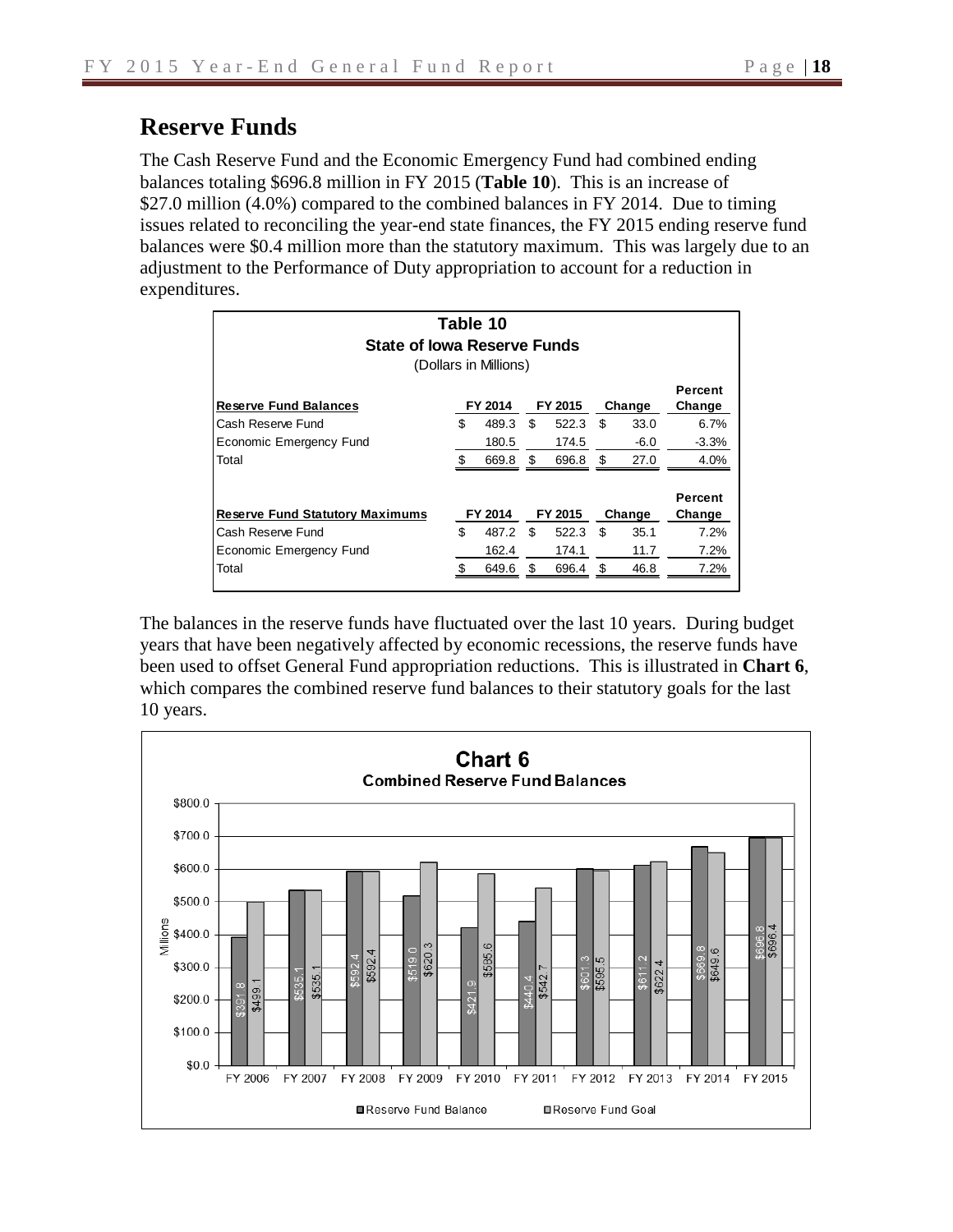### **Taxpayers Trust Fund**

The Taxpayers Trust Fund is established in Iowa Code section [8.57E](https://www.legis.iowa.gov/docs/ico/section/2013/8.57E.pdf) and became effective in FY 2013. The Trust Fund was created for the purpose of providing tax relief to Iowans. Moneys in the Trust Fund can only be used pursuant to appropriations made by the General Assembly for tax relief.

The amount that the Taxpayers Trust Fund can receive in a given fiscal year is limited to \$60.0 million or the difference between the actual net General Fund revenue for the preceding fiscal year and the adjusted revenue estimate used in establishing the budget for that fiscal year, whichever is less. The funds are transferred from the Economic Emergency Fund after both reserve funds have met the combined 10.0% statutory balance requirement.

The balance in the Taxpayers Trust Fund Tax Credit Fund in FY 2014 totaled \$120.1 million. Of this, \$84.6 million was transferred to the General Fund for payment of tax credits in tax year 2013 (FY 2014). The remaining \$35.5 million reverted back to the Taxpayers Trust Fund (in addition to interest earnings) and was carried forward to FY 2015. These funds were used to pay \$27.7 million in tax credits in tax year 2014 (FY 2015). The remaining \$8.1 million carried forward to FY 2016.

The maximum amount of the nonrefundable tax credit is determined by dividing the funds available in the Taxpayer Trust Fund Tax Credit Fund by the number of qualified taxpayers of the previous tax year. Each taxpayer will be allowed the credit, up to either the tax credit maximum for that year, or the amount of income tax liability, whichever is less. The maximum tax credit for tax year 2013 was \$54 per taxpayer and \$15 per taxpayer for tax year 2014.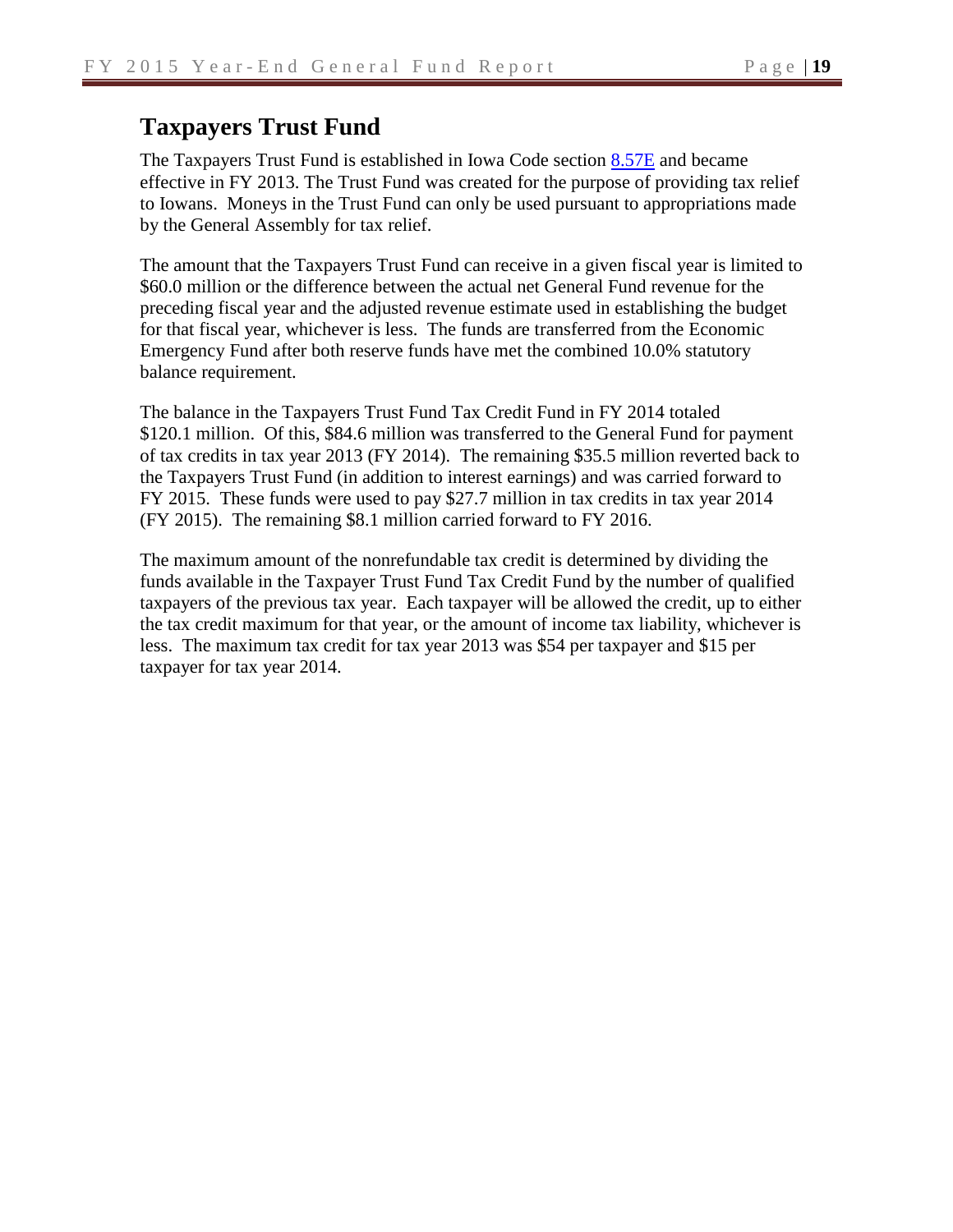| Table 11                                           |    |                 |    |         |  |  |  |  |  |  |
|----------------------------------------------------|----|-----------------|----|---------|--|--|--|--|--|--|
| <b>Taxpayers Trust Fund</b>                        |    |                 |    |         |  |  |  |  |  |  |
| (Dollars in Millions)                              |    |                 |    |         |  |  |  |  |  |  |
|                                                    |    | Actual          |    | Actual  |  |  |  |  |  |  |
|                                                    |    | FY 2014         |    | FY 2015 |  |  |  |  |  |  |
| Funds Available                                    |    |                 |    |         |  |  |  |  |  |  |
| <b>Balance Brought Forward</b>                     | \$ | 60.1            | \$ | 35.7    |  |  |  |  |  |  |
| Economic Emergency Transfer                        |    | 60.0            |    | 0.0     |  |  |  |  |  |  |
| Interest                                           |    | 0.1             |    | 0.1     |  |  |  |  |  |  |
| Subtotal                                           |    | 120.2           |    | 35.7    |  |  |  |  |  |  |
| Reversion from Taxpayer Trust Fund Tax Credit Fund |    | 35.5            |    | 8.1     |  |  |  |  |  |  |
| <b>Total Funds Available</b>                       | \$ | 155.7 \$        |    | 43.8    |  |  |  |  |  |  |
| Expenditures                                       |    |                 |    |         |  |  |  |  |  |  |
| Transfer to Taxpayer Trust Fund Tax Credit Fund    | \$ | 120.0           | \$ | 35.8    |  |  |  |  |  |  |
| <b>Total Expenditures</b>                          | \$ | $120.0 \quad $$ |    | 35.8    |  |  |  |  |  |  |
| <b>Balance Carried Forward</b>                     | \$ | $35.7$ \$       |    | 8.0     |  |  |  |  |  |  |
|                                                    |    |                 |    |         |  |  |  |  |  |  |
| <b>Taxpayers Trust Fund Tax Credit Fund</b>        |    |                 |    |         |  |  |  |  |  |  |
| (Dollars in Millions)                              |    |                 |    |         |  |  |  |  |  |  |
|                                                    |    | Actual          |    | Actual  |  |  |  |  |  |  |
|                                                    |    | FY 2014         |    | FY 2015 |  |  |  |  |  |  |

Balance Brought Forward <br>
Transfer from Taxpayer Trust Fund 120.0 35.8

Interest 0.0 Total Funds Available  $\overline{\text{S}}$  120.1  $\overline{\text{S}}$  35.8

Transfer to General Fund  $$84.6 $7.7$ Reversion to the Taxpayer Trust Fund 35.5 8.1 Total Expenditures  $\overline{\$}$  120.1  $\overline{\$}$  35.8 Balance Carried Forward **\$ 0.0** \$ 0.0

#### **STAFF CONTACTS**:

Funds Available

Expenditures

David Reynolds (515-281-6934) [dave.reynolds@legis.iowa.gov](mailto:dave.reynolds@legis.iowa.gov) Holly Lyons (515-281-7845) [holly.lyons@legis.iowa.gov](mailto:holly.lyons@legis.iowa.gov)

Transfer from Taxpayer Trust Fund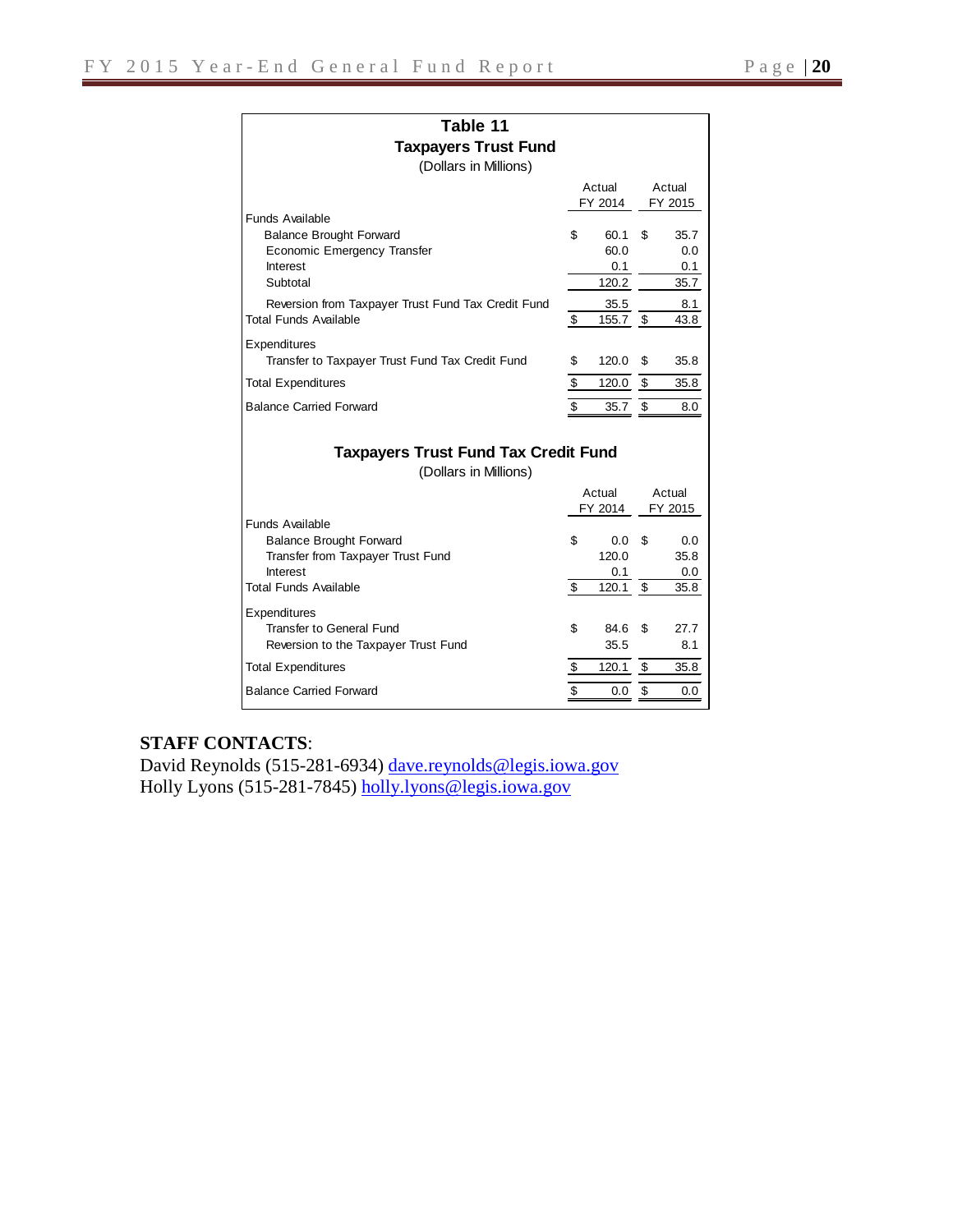**STATE OF IOWA FY 2015 YEAR-END REPORT ON GENERAL FUND REVENUES AND APPROPRIATIONS**



**LEGISLATIVE** SERVICES AGENCY

Serving the Iowa Legislature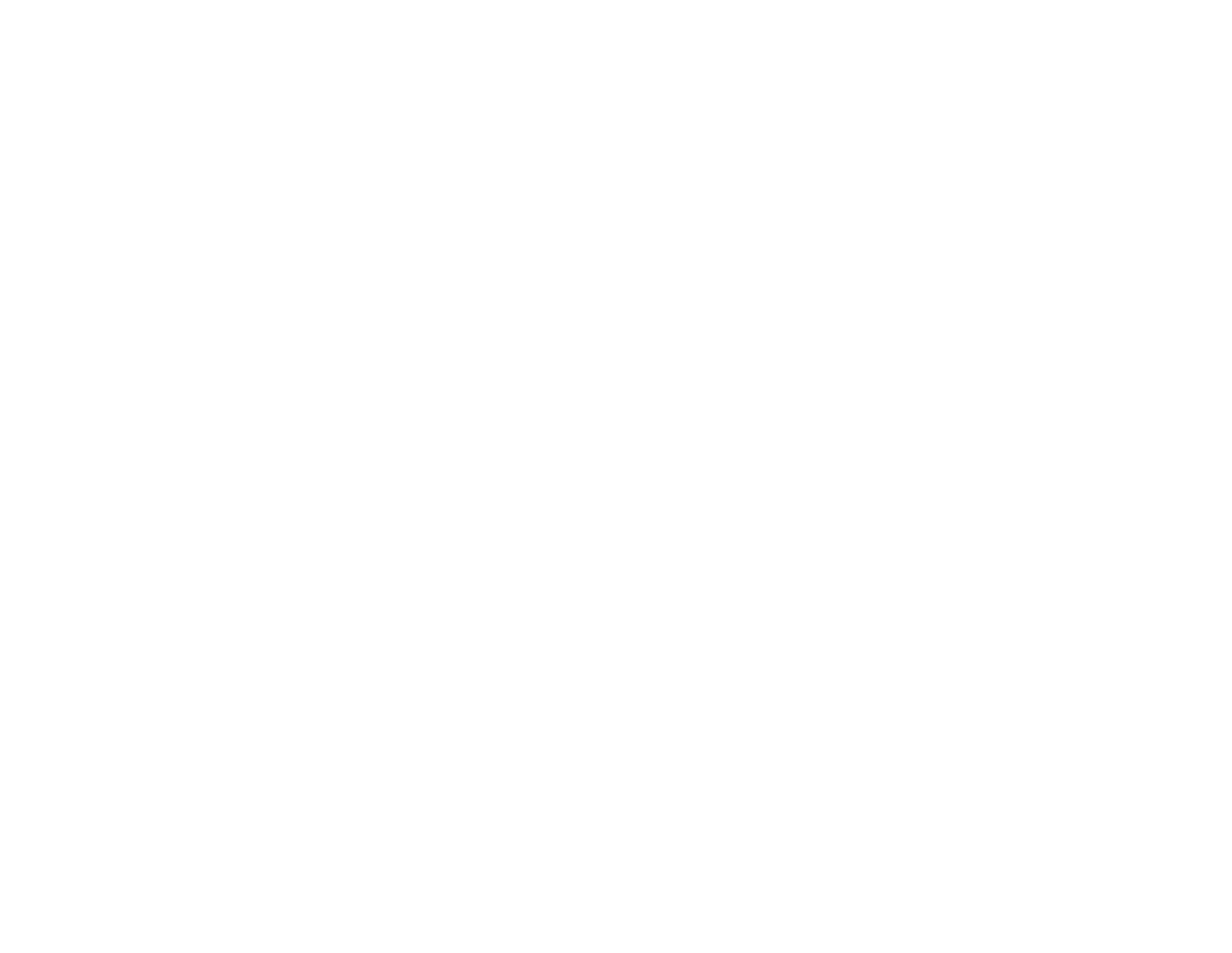### **FY 2015 General Fund Appropriation Activity by Department**

| <b>Special Department Name</b>                                                     | Appropriation         | Adj. to<br><b>Standings</b> | Suppl. &<br>Deapprop. | <b>Total Net Approp</b> | <b>Balance</b><br><b>Brought</b><br>Forward | <b>Approp</b><br><b>Transfer In</b> | <b>Approp</b><br><b>Transfer Out</b> | <b>Balance Carry</b><br>Forward | <b>Reversions</b>         | <b>Total Approp</b><br>Expended |
|------------------------------------------------------------------------------------|-----------------------|-----------------------------|-----------------------|-------------------------|---------------------------------------------|-------------------------------------|--------------------------------------|---------------------------------|---------------------------|---------------------------------|
| Administrative Services, Department of Total                                       | 7,839,705 \$<br>\$    | $-172,283$ \$               | 0 <sup>5</sup>        | 7,667,422               | 366,847 \$<br>\$                            | 0 <sup>5</sup>                      |                                      | 0 <sup>5</sup><br>$-86,475$ \$  | $-82,683$ \$              | 7,865,111                       |
| <b>Auditor of State Total</b>                                                      | 944,506.00            | $\mathsf 0$                 | $\mathbf 0$           | 944,506                 | 270.52                                      | $\Omega$                            | $\mathsf 0$                          | $\mathbf 0$                     | $-4,528.22$               | 940,248                         |
| Iowa Ethics & Campaign Disclosure Board Total                                      | 550,335               | $\mathbf 0$                 | $\mathbf{0}$          | 550,335                 | $\Omega$                                    | $\Omega$                            | $\Omega$                             | $-1,371$                        | $-1,371$                  | 547,593                         |
| <b>Commerce, Department of Total</b>                                               | 1,821,928             | $\mathbf 0$                 | $\mathbf 0$           | 1,821,928               | 99,000                                      | $\Omega$                            | $\mathbf 0$                          | $-98,591$                       | $-5,295$                  | 1,817,042                       |
| <b>Executive Council Total</b>                                                     | 119,847               | 405,885                     | 0                     | 525,732                 | 3,678,597                                   | $\Omega$                            | $\mathbf 0$                          | $-1,265,797$                    | $-6,278$                  | 2,932,253                       |
| Governor/Lt. Governor's Office Total                                               | 2,292,598             | $-3,032$                    | $\mathbf 0$           | 2,289,566               | 49,504                                      | 25,880                              | $-25,880$                            | $-80,237$                       | $-96,655$                 | 2,162,178                       |
| Governor's Office of Drug Control Policy Total                                     | 241,134               | $\Omega$                    | 0                     | 241,134                 | $\mathbf 0$                                 | $\Omega$                            | 0                                    | $\Omega$                        | $\Omega$                  | 241,134                         |
| Human Rights, Department of Total                                                  | 2,512,366             | $\mathbf 0$                 | $\mathbf 0$           | 2,512,366               | 154,322                                     | $\Omega$                            | 0                                    | $-196,411$                      | $-123,700$                | 2,346,577                       |
| Inspections & Appeals, Department of Total                                         | 68,675,314            | $\mathbf 0$                 | $\mathbf 0$           | 68,675,314              | 404,358                                     | 450,000                             | $-450,000$                           | -280,701                        | -558,389                  | 68,240,581                      |
| <b>Management, Department of Total</b>                                             | 23,150,220            | 17,807,447                  | $\mathbf 0$           | 40,957,667              | 655                                         | $\Omega$                            | $\mathbf 0$                          | $-3,314$                        | $-3,314$                  | 40,951,693                      |
| <b>Public Information Board Total</b>                                              | 350,000               | $\Omega$                    | $\Omega$              | 350,000                 | 25,546                                      | $\Omega$                            | $\mathbf 0$                          | $-14,723$                       | $-20,427$                 | 340,396                         |
| Revenue, Department of Total                                                       | 340,779,436           | 2,484,173                   | 9,500,000             | 352,763,609             | 272,450                                     | $\Omega$                            | 0                                    | $-9,650,136$                    | $-169, 104$               | 343,216,818                     |
| <b>Secretary of State Total</b>                                                    | 2,896,699             | $\Omega$                    | $\mathbf{0}$          | 2,896,699               | $\Omega$                                    | $\Omega$                            | $\mathbf 0$                          | $-4,762$                        | $-4,762$                  | 2,887,176                       |
| <b>Treasurer of State Total</b>                                                    | 1,084,392             | 0                           | $\mathbf 0$           | 1,084,392               | 2,975,104                                   | $\Omega$                            | 0                                    | $-2,513,133$                    | $-35,975$                 | 1,510,388                       |
| <b>Agriculture and Land Stewardship Total</b>                                      | 22,474,688            | $\mathbf 0$                 | $\mathbf 0$           | 22,474,688              | 16,734,501                                  | $\Omega$                            | 0                                    | $-3,936,272$                    | $-5,554$                  | 35,267,363                      |
| Natural Resources, Department of Total                                             | 15,312,307            | 0                           | $\mathbf 0$           | 15,312,307              | 283,674                                     | $\mathbf 0$                         | 0                                    | -441,585                        | 0                         | 15,154,396                      |
| <b>Cultural Affairs, Department of Total</b>                                       | 6,130,713             | $\mathbf 0$                 | $\mathbf 0$           | 6,130,713               | 12,128                                      | $\Omega$                            | $\mathbf 0$                          | $-58,218$                       | $\mathbf 0$               | 6,084,623                       |
| <b>Economic Development Authority Total</b><br><b>Iowa Finance Authority Total</b> | 18,818,505<br>658,000 | 0<br>0                      | 0<br>$\mathbf 0$      | 18,818,505<br>658,000   | 4,487,429<br>$\Omega$                       | $\Omega$<br>$\mathbf 0$             | 0<br>$\mathbf 0$                     | $-2,688,621$<br>$\Omega$        | $-433,747$<br>$\mathbf 0$ | 20,183,565<br>658,000           |
| lowa Workforce Development Total                                                   | 17,071,918            | $\mathbf 0$                 | $\mathbf 0$           | 17,071,918              | 1,133,393                                   | $\mathbf 0$                         | 0                                    | $-1,880,044$                    | $-178,259$                | 16,147,008                      |
| <b>Public Employment Relations Board Total</b>                                     | 1,342,452             | $\mathbf 0$                 | $\mathbf 0$           | 1,342,452               | 11,701                                      | $\mathbf 0$                         | 0                                    | $-71,269$                       | $-71,269$                 | 1,211,615                       |
| Blind, Iowa Commission for the Total                                               | 2,350,358             | $\mathbf 0$                 | 0                     | 2,350,358               | 5,733                                       | $\Omega$                            | 0                                    | $\Omega$                        | $-2$                      | 2,356,090                       |
| <b>College Student Aid Commission Total</b>                                        | 65,786,278            | $\mathbf 0$                 | $\mathbf 0$           | 65,786,278              | 1,123,467                                   | $\mathbf 0$                         | 0                                    | $-1,873,544$                    | $-62,085$                 | 64,974,116                      |
| <b>Education, Department of Total</b>                                              | 3,214,478,392         | 6,579,707                   | $\mathbf 0$           | 3,221,058,099           | 269,432                                     | $\Omega$                            | 0                                    | $-1,899,047$                    | $-396,272$                | 3,219,032,213                   |
| <b>Regents, Board of Total</b>                                                     | 588,664,311           | $\Omega$                    | $\mathbf 0$           | 588,664,311             | 5,001,384                                   | 29,513                              | $-29,513$                            | $-974,370$                      | $-12,748$                 | 592,678,576                     |
| Aging, Iowa Department of Total                                                    | 12,599,047            | $\Omega$                    | $\mathbf 0$           | 12,599,047              | $\mathbf 0$                                 | $\Omega$                            | $\mathbf 0$                          | -103,989                        | $-118,705$                | 12,376,353                      |
| Public Health, Department of Total                                                 | 59,014,760            | $-17,445$                   | $\Omega$              | 58,997,315              | 160,782                                     | $\Omega$                            | $\Omega$                             | $\mathbf 0$                     | $-1,192,460$              | 57,965,637                      |
| Human Services, Department of Total                                                | 1,775,417,598         | $-155,942$                  | 44,040,000            | 1,819,301,656           | 6,956,323                                   | 3,400,000                           | $-3,400,000$                         | $-25,312,663$                   | $-3,012,347$              | 1,797,932,970                   |
| Veterans Affairs, Department of Total                                              | 12,180,947            | 0                           | 0                     | 12,180,947              | 2,281,592                                   | $\Omega$                            | $\mathbf 0$                          | $-3,092,931$                    | $-37$                     | 11,369,571                      |
| <b>Attorney General Total</b>                                                      | 17,124,305            | 0                           | 0                     | 17,124,305              | 0                                           | $\Omega$                            | $\Omega$                             | $\Omega$                        | $-5,000$                  | 17,119,305                      |
| <b>Civil Rights Commission Total</b>                                               | 1,169,540             | $\mathbf 0$                 | $\mathbf 0$           | 1,169,540               | 44,873                                      | $\Omega$                            | $\Omega$                             | $\mathbf 0$                     | $\mathbf 0$               | 1,214,413                       |
| <b>Corrections, Department of Total</b>                                            | 378,695,471           | $-59,733$                   | $\mathbf 0$           | 378,635,738             | 1,743,434                                   | 1,489,846                           | $-1,489,846$                         | $-612,414$                      | $-397,202$                | 379,369,556                     |
| <b>Law Enforcement Academy Total</b>                                               | 1,003,214             | $\mathbf 0$                 | $\mathbf 0$           | 1,003,214               | $\mathbf 0$                                 | $\Omega$                            | $\mathbf 0$                          | $-1,840$                        | $-1,846$                  | 999,528                         |
| Parole, Board of Total                                                             | 1,204,583             | $\Omega$                    | $\mathbf 0$           | 1,204,583               | $\Omega$                                    | $\Omega$                            | 0                                    | $-600$                          | $-600$                    | 1,203,384                       |
| <b>Public Defense, Department of Total</b>                                         | 6,899,122             | $-221,071$                  | $\mathbf 0$           | 6,678,051               | 4,000                                       | $\Omega$                            | 0                                    | $-2,377$                        | $-2,377$                  | 6,677,298                       |
| Homeland Security and Emergency Management Total                                   | 2,229,623             | $\Omega$                    | $\mathbf{0}$          | 2.229.623               | 23,699                                      | $\Omega$                            | $\mathbf 0$                          | $\Omega$                        | $\Omega$                  | 2,253,322                       |
| <b>Public Safety, Department of Total</b>                                          | 96,910,550            | $\mathbf 0$                 | 0                     | 96,910,550              | 96,153                                      | $\Omega$                            | 0                                    | $-155,061$                      | $-155,034$                | 96,696,608                      |
| <b>Judicial Branch Total</b>                                                       | 174,586,612           | $\mathbf 0$                 | $\mathbf{0}$          | 174,586,612             | 1,508,682                                   | $\Omega$                            | $\mathbf 0$                          | $-25,099$                       | $-25,099$                 | 176,045,096                     |
| <b>Legislative Branch Total</b>                                                    | 34,036,548            | 1,279,077                   | $\mathbf 0$           | 35,315,625              | $\mathbf 0$                                 | $\Omega$                            | 0                                    | $\mathbf 0$                     | 0                         | 35,315,625                      |
| <b>Corrections Capital Total</b>                                                   | $\Omega$              | $\mathbf 0$                 | $\mathbf{0}$          | $\Omega$                | 11,200,000                                  | $\Omega$                            | $\mathbf 0$                          | $-6,621,168$                    | 0                         | 4,578,832                       |
| <b>State Fair Authority Capital Total</b>                                          | $\Omega$              | 0                           | $\mathbf 0$           | $\mathbf 0$             | 1,000,000                                   | $\Omega$                            | 0                                    | $-1,000,000$                    | 0                         |                                 |
| <b>Administrative Services - Capitals Total</b>                                    | $\Omega$              | $\mathbf 0$                 | $\Omega$              | $\Omega$                | 1,019,314                                   | $\Omega$                            | $\mathbf 0$                          | $-868,755$                      | 0                         | 150,558                         |
| <b>Public Safety Capital Total</b>                                                 | $\Omega$              | $\mathbf 0$                 | 2,500,000             | 2,500,000               | $\mathbf 0$                                 | $\Omega$                            | $\mathbf 0$                          | $-2,500,000$                    | $\mathbf 0$               |                                 |
| <b>Regents Capital Total</b>                                                       | $\Omega$              | $\mathbf 0$                 | $\Omega$              | $\Omega$                | 13,030,000                                  | $\Omega$                            | $\Omega$                             | $-12,264,374$                   | 0                         | 765,626                         |
| <b>Grand Total</b>                                                                 | 6,979,418,322 \$      | 27,926,784 \$               | 56,040,000 \$         | 7,063,385,106           | 76,158,345 \$<br>\$                         | 5,395,239 \$                        | $-5,395,239$ \$                      | $-80,579,891$ \$                | $-7,183,124$ \$           | 7,051,780,435                   |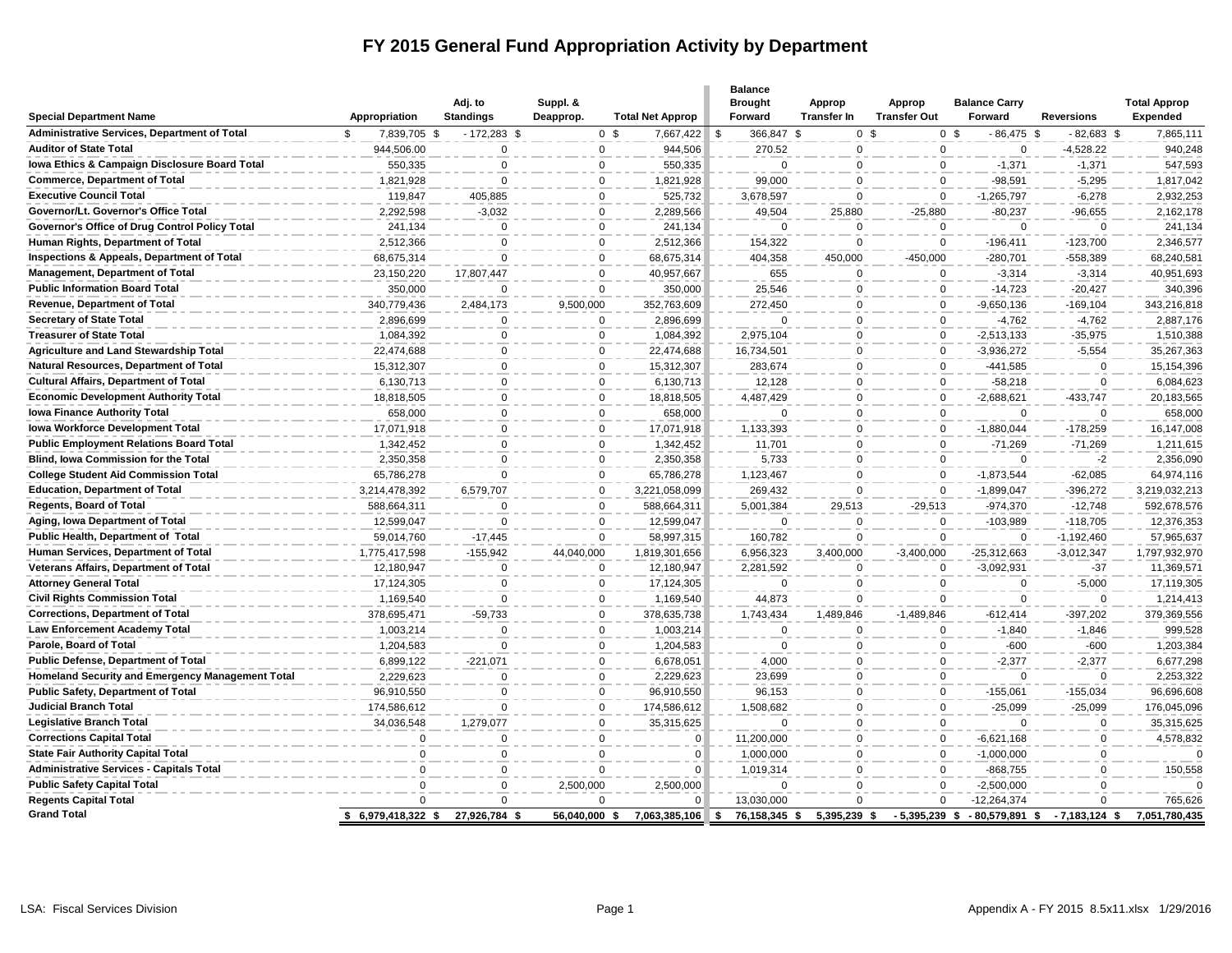#### **FY 2015 General Fund Appropriation Activity by Appropriation Subcommittee Administration and Regulation**

| <b>Special Department Name</b>                      | Appr#           | <b>Appropriation Name</b>                           | Appropriation |              | Adj. to<br><b>Standings</b> | Suppl. &<br>Deapprop. |                | <b>Total Net</b><br>Approp | <b>Balance</b><br><b>Brought</b><br>Forward | Approp<br>Transfer In | Approp<br><b>Transfer Out</b> | <b>Balance Carry</b><br>Forward | <b>Reversions</b>  | <b>Total Approp</b><br>Expended |
|-----------------------------------------------------|-----------------|-----------------------------------------------------|---------------|--------------|-----------------------------|-----------------------|----------------|----------------------------|---------------------------------------------|-----------------------|-------------------------------|---------------------------------|--------------------|---------------------------------|
| Administrative Services, Department of              | C85             | Administrative Services, Dept.                      |               | 4,067,924 \$ | 0 <sup>5</sup>              |                       | 0 <sup>5</sup> | 4,067,924                  | 109,238 \$<br>- \$                          |                       | 0 <sup>5</sup>                | $-75,706$<br>0 <sup>5</sup>     | $-75,706$ \$<br>\$ | 4,025,751                       |
| Administrative Services, Department of              | C86             | <b>Utilities</b>                                    |               | 2,568,909    | $\Omega$                    |                       | 0              | 2,568,909                  | 249,858                                     | $\Omega$              | 0                             | $-3,792$                        | $\Omega$           | 2,814,974                       |
| Administrative Services, Department of              | C87             | <b>Terrace Hill Operations</b>                      |               | 405,914      | $\Omega$                    |                       | $\Omega$       | 405,914                    | 7,751                                       | $\mathbf 0$           | $\Omega$                      | $-6,977$                        | $-6,977$           | 399,711                         |
| Administrative Services, Department of              | 824             | Federal Cash Management Standing                    |               | 356,587      | $-356,587$                  |                       | $\Omega$       | $\Omega$                   | $\Omega$                                    | $\mathbf 0$           | $\mathbf 0$                   | $\mathbf 0$                     | $\mathbf 0$        |                                 |
| Administrative Services, Department of              | 825             | Unemployment Compensation - State Standing          |               | 440,371      | 84,304                      |                       | $\Omega$       | 524,675                    | $\Omega$                                    | $\Omega$              | $\Omega$                      | $\Omega$                        | $\Omega$           | 524,675                         |
| Administrative Services, Department of              | 853             | Volunteer Emergency Services Provider Death Benefit |               | $\Omega$     | 100,000                     |                       | $\Omega$       | 100,000                    | $\Omega$                                    | $\Omega$              | $\Omega$                      | $\Omega$                        | $\Omega$           | 100,000                         |
| <b>Administrative Services, Department of Total</b> |                 |                                                     |               | 7,839,705    | $-172,283$                  |                       | <sup>0</sup>   | 7,667,422                  | 366,847                                     | $\Omega$              | $\Omega$                      | $-86,475$                       | $-82,683$          | 7,865,111                       |
| Auditor of State                                    | P01             | Auditor of State - General Office                   |               | 944,506.00   | $\mathbf 0$                 |                       | $\mathbf 0$    | 944,506                    | 270.52                                      | $\mathbf 0$           | $\Omega$                      | $\Omega$                        | $-4,528.22$        | 940,248                         |
| <b>Auditor of State Total</b>                       |                 |                                                     |               | 944,506.00   | $\bf{0}$                    |                       | $\mathbf{0}$   | 944,506                    | 270.52                                      | $\mathbf{0}$          | $\Omega$                      | $\bf{0}$                        | $-4,528.22$        | 940,248                         |
| Iowa Ethics & Campaign Disclosure Board             | P21             | Iowa Ethics & Campaign Disclosure Board             |               | 550,335      | $\mathbf 0$                 |                       | $\Omega$       | 550,335                    | $\mathbf 0$                                 | $\mathsf 0$           | $\mathbf 0$                   | $-1,371$                        | $-1,371$           | 547,593                         |
| lowa Ethics & Campaign Disclosure Board Total       |                 |                                                     |               | 550,335      | $\bf{0}$                    |                       | $\mathbf{0}$   | 550,335                    | $\bf{0}$                                    | $\bf{0}$              | $\bf{0}$                      | $-1,371$                        | $-1,371$           | 547,593                         |
| Commerce, Department of                             | P42             | Alcoholic Beverages Operations                      |               | 1,220,391    | $\Omega$                    |                       | $\mathbf 0$    | 1,220,391                  | $\mathbf 0$                                 | $\mathbf 0$           | 0                             | $-5,295$                        | $-5,295$           | 1,209,801                       |
| Commerce, Department of                             | P <sub>50</sub> | <b>Financial Literacy</b>                           |               | $\Omega$     | $\Omega$                    |                       | $\mathbf 0$    |                            | 99,000                                      | $\mathbf 0$           | $\mathbf 0$                   | $-93,296$                       | $\Omega$           | 5,704                           |
| Commerce, Department of                             | P48             | Professional Licensing Bureau                       |               | 601,537      | $\Omega$                    |                       | $\Omega$       | 601,537                    | $\Omega$                                    | $\Omega$              | $\Omega$                      | $\Omega$                        | $\Omega$           | 601,537                         |
| <b>Commerce, Department of Total</b>                |                 |                                                     |               | 1,821,928    | $\Omega$                    |                       | $\mathbf{0}$   | 1,821,928                  | 99,000                                      | $\bf{0}$              | $\bf{0}$                      | $-98,591$                       | $-5,295$           | 1,817,042                       |
| <b>Executive Council</b>                            | 867             | Court Costs                                         |               | 59,772       | 272,438                     |                       | 0              | 332,210                    | $\mathbf 0$                                 | $\mathbf 0$           | $\mathbf 0$                   | $\Omega$                        | $\Omega$           | 332,210                         |
| <b>Executive Council</b>                            | 868             | Public Improvements                                 |               | 39,848       | $-39.848$                   |                       | $\Omega$       | $\epsilon$                 | $\Omega$                                    | $\mathbf 0$           | $\Omega$                      | $\Omega$                        | $\Omega$           | 0                               |
| <b>Executive Council</b>                            | 870             | Performance Of Duty                                 |               | $\mathbf 0$  | $\Omega$                    |                       | $\Omega$       | n                          | 6,278                                       | $\mathbf 0$           | $\Omega$                      | $\Omega$                        | $-6,278$           | $\Omega$                        |
| <b>Executive Council</b>                            | 871             | Drainage Assessment                                 |               | 20,227       | 173,295                     |                       | 0              | 193,522                    | $\Omega$                                    | $\mathbf 0$           | $\mathbf 0$                   | $\mathbf 0$                     | 0                  | 193,522                         |
| <b>Executive Council</b>                            | 8D <sub>8</sub> | Performance of Duty FY 08                           |               | 0            | $\Omega$                    |                       | $\Omega$       | $\Omega$                   | 469,588                                     | $\mathbf 0$           | $\mathbf 0$                   | $\Omega$                        | $\Omega$           | 469,588                         |
| <b>Executive Council</b>                            | DT <sub>3</sub> | Performance of Duty FY10                            |               | $\mathbf 0$  | n                           |                       | $\Omega$       |                            | 25,001                                      | $\mathbf 0$           | $\Omega$                      | $-25,001$                       | $\mathbf 0$        | $\Omega$                        |
| <b>Executive Council</b>                            | DT <sub>5</sub> | Performance of Duty FY11                            |               | $\mathbf 0$  |                             |                       | $\Omega$       |                            | 844,101                                     | $\mathbf 0$           | $\mathbf 0$                   | $-186, 121$                     | $\mathbf 0$        | 657,980                         |
| <b>Executive Council</b>                            | DT <sub>6</sub> | Performance of Duty FY12                            |               | $\mathbf 0$  | $\Omega$                    |                       | $\Omega$       | $\Omega$                   | 251,472                                     | $\Omega$              | $\mathbf 0$                   | $-37,272$                       | $\mathbf 0$        | 214,200                         |
| <b>Executive Council</b>                            | DT7             | Performance of Duty FY13                            |               | 0            | $\Omega$                    |                       | 0              | 0                          | 77,891                                      | $\Omega$              | $\mathbf 0$                   | $-25,181$                       | $\Omega$           | 52,710                          |
| <b>Executive Council</b>                            | DT8             | Performance of Duty FY2014                          |               | $\mathbf 0$  | $\Omega$                    |                       | $\Omega$       |                            | 2,004,267                                   | $\mathbf 0$           | $\mathbf 0$                   | $-388,513$                      | $\mathbf 0$        | 1,615,753                       |
| <b>Executive Council</b>                            | DT <sub>9</sub> | Performance of Duty FY2015                          |               | $\Omega$     | $\Omega$                    |                       | $\Omega$       | $\sqrt{ }$                 | $\Omega$                                    | $\Omega$              | $\Omega$                      | $-603,709$                      | $\Omega$           | $-603,709$                      |
| <b>Executive Council Total</b>                      |                 |                                                     |               | 119,847      | 405,885                     |                       | $\Omega$       | 525,732                    | 3,678,597                                   | $\Omega$              | $\bf{0}$                      | $-1,265,797$                    | $-6,278$           | 2,932,253                       |
| Governor/Lt. Governor's Office                      | 856             | <b>Interstate Extradition</b>                       |               | 3,032        | $-3,032$                    |                       | $\mathbf 0$    | $\Omega$                   | $\mathbf{0}$                                | $\mathbf 0$           | 0                             | $\Omega$                        | $\Omega$           |                                 |
| Governor/Lt. Governor's Office                      | C71             | Governor/Lt. Governor's Office                      |               | 2,196,455    | $\Omega$                    |                       | $\mathbf 0$    | 2,196,455                  | 49,504                                      | $\Omega$              | $-25,880$                     | $-80,237$                       | $-96,655$          | 2,043,187                       |
| Governor/Lt. Governor's Office                      | C73             | <b>Terrace Hill Quarters</b>                        |               | 93,111       | $\Omega$                    |                       | $\Omega$       | 93,111                     | $\Omega$                                    | 25,880                | $^{\circ}$                    | $\overline{0}$                  | $\mathbf 0$        | 118,991                         |
| Governor/Lt. Governor's Office Total                |                 |                                                     |               | 2,292,598    | $-3,032$                    |                       | $\bf{0}$       | 2,289,566                  | 49,504                                      | 25,880                | $-25,880$                     | $-80,237$                       | $-96,655$          | 2,162,178                       |
| Governor's Office of Drug Control Policy            | C <sub>05</sub> | Drug Policy Coordinator                             |               | 241,134      | $\mathbf 0$                 |                       | $\mathbf 0$    | 241,134                    | $\mathbf 0$                                 | $\mathbf 0$           | $\mathbf 0$                   | $\mathbf 0$                     | $\mathbf 0$        | 241,134                         |
| Governor's Office of Drug Control Policy Total      |                 |                                                     |               | 241,134      | $\bf{0}$                    |                       | $\bf{0}$       | 241,134                    | $\bf{0}$                                    | $\bf{0}$              | $\bf{0}$                      | $\bf{0}$                        | $\bf{0}$           | 241,134                         |
| Human Rights, Department of                         | J70             | Individual Development Accounts                     |               | $\Omega$     | $\Omega$                    |                       | $\mathbf 0$    | O                          | 100,000                                     | $\mathbf 0$           | 0                             | $-98,244$                       | $\mathbf 0$        | 1,756                           |
| Human Rights, Department of                         | J71             | Human Rights Administration                         |               | 224,184      | $\Omega$                    |                       | $\Omega$       | 224,184                    | 2,068                                       | $\mathbf 0$           | $\Omega$                      | $-13,897$                       | $-15,167$          | 197,188                         |
| Human Rights, Department of                         | J72             | Community Advocacy and Services                     |               | 1,028,077    | $\Omega$                    |                       | 0              | 1,028,077                  | 52,049                                      | $\Omega$              | $\mathbf 0$                   | $-71,744$                       | $-96,007$          | 912,375                         |
| Human Rights, Department of                         | J79             | Criminal & Juvenile Justice                         |               | 1,260,105    | $\Omega$                    |                       | $\mathbf 0$    | 1,260,105                  | 205                                         | $\mathbf 0$           | $\mathbf 0$                   | $-12,526$                       | $-12,526$          | 1,235,258                       |
| Human Rights, Department of Total                   |                 |                                                     |               | 2,512,366    | $\bf{0}$                    |                       | $\bf{0}$       | 2,512,366                  | 154,322                                     | $\bf{0}$              | $\bf{0}$                      | -196,411                        | $-123,700$         | 2,346,577                       |
| Inspections & Appeals, Department of                | Q <sub>50</sub> | Child Advocacy Board                                |               | 2,680,290    | $\mathbf 0$                 |                       | $\mathbf 0$    | 2,680,290                  | 29,855                                      | $\mathbf 0$           | $\mathbf 0$                   | $-9,393$                        | $-9,393$           | 2,691,359                       |
| Inspections & Appeals, Department of                | Q51             | Employment Appeal Board                             |               | 42,215       | $\Omega$                    |                       | $\mathbf 0$    | 42,215                     | 2,115                                       | $\Omega$              | 0                             | $-2,025$                        | $-2,224$           | 40,082                          |
| Inspections & Appeals, Department of                | Q61             | <b>Administration Division</b>                      |               | 545,242      | $\Omega$                    |                       | $\mathbf 0$    | 545,242                    | 39,486                                      | 0                     | $\mathbf 0$                   | $-16,386$                       | $-50,606$          | 517,736                         |
| Inspections & Appeals, Department of                | Q63             | Administrative Hearings Div.                        |               | 678,942      | $\Omega$                    |                       | $\mathbf 0$    | 678,942                    | 15,613                                      | $\mathbf 0$           | 0                             | $-32,632$                       | $-32,632$          | 629,290                         |
| Inspections & Appeals, Department of                | Q64             | <b>Investigations Division</b>                      |               | 2,573,089    | $\Omega$                    |                       | $\mathbf 0$    | 2,573,089                  | 69,374                                      | $\Omega$              | $\Omega$                      | $-105, 108$                     | $-114,806$         | 2,422,549                       |
| Inspections & Appeals, Department of                | Q65             | <b>Health Facilities Division</b>                   |               | 5,092,033    | $\Omega$                    |                       | $\Omega$       | 5,092,033                  | 179,872                                     | $\Omega$              | $\Omega$                      | $-56, 138$                      | $-158,247$         | 5,057,520                       |
| Inspections & Appeals, Department of                | Q75             | Food and Consumer Safety                            |               | 1,279,331    | $\Omega$                    |                       | $\mathbf 0$    | 1,279,331                  | 7,985                                       | $\mathbf 0$           | $\Omega$                      | $-37,665$                       | $-37,665$          | 1,211,985                       |
| Inspections & Appeals, Department of                | Q44             | Indigent Defense Appropriation                      |               | 29,901,929   | $\Omega$                    |                       | $\mathbf 0$    | 29,901,929                 | $\Omega$                                    | $\Omega$              | $-450,000$                    | $\Omega$                        | $-131,463$         | 29,320,466                      |
| Inspections & Appeals, Department of                | Q60             | Public Defender                                     |               | 25,882,243   | $\Omega$                    |                       | $\Omega$       | 25,882,243                 | 60,057                                      | 450,000               | $\Omega$                      | $-21,353$                       | $-21,353$          | 26,349,595                      |
| Inspections & Appeals, Department of Total          |                 |                                                     |               | 68,675,314   | $\Omega$                    |                       | $\Omega$       | 68,675,314                 | 404,358                                     | 450.000               | $-450.000$                    | $-280.701$                      | $-558.389$         | 68,240,581                      |
| Management, Department of                           | 809             | Special Olympics Fund                               |               | 100,000      | $\Omega$                    |                       | $\mathbf 0$    | 100,000                    | $\mathbf 0$                                 | $\mathbf 0$           | 0                             | $\mathbf 0$                     | $\mathbf 0$        | 100,000                         |
| Management, Department of                           | 890             | Appeal Board Claims                                 |               | 3,000,000    | 17,807,447                  |                       | 0              | 20,807,447                 | $\mathbf 0$                                 | $\mathbf 0$           | $\Omega$                      | $\Omega$                        | $\mathbf 0$        | 20,807,447                      |
| Management, Department of                           | D <sub>01</sub> | Management Departmental Oper                        |               | 2,550,220    | $\Omega$                    |                       | $\mathbf 0$    | 2,550,220                  | 655                                         | $\mathbf 0$           | 0                             | $-3,314$                        | $-3,314$           | 2,544,246                       |
| Management, Department of                           | D <sub>16</sub> | Technology Reinvestment Fund Appropriation          |               | 17,500,000   |                             |                       | $\Omega$       | 17,500,000                 | $\mathbf 0$                                 | $\Omega$              | $\Omega$                      | $\Omega$                        | $\mathbf 0$        | 17,500,000                      |
| Management, Department of Total                     |                 |                                                     |               | 23,150,220   | 17,807,447                  |                       | $\bf{0}$       | 40,957,667                 | 655                                         | $\bf{0}$              | $\Omega$                      | $-3,314$                        | $-3,314$           | 40,951,693                      |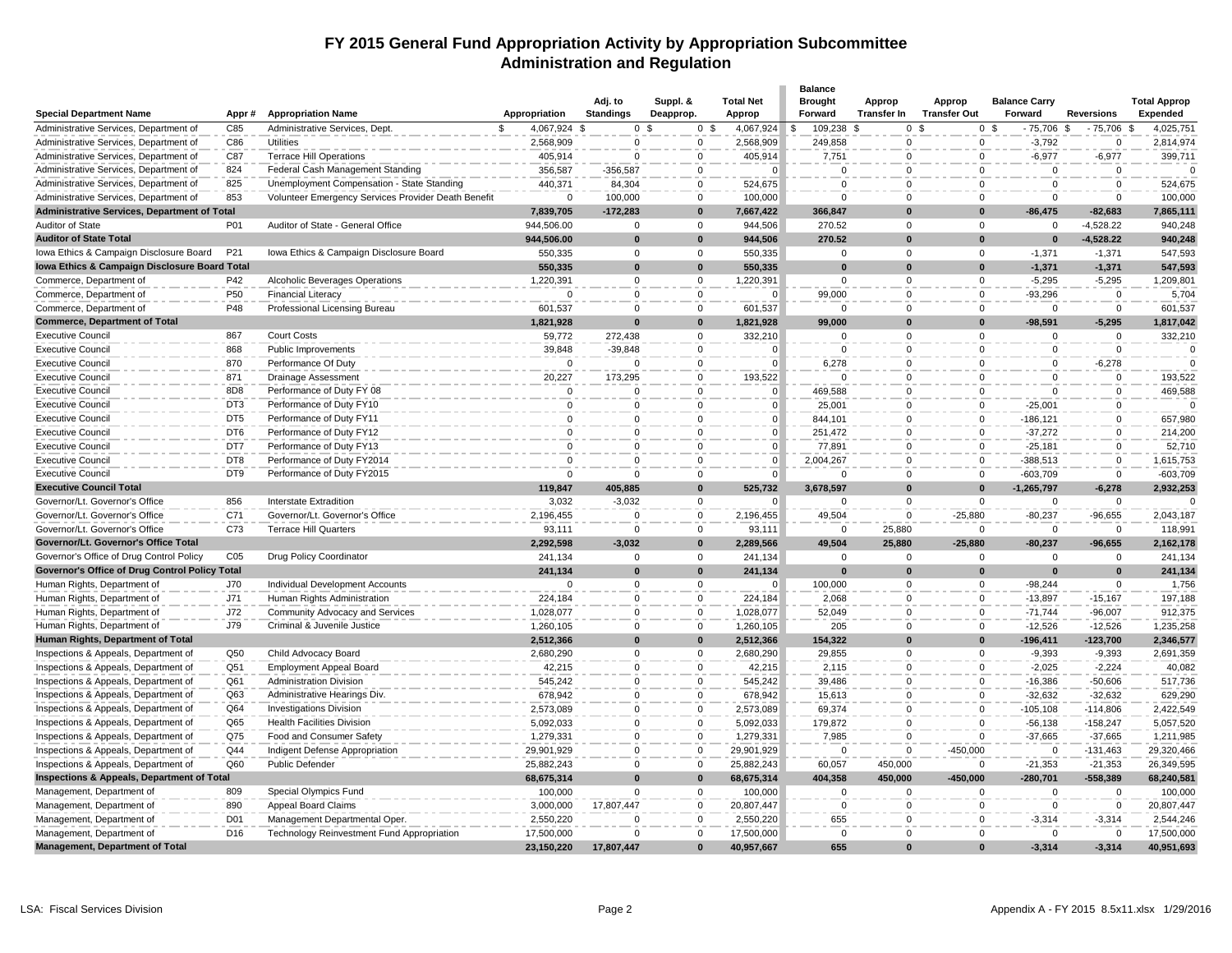#### **FY 2015 General Fund Appropriation Activity by Appropriation Subcommittee Administration and Regulation**

|                                       |                 |                                                    |               | Adj. to                   | Suppl. &          | <b>Total Net</b> | <b>Balance</b><br><b>Brought</b> | Approp             | Approp        | <b>Balance Carry</b> |                             | <b>Total Approp</b> |
|---------------------------------------|-----------------|----------------------------------------------------|---------------|---------------------------|-------------------|------------------|----------------------------------|--------------------|---------------|----------------------|-----------------------------|---------------------|
| <b>Special Department Name</b>        | Appr#           | <b>Appropriation Name</b>                          | Appropriation | <b>Standings</b>          | Deapprop.         | Approp           | Forward                          | <b>Transfer In</b> | Transfer Out  | Forward              | <b>Reversions</b>           | Expended            |
| <b>Public Information Board</b>       | P <sub>22</sub> | Iowa Public Information Board                      | 350,000       |                           |                   | 350,000          | 25,546                           |                    |               | $-14,723$            | $-20,427$                   | 340,396             |
| <b>Public Information Board Total</b> |                 |                                                    | 350,000       | $\Omega$                  |                   | 350,000          | 25,546                           | $\bf{0}$           | $\Omega$      | $-14,723$            | $-20,427$                   | 340,396             |
| Revenue, Department of                | 818             | Ag Land Tax Credit                                 | 39,100,000    |                           |                   | 39,100,000       |                                  |                    |               |                      | $-18,968$                   | 39,081,032          |
| Revenue, Department of                | 836             | Commercial and Industrial Property Tax Replacement | 70,480,529    | 7,720,624                 |                   | 78,201,153       |                                  |                    |               |                      |                             | 78,201,153          |
| Revenue, Department of                | 837             | <b>Business Property Tax Credit</b>                | 50,000,000    |                           |                   | 50,000,000       |                                  |                    |               |                      |                             | 50,000,000          |
| Revenue, Department of                | 872             | <b>Printing Cigarette Stamps</b>                   | 124,652       | $-327$                    |                   | 124,325          |                                  |                    |               |                      |                             | 124,325             |
| Revenue, Department of                | 877             | Homestead Tax Credit Aid                           | 135,000,000   | $-3,537,883$              |                   | 131.462.117      |                                  |                    |               |                      |                             | 131,462,117         |
| Revenue, Department of                | 880             | Elderly & Disabled Property Tax Credit             | 26,000,000    | $-1,733,358$              |                   | 24,266,642       |                                  |                    |               |                      |                             | 24,266,642          |
| Revenue, Department of                | 929             | Military Service Tax Refunds                       | 2,175,000     | 35,117                    | $\mathbf{0}$      | 2,210,117        |                                  |                    |               |                      |                             | 2,210,117           |
| Revenue, Department of                | T01             | Revenue, Department of                             | 17,880,839    |                           |                   | 17,880,839       | 272.450                          |                    |               | $-150, 136$          | $-150, 136$                 | 17,853,016          |
| Revenue, Department of                | T04             | <b>Tobacco Reporting Requirements</b>              | 18,416        |                           |                   | 18.416           |                                  |                    |               |                      |                             | 18,416              |
| Revenue, Department of                | T <sub>26</sub> | Commercial & Industrial Property Tax Supplemental  |               |                           | 9,500,000         | 9,500,000        |                                  |                    |               | $-9,500,000$         |                             |                     |
| <b>Revenue, Department of Total</b>   |                 |                                                    | 340,779,436   | 2,484,173                 | 9,500,000         | 352,763,609      | 272,450                          | $\mathbf{0}$       | $\bf{0}$      | $-9,650,136$         | $-169, 104$                 | 343,216,818         |
| Secretary of State                    | D73             | Secretary of State - Business Services             | 2,896,699     |                           |                   | 2,896,699        |                                  | 0                  |               | $-4,762$             | $-4,762$                    | 2,887,176           |
| <b>Secretary of State Total</b>       |                 |                                                    | 2,896,699     |                           |                   | 2,896,699        |                                  | $\bf{0}$           |               | $-4.762$             | $-4,762$                    | 2,887,176           |
| Treasurer of State                    | D70             | Watershed Improvement Fund GF                      |               |                           |                   |                  | 2,958,858                        | $\Omega$           |               | $-2,493,404$         |                             | 465,454             |
| <b>Treasurer of State</b>             | D86             | Treasurer - General Office                         | 1,084,392     |                           |                   | 1,084,392        | 16,246                           | $\Omega$           |               | $-19,729$            | $-35,975$                   | 1,044,934           |
| <b>Treasurer of State Total</b>       |                 |                                                    | 1,084,392     |                           |                   | 1,084,392        | 2,975,104                        | $\bf{0}$           | $\bf{0}$      | $-2,513,133$         | $-35,975$                   | 1,510,388           |
| <b>Grand Total</b>                    |                 |                                                    |               | 453,258,480 \$ 20,522,190 | 9,500,000<br>- 55 | 483,280,670      | 8,026,653 \$                     | 475,880 \$         | $-475,880$ \$ |                      | - 14,195,652 \$ - 1,112,481 | 475,999,189<br>- 5  |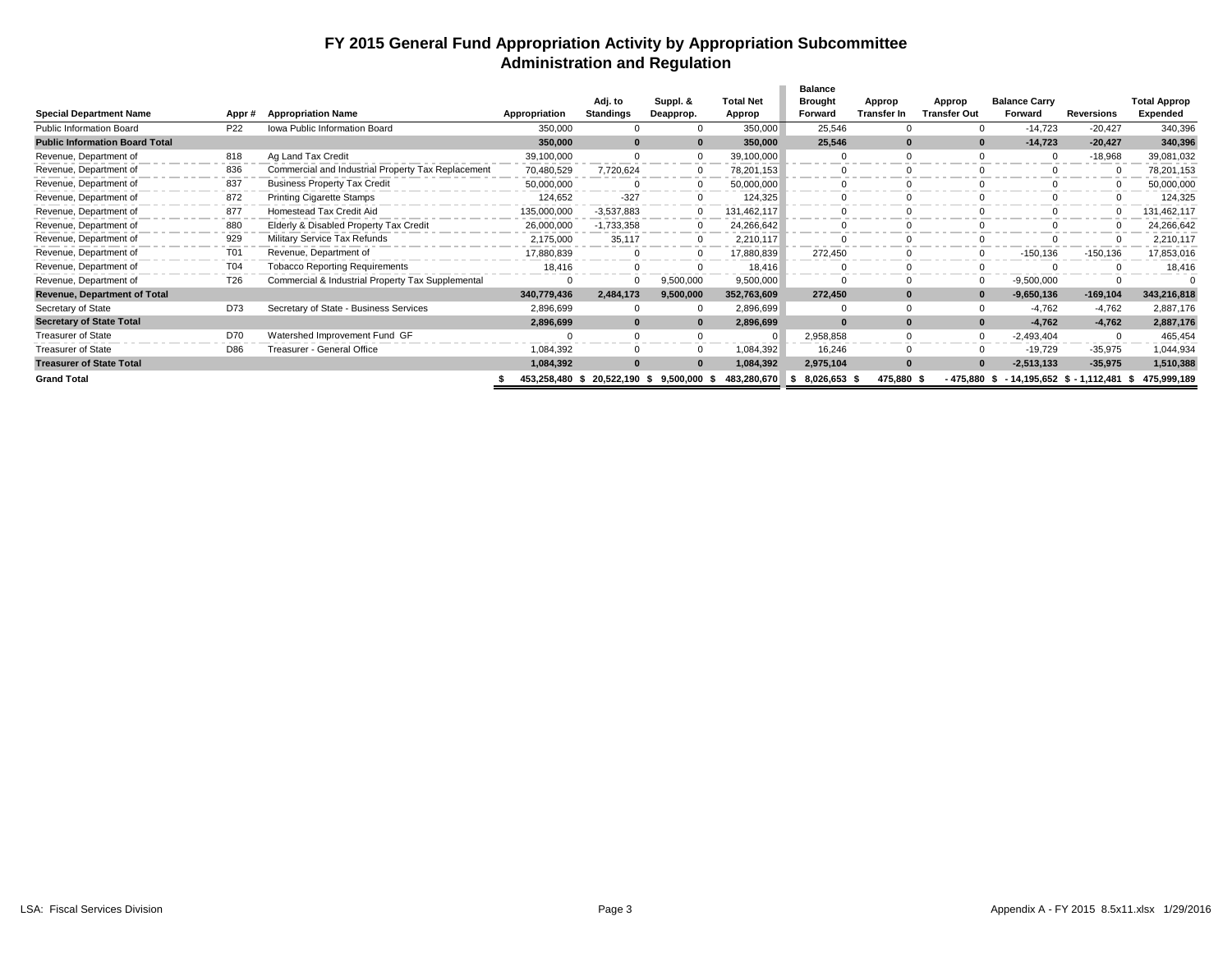### **FY 2015 General Fund Appropriation Activity by Appropriation Subcommittee Agriculture and Natural Resources**

|                                               |                 |                                        |                     |                             |                       |     |                                    | <b>Balance</b>            |            |                       |                        |                |                                 |            |             |                          |
|-----------------------------------------------|-----------------|----------------------------------------|---------------------|-----------------------------|-----------------------|-----|------------------------------------|---------------------------|------------|-----------------------|------------------------|----------------|---------------------------------|------------|-------------|--------------------------|
| <b>Special Department Name</b>                | Appr#           | <b>Appropriation Name</b>              | Appropriation       | Adj. to<br><b>Standings</b> | Suppl. &<br>Deapprop. |     | <b>Total Net</b><br>Approp         | <b>Brought</b><br>Forward |            | Approp<br>Transfer In | Approp<br>Transfer Out |                | <b>Balance Carry</b><br>Forward | Reversions |             | Total Approp<br>Expended |
|                                               |                 |                                        |                     |                             |                       |     |                                    |                           |            |                       |                        |                |                                 |            |             |                          |
| Agriculture and Land Stewardship              | G41             | <b>GF-Administrative Division</b>      | \$<br>17,655,492 \$ |                             | 0 <sup>5</sup>        | 0\$ | 17,655,492 \$                      |                           | $3,907$ \$ | 0 <sup>5</sup>        |                        |                | $-5,554$                        |            | $-5,554$    | 17,648,290               |
| Agriculture and Land Stewardship              | G42             | Avian Influenza                        |                     | $\Omega$                    |                       |     | $\Omega$                           |                           | 137.370    |                       |                        |                | $-137.370$                      |            |             |                          |
| Agriculture and Land Stewardship              | G60             | <b>GF-Soil Conservation Division</b>   |                     | $\Omega$                    |                       |     |                                    |                           | 6,939,432  |                       |                        |                | $-3,739,756$                    |            |             | 3,199,676                |
| Agriculture and Land Stewardship              | G69             | Local Food and Farm                    | 75.000              | $\Omega$                    |                       |     | 75,000                             |                           | 53,792     |                       |                        |                | $-53,591$                       |            |             | 75,201                   |
| Agriculture and Land Stewardship              | G70             | <b>Agricultural Education</b>          | 25.000              | $\Omega$                    |                       |     | 25.000                             |                           |            |                       |                        |                |                                 |            |             | 25,000                   |
| Agriculture and Land Stewardship              | GA4             | Milk Inspections                       | 189.196             | $\Omega$                    |                       |     | 189,196                            |                           |            |                       |                        |                |                                 |            |             | 189,196                  |
| Agriculture and Land Stewardship              | GA <sub>5</sub> | <b>Farmers with Disabilities</b>       | 130.000             | $\Omega$                    |                       |     | 130,000                            |                           |            |                       |                        |                |                                 |            |             | 130,000                  |
| Agriculture and Land Stewardship              | GA <sub>6</sub> | <b>Water Quality Initiative</b>        | 4,400,000           | $\Omega$                    |                       |     | 4,400,000                          |                           | 9,600,000  |                       |                        |                |                                 |            |             | 14,000,000               |
| <b>Agriculture and Land Stewardship Total</b> |                 |                                        | 22,474,688          | $\mathbf{0}$                | $\bf{0}$              |     | 22,474,688                         |                           | 16,734,501 | $\bf{0}$              |                        |                | $-3,936,272$                    |            | $-5,554$    | 35,267,363               |
| Natural Resources, Department of              | G72             | <b>GF-Natural Resources Operations</b> | 12,862,307          | $\mathbf 0$                 | $\Omega$              |     | 12,862,307                         |                           |            |                       |                        |                |                                 |            |             | 12,862,307               |
| Natural Resources, Department of              | G82             | Floodplain Management Program          | 2,000,000           | $\mathbf 0$                 | $\Omega$              |     | 2,000,000                          |                           | 162,900    |                       |                        | 0              | $-184,567$                      |            |             | 1,978,333                |
| Natural Resources, Department of              | G83             | Forestry Health Management GF          | 450,000             | $\Omega$                    |                       |     | 450,000                            |                           | 120,774    |                       |                        |                | $-257,018$                      |            |             | 313,756                  |
| <b>Natural Resources, Department of Total</b> |                 |                                        | 15,312,307          | $\bf{0}$                    |                       |     | 15,312,307                         |                           | 283,674    |                       |                        |                | $-441,585$                      |            |             | 15,154,396               |
| <b>Grand Total</b>                            |                 |                                        | 37,786,995 \$       |                             | 0 <sup>5</sup>        |     | $0$ \$ 37,786,995 \$ 17,018,175 \$ |                           |            | 0 <sup>5</sup>        |                        | 0 <sup>5</sup> | $-4,377,856$ \$                 |            | $-5,554$ \$ | 50,421,759               |
|                                               |                 |                                        |                     |                             |                       |     |                                    |                           |            |                       |                        |                |                                 |            |             |                          |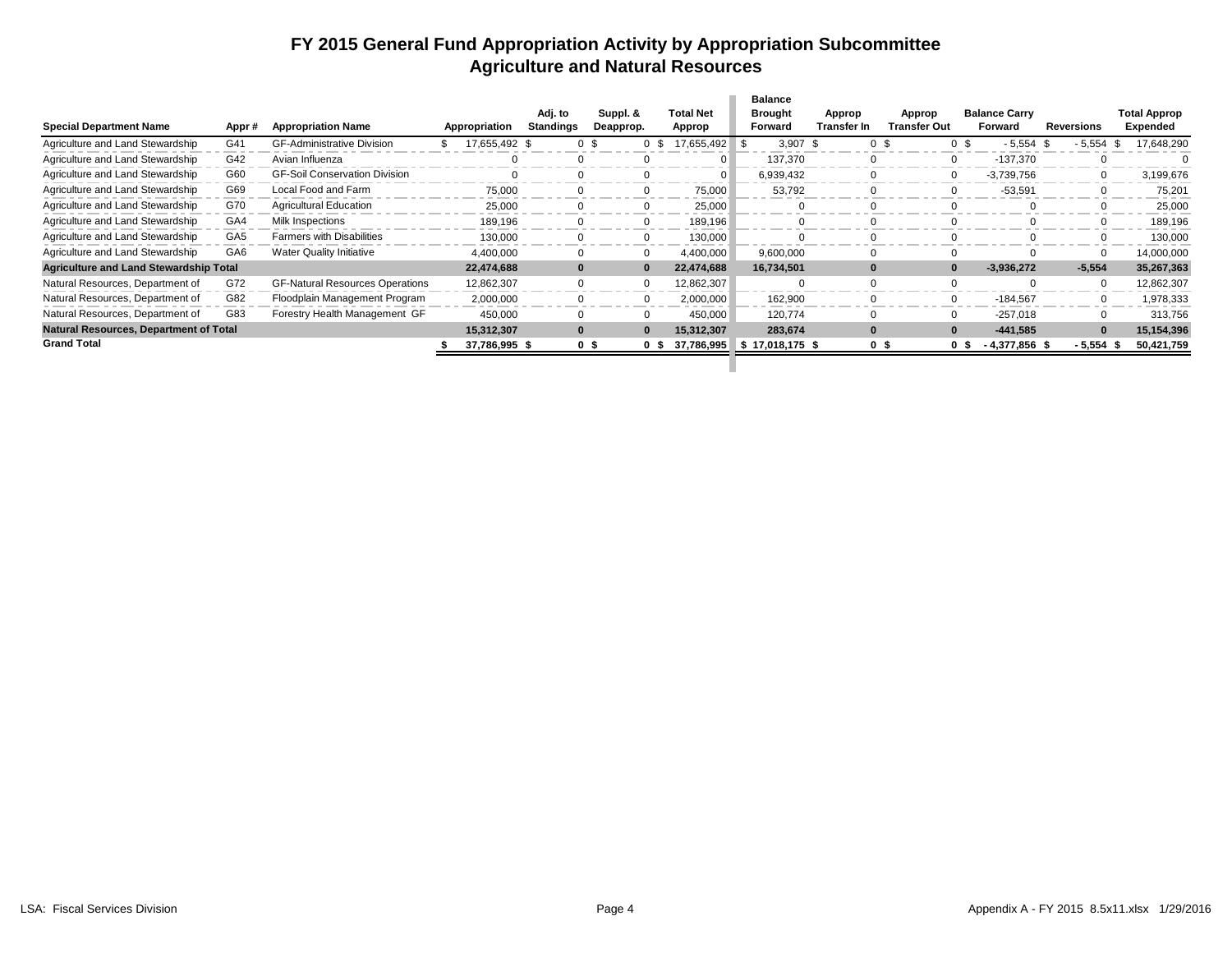### **FY 2015 General Fund Appropriation Activity by Appropriation Subcommittee Economic Development**

|                                                |                 |                                                |                     |                             |                       |                              | <b>Balance</b>            |          |                                           |                                  |                   |                                 |
|------------------------------------------------|-----------------|------------------------------------------------|---------------------|-----------------------------|-----------------------|------------------------------|---------------------------|----------|-------------------------------------------|----------------------------------|-------------------|---------------------------------|
| <b>Special Department Name</b>                 | Appr #          | <b>Appropriation Name</b>                      | Appropriation       | Adj. to<br><b>Standings</b> | Suppl. &<br>Deapprop. | <b>Total Net</b><br>Approp   | <b>Brought</b><br>Forward | Approp   | Approp<br><b>Transfer In Transfer Out</b> | <b>Balance Carry</b><br>Forward  | <b>Reversions</b> | <b>Total Approp</b><br>Expended |
| Cultural Affairs, Department of                | 812             | County Endowment Funding - DCA Grants          | 416,702 \$<br>\$    |                             | 0 <sup>5</sup>        | 416,702 \$<br>0 <sup>5</sup> | 0 <sup>5</sup>            |          | 0 <sup>5</sup>                            | 0 <sup>5</sup><br>0 <sup>5</sup> | 0 <sup>5</sup>    | 416,702                         |
| Cultural Affairs, Department of                | 121             | Arts Council                                   | 1,233,764           | $\mathbf 0$                 | $\mathbf 0$           | .233.764                     | $\Omega$                  | $\Omega$ | $\Omega$                                  | $\Omega$                         | 0                 | 1,233,764                       |
| Cultural Affairs, Department of                | 122             | <b>Cultural Grants</b>                         | 172,090             | $\Omega$                    | $\Omega$              | 172,090                      | 12,128                    | $\Omega$ | $\Omega$                                  | $-58,218$                        | $\Omega$          | 126,000                         |
| Cultural Affairs, Department of                | 124             | <b>Historical Society</b>                      | 3.167.701           | $\Omega$                    | $\Omega$              | 3,167,701                    | $\Omega$                  | $\Omega$ | $\Omega$                                  | $\Omega$                         | $\Omega$          | 3,167,701                       |
| Cultural Affairs, Department of                | 125             | Archiving Former Governors' Papers             | 65,933              | $\mathbf 0$                 | $\mathbf 0$           | 65,933                       | $\Omega$                  | $\Omega$ | $\mathbf 0$                               | $\Omega$                         | $\mathbf 0$       | 65,933                          |
| Cultural Affairs, Department of                | 126             | <b>Great Places GF</b>                         | 150,000             | $\Omega$                    | $\mathbf 0$           | 150,000                      | $\Omega$                  | $\Omega$ | $\Omega$                                  | $\Omega$                         | $\Omega$          | 150,000                         |
| Cultural Affairs, Department of                | 137             | Administrative Division - Cultural Affairs     | 176.882             | $\Omega$                    | $\mathbf 0$           | 176.882                      | 0                         | 0        | $\Omega$                                  | $\Omega$                         | $\mathbf{0}$      | 176,882                         |
| Cultural Affairs, Department of                | 140             | <b>Historic Sites</b>                          | 426,398             | $\Omega$                    | $\mathbf 0$           | 426,398                      | $\Omega$                  | $\Omega$ | $\Omega$                                  | $\Omega$                         | $\Omega$          | 426,398                         |
| Cultural Affairs, Department of                | 141             | <b>Battle Flag Stabilization</b>               | 94,000              | $\Omega$                    | $\Omega$              | 94,000                       | $\Omega$                  | $\Omega$ | $\Omega$                                  | $\Omega$                         | $\Omega$          | 94,000                          |
| Cultural Affairs, Department of                | 142             | Records Center Rent - GF                       | 227,243             | $\Omega$                    | $\mathbf 0$           | 227.243                      | $\Omega$                  | $\Omega$ | $\Omega$                                  | $\Omega$                         | 0                 | 227,243                         |
| <b>Cultural Affairs, Department of Total</b>   |                 |                                                | 6,130,713           | $\bf{0}$                    | $\mathbf 0$           | 6,130,713                    | 12,128                    | $\Omega$ | $\mathbf{0}$                              | $-58,218$                        | $\bf{0}$          | 6,084,623                       |
| <b>Economic Development Authority</b>          | 822             | Tourism Marketing - Adjusted Gross Receipts    | 1,124,000           | $\mathbf 0$                 | $\mathbf 0$           | 1,124,000                    | $\Omega$                  | $\Omega$ | $\mathbf 0$                               | $\Omega$                         | $-17,132$         | 1,106,868                       |
| <b>Economic Development Authority</b>          | E02             | World Food Prize                               | 800,000             | $\Omega$                    | $\mathbf 0$           | 800,000                      | $\Omega$                  | $\Omega$ | $\Omega$                                  | $\Omega$                         | $\Omega$          | 800,000                         |
| <b>Economic Development Authority</b>          | E47             | Economic Development Approp                    | 15,516,372          | $\Omega$                    | $\mathbf 0$           | 15,516,372                   | 1,550,833                 | 0        | $\Omega$                                  | $-1.693.621$                     | $\mathbf 0$       | 15,373,584                      |
| <b>Economic Development Authority</b>          | E63             | <b>STEM Scholarships</b>                       | 1,000,000           | 0                           | $\mathbf 0$           | 1,000,000                    | $\Omega$                  | $\Omega$ | $\mathbf 0$                               | $-995,000$                       | $\mathbf{0}$      | 5,000                           |
| <b>Economic Development Authority</b>          | EA6             | Councils of Governments (COGs) Assistance      | 200,000             | $\Omega$                    | $\Omega$              | 200.000                      | $\Omega$                  | $\Omega$ | $\Omega$                                  | $\Omega$                         | $\Omega$          | 200,000                         |
| <b>Economic Development Authority</b>          | F01             | <b>ICVS-Promise</b>                            | 178,133             | $\Omega$                    | $\Omega$              | 178,133                      | $\Omega$                  | $\Omega$ | $\Omega$                                  | $\Omega$                         | $\mathbf 0$       | 178,133                         |
| <b>Economic Development Authority</b>          | F21             | Infrastructure Building - Manufacturing Center | $\Omega$            | $\mathbf 0$                 | $\Omega$              | $\Omega$                     | 2,186,595                 | $\Omega$ | $\mathbf 0$                               | $\Omega$                         | $\Omega$          | 2,186,595                       |
| <b>Economic Development Authority</b>          | F <sub>23</sub> | Camp Sunnyside                                 | $\overline{0}$      | $\Omega$                    | $\mathbf 0$           | $\Omega$                     | 250,000                   | $\Omega$ | $\mathbf 0$                               | $\Omega$                         | $\mathbf 0$       | 250,000                         |
| <b>Economic Development Authority</b>          | F <sub>25</sub> | <b>ESOP</b>                                    | $\Omega$            | $\Omega$                    | $\mathbf 0$           | $\Omega$                     | 500.000                   | $\Omega$ | $\Omega$                                  | $\Omega$                         | $-416,615$        | 83,385                          |
| <b>Economic Development Authority Total</b>    |                 |                                                | 18,818,505          | $\bf{0}$                    | $\bf{0}$              | 18,818,505                   | 4,487,429                 | $\bf{0}$ | $\Omega$                                  | $-2,688,621$                     | $-433,747$        | 20,183,565                      |
| Iowa Finance Authority                         | F92             | Rent Subsidy Program                           | 658,000             | $\Omega$                    | $\mathbf 0$           | 658,000                      | $\Omega$                  | $\Omega$ | $\Omega$                                  | $\Omega$                         | $\mathbf{0}$      | 658,000                         |
| <b>Iowa Finance Authority Total</b>            |                 |                                                | 658,000             | $\bf{0}$                    | $\mathbf{0}$          | 658,000                      |                           | $\bf{0}$ | $\bf{0}$                                  | $\Omega$                         | $\bf{0}$          | 658,000                         |
| Iowa Workforce Development                     | Q <sub>01</sub> | <b>IWD Workers' Comp Operations (GF)</b>       | 3,259,044           | $\mathbf 0$                 | $\mathbf 0$           | 3.259.044                    | 187.488                   | $\Omega$ | $\mathbf 0$                               | $-193.523$                       | $\mathbf 0$       | 3,253,010                       |
| Iowa Workforce Development                     | Q <sub>02</sub> | <b>IWD General Fund - Operations</b>           | 3,823,539           | $\mathbf 0$                 | $\Omega$              | 3,823,539                    | 922,608                   | $\Omega$ | $\Omega$                                  | $-1.557.649$                     | $\Omega$          | 3,188,498                       |
| Iowa Workforce Development                     | Q30             | Workforce Development Field Offices            | 9,179,413           | $\Omega$                    | $\mathbf 0$           | 9,179,413                    | $\Omega$                  | $\Omega$ | $\Omega$                                  | $\Omega$                         | $\Omega$          | 9,179,413                       |
| Iowa Workforce Development                     | Q <sub>37</sub> | Offender Reentry Program                       | 358,464             | $\mathbf 0$                 | 0                     | 358,464                      | 23,297                    | $\Omega$ | $\mathbf 0$                               | $-128,873$                       | $\mathbf 0$       | 252,888                         |
| Iowa Workforce Development                     | Q38             | <b>Employee Misclassification</b>              | 451,458             | 0                           | $\mathbf{0}$          | 451,458                      | $\Omega$                  | $\Omega$ | $\mathbf{0}$                              | $\Omega$                         | $-178,259$        | 273,199                         |
| <b>Iowa Workforce Development Total</b>        |                 |                                                | 17,071,918          | $\bf{0}$                    | $\mathbf{0}$          | 17,071,918                   | 1,133,393                 | $\bf{0}$ |                                           | $-1.880.044$                     | $-178,259$        | 16,147,008                      |
| Public Employment Relations Board              | Q81             | PER Board - General Office                     | 1,342,452           | $\Omega$                    | $\mathbf 0$           | 1,342,452                    | 11,701                    | $\Omega$ | $\mathbf 0$                               | $-71,269$                        | $-71,269$         | 1,211,615                       |
| <b>Public Employment Relations Board Total</b> |                 |                                                | 1,342,452           | $\mathbf{0}$                | $\Omega$              | 1,342,452                    | 11,701                    | $\Omega$ | $\mathbf{0}$                              | $-71,269$                        | $-71,269$         | 1,211,615                       |
| <b>Grand Total</b>                             |                 |                                                | 44,021,588 \$<br>\$ |                             | 0 \$                  | 44,021,588<br>0 <sup>5</sup> | \$<br>5,644,651 \$        |          | 0 \$                                      | $-4,698,152$ \$<br>0 \$          | $-683,275$        | 44,284,811<br>- 5               |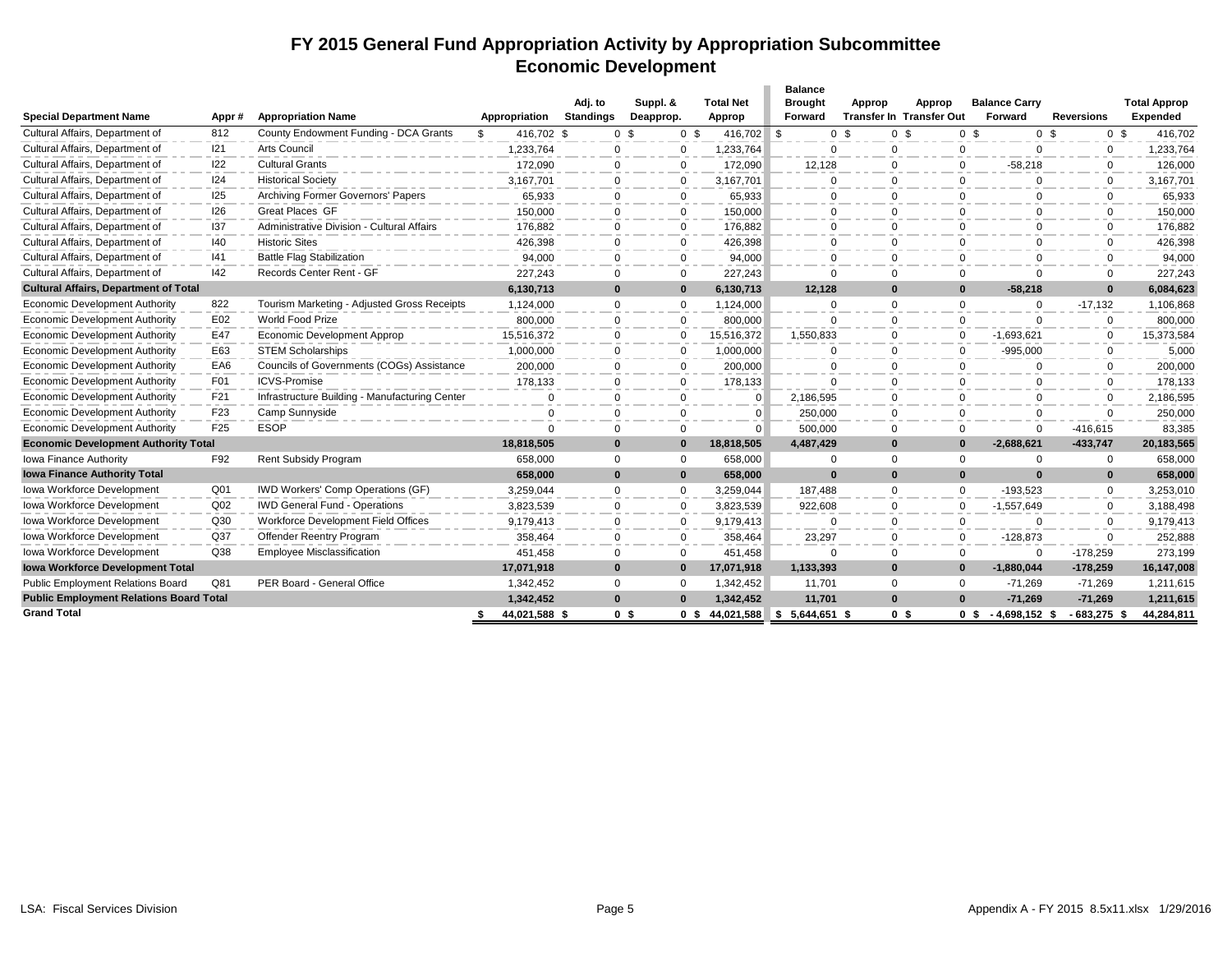#### **FY 2015 General Fund Appropriation Activity by Appropriation Subcommittee Education**

|                                                      |                 |                                                   |                    | Adj. to               | Suppl. &             |                             | <b>Balance</b><br><b>Brought</b> | Approp             | Approp              | <b>Balance Carry</b>       |                           | <b>Total Approp</b> |
|------------------------------------------------------|-----------------|---------------------------------------------------|--------------------|-----------------------|----------------------|-----------------------------|----------------------------------|--------------------|---------------------|----------------------------|---------------------------|---------------------|
| <b>Special Department Name</b>                       | Appr#           | <b>Appropriation Name</b>                         | Appropriation      | <b>Standings</b>      | Deapprop.            | <b>Total Net Approp</b>     | Forward                          | <b>Transfer In</b> | <b>Transfer Out</b> | Forward                    | <b>Reversions</b>         | <b>Expended</b>     |
| Blind, Iowa Commission for the                       | J <sub>01</sub> | Department for the Blind                          | 2,298,358 \$<br>\$ |                       | 0 <sup>5</sup>       | 0 <sup>5</sup><br>2,298,358 | 5,733 \$<br>\$                   |                    | 0 <sup>5</sup>      | 0 <sup>5</sup>             | 0 <sup>5</sup><br>$-2$ \$ | 2,304,090           |
| Blind, Iowa Commission for the                       | J <sub>03</sub> | <b>Audio Information Services</b>                 | 52,000             | $\Omega$              | $\Omega$             | 52,000                      | $\Omega$                         | $\Omega$           | $\Omega$            | $\Omega$                   | $\Omega$                  | 52,000              |
| <b>Blind, Iowa Commission for the Total</b>          |                 |                                                   | 2,350,358          | $\bf{0}$              | $\Omega$             | 2,350,358                   | 5,733                            | $\bf{0}$           | $\bf{0}$            | $\Omega$                   | $-2$                      | 2,356,090           |
| College Student Aid Commission                       | 804             | Tuition Grant Program - Standing                  | 48,413,448         | $\mathbf 0$           | $\Omega$             | 48,413,448                  | $\Omega$                         | 0                  | $\mathbf 0$         | $\mathbf 0$                | $\mathbf 0$               | 48,413,448          |
| College Student Aid Commission                       | 806             | Vocational Technical Tuition Grant                | 2,250,185          | $\mathbf 0$           | $\Omega$             | 2,250,185                   | $\Omega$                         | 0                  | $\mathbf 0$         | 0                          | $\Omega$                  | 2,250,185           |
| College Student Aid Commission                       | 815             | Tuition Grant - For-Profit                        | 1,975,000          | $\Omega$              | $\Omega$             | 1,975,000                   | $\Omega$                         | $\Omega$           |                     | $\mathbf 0$<br>$\Omega$    | $\Omega$                  | 1,975,000           |
| College Student Aid Commission                       | 101             | College Aid Commission                            | 250,109            | $\Omega$              | $\Omega$             | 250,109                     | $\Omega$                         | $\Omega$           | $\Omega$            | $\Omega$                   | $\Omega$                  | 250,109             |
| College Student Aid Commission                       | 102             | National Guard Benefits Program                   | 5,100,233          | $\Omega$              | $\Omega$             | 5,100,233                   | 1,123,467                        | $\mathbf 0$        | $\mathbf 0$         | $-1,873,544$               | $\mathbf 0$               | 4,350,156           |
| College Student Aid Commission                       | 107             | Reg Nurse & Nurse Educator Loan Forgiveness Prog  | 80,852             | $\Omega$              | $\Omega$             | 80,852                      | $\Omega$                         | $\Omega$           | $\mathbf 0$         | $\Omega$                   | $\Omega$                  | 80,852              |
| College Student Aid Commission                       | 108             | Iowa Grants                                       | 791,177            | $\Omega$              | $\Omega$             | 791,177                     | $\Omega$                         | 0                  | 0                   | $\mathsf 0$                | $-13,316$                 | 777,861             |
| College Student Aid Commission                       | I <sub>09</sub> | All Iowa Opportunity Scholarships                 | 2,240,854          | $\Omega$              | $\Omega$             | 2,240,854                   | $\Omega$                         | $\Omega$           | $\Omega$            | $\Omega$                   | $\Omega$                  | 2,240,854           |
| College Student Aid Commission                       | 110             | Barber & Cosmo Arts & Sciences Tuition Grant Prog | 36,938             | $\Omega$              | $\Omega$             | 36,938                      | $\Omega$                         | 0                  | $\Omega$            | $\Omega$                   | $-542$                    | 36,396              |
| College Student Aid Commission                       | 113             | All Iowa Opportunity Foster Care Grant Program    | 554,057            | $\mathbf 0$           | $\Omega$             | 554,057                     | $\Omega$                         | 0                  | $\mathbf 0$         | 0                          | $-48,227$                 | 505,830             |
| College Student Aid Commission                       | 114             | Des Moines University Programs                    | 400,973            | $\Omega$              | $\Omega$             | 400,973                     | $\Omega$                         | $\Omega$           | $\mathbf 0$         | $\Omega$                   | $\Omega$                  | 400,973             |
| College Student Aid Commission                       | 115             | Teacher Shortage Loan Forgiveness Program         | 392,452            | $\Omega$              | $\Omega$             | 392,452                     | $\Omega$                         | $\mathbf 0$        |                     | $\mathbf 0$<br>$\mathbf 0$ | $\Omega$                  | 392,452             |
| College Student Aid Commission                       | IZ <sub>2</sub> | Rural Iowa Primary Care Loan Repayment Program    | 1,600,000          | $\Omega$              | $\Omega$             | 1,600,000                   | $\Omega$                         | $\Omega$           | $\Omega$            | $\Omega$                   | $\Omega$                  | 1,600,000           |
| College Student Aid Commission                       | IZ4             | Rural Nurse/PA Loan Program                       | 400,000            | $\Omega$              | $\Omega$             | 400,000                     | $\Omega$                         | 0                  | $\Omega$            | $\Omega$                   | $\Omega$                  | 400,000             |
| College Student Aid Commission                       | IZ <sub>6</sub> | <b>Teach Iowa Scholars</b>                        | 1,300,000          | $\Omega$              | $\Omega$             | 1,300,000                   | $\Omega$                         | $\Omega$           | $\Omega$            | $\Omega$                   | $\Omega$                  | 1,300,000           |
| <b>College Student Aid Commission Total</b>          |                 |                                                   | 65,786,278         | 0                     | $\Omega$             | 65,786,278                  | 1,123,467                        | $\Omega$           | $\bf{0}$            | $-1,873,544$               | $-62.085$                 | 64,974,116          |
| Education, Department of                             | 811             | <b>Child Development</b>                          | 12,606,196         | $\Omega$              | $\Omega$             | 12,606,196                  | $\Omega$                         | $\Omega$           | $\Omega$            | $\Omega$                   | $-117,903$                | 12,488,293          |
| Education, Department of                             | 898             | Sac and Fox Indian Settlement Education           | 100,000            | $\Omega$              | $\Omega$             | 100,000                     | $\Omega$                         | $\Omega$           | $\Omega$            | $\Omega$                   | $\Omega$                  | 100,000             |
|                                                      | 905             | State Foundation School Aid                       | 2,858,449,847      |                       | $\Omega$             | 2,865,029,554               | $\Omega$                         | $\Omega$           | $\Omega$            | $\Omega$                   | $\Omega$                  | 2,865,029,554       |
| Education, Department of<br>Education, Department of | 916             | <b>Transportation Nonpublic Students</b>          |                    | 6,579,707<br>$\Omega$ |                      |                             |                                  |                    |                     | $\Omega$                   | $\mathbf 0$               |                     |
|                                                      |                 |                                                   | 8,560,931          | $\Omega$              | $\Omega$             | 8,560,931                   | $\Omega$<br>$\Omega$             | 0<br>$\Omega$      | 0                   | $\Omega$                   | $\Omega$                  | 8,560,931           |
| Education, Department of                             | <b>150</b>      | Comm College Salaries                             | 500,000            |                       | $\Omega$<br>$\Omega$ | 500,000                     | $\Omega$                         |                    |                     | $\mathbf 0$                | $\Omega$                  | 500,000             |
| Education, Department of                             | I51             | Administration                                    | 8,304,047          | $\Omega$              |                      | 8,304,047                   |                                  | $\Omega$           | $\Omega$            | $-600,000$                 |                           | 7,704,047           |
| Education, Department of                             | 152             | Vocational Education Administration               | 598,197            | $\Omega$              | $\Omega$             | 598,197                     | $\Omega$                         | 0                  | $\mathbf 0$         | $\Omega$                   | $\mathbf 0$               | 598,197             |
| Education, Department of                             | <b>156</b>      | School Food Service                               | 2,176,797          | $\Omega$              | $\Omega$             | 2,176,797                   | $\Omega$                         | $\Omega$           | $\Omega$            | $\Omega$                   | $\Omega$                  | 2,176,797           |
| Education, Department of                             | 157             | <b>Textbook Services For Nonpublic</b>            | 650,214            | $\Omega$              | $\Omega$             | 650,214                     | $\Omega$                         | 0                  | $\mathbf 0$         | $\Omega$                   | $\Omega$                  | 650,214             |
| Education, Department of                             | <b>158</b>      | Vocational Education Secondary                    | 2,630,134          | $\Omega$              | $\Omega$             | 2,630,134                   | $\Omega$                         | $\Omega$           | $\Omega$            | $\Omega$                   | $\Omega$                  | 2,630,134           |
| Education, Department of                             | <b>159</b>      | Merged Area Schools - Gen Aid                     | 201,274,647        | $\Omega$              | $\Omega$             | 201,274,647                 | $\Omega$                         | 0                  |                     | $\Omega$<br>$\mathbf 0$    | $\Omega$                  | 201,274,647         |
| Education, Department of                             | 160             | Early Childhood lowa Family Support and Parent Ed | 12,364,434         | $\Omega$              | $\Omega$             | 12,364,434                  | $\Omega$                         | 0                  | $\mathbf 0$         | $\Omega$                   | $\Omega$                  | 12,364,434          |
| Education, Department of                             | <b>169</b>      | Teacher Quality/Student Achievement               | 56,791,351         | $\Omega$              | $\Omega$             | 56,791,351                  | 254,321                          | $\Omega$           | $\Omega$            | $-1,054,943$               | $\Omega$                  | 55,990,729          |
| Education, Department of                             | 189             | Jobs For America's Grads                          | 700,000            | $\Omega$              | $\Omega$             | 700,000                     | $\Omega$                         | 0                  | $\mathbf 0$         | $\Omega$                   | $\Omega$                  | 700,000             |
| Education, Department of                             | 193             | State Library                                     | 2,715,063          | $\Omega$              | $\Omega$             | 2,715,063                   | $\Omega$                         | $\Omega$           | $\Omega$            | $\Omega$                   | $-30$                     | 2,715,033           |
| Education, Department of                             | 198             | Enrich Iowa Libraries                             | 2,574,228          | $\Omega$              | $\Omega$             | 2,574,228                   | $\Omega$                         | 0                  | $\Omega$            | $\mathbf 0$                | $-1,326$                  | 2,572,902           |
| Education, Department of                             | IA <sub>3</sub> | Special Education Services Birth to 3             | 1,721,400          | $\Omega$              | $\Omega$             | 1,721,400                   | $\Omega$                         | $\mathbf 0$        | $\mathbf 0$         | $\Omega$                   | $\mathbf 0$               | 1,721,400           |
| Education, Department of                             | IC <sub>2</sub> | Early Childhood Iowa Preschool Tuition Assistance | 5,428,877          | $\Omega$              | $\Omega$             | 5,428,877                   | $\Omega$                         | $\Omega$           | $\mathbf 0$         | $\Omega$                   | $\Omega$                  | 5,428,877           |
| Education, Department of                             | IE <sub>2</sub> | Midwestern Higher Education Compact               | 100,000            | $\Omega$              | $\Omega$             | 100,000                     | 5,000                            | 0                  |                     | $\mathbf 0$<br>$-10,000$   | $\Omega$                  | 95,000              |
| Education, Department of                             | IE <sub>6</sub> | lowa Reading Research Center                      | 1,000,000          | $\Omega$              | $\Omega$             | 1,000,000                   | $\Omega$                         | 0                  | 0                   | $\Omega$                   | $\mathbf 0$               | 1,000,000           |
| Education, Department of                             | IE7             | Early Head Start Projects                         | 600,000            | $\Omega$              | $\Omega$             | 600,000                     | $\Omega$                         | 0                  | $\mathbf 0$         | $\Omega$                   | $\Omega$                  | 600,000             |
| Education, Department of                             | IE <sub>8</sub> | Successful Progression for Early Readers          | 8,000,000          | $\Omega$              | $\Omega$             | 8,000,000                   | $\Omega$                         | 0                  | 0                   | $\Omega$                   | $\Omega$                  | 8,000,000           |
| Education, Department of                             | IE9             | Competency-Based Education                        | 425,000            | $\Omega$              | $\Omega$             | 425,000                     | 10,110                           | $\Omega$           | $\mathbf 0$         | $-234,103$                 | $\Omega$                  | 201,007             |
| Education, Department of                             | IF <sub>8</sub> | Iowa On-Line Initiative                           | 1,500,000          | $\Omega$              | $\Omega$             | 1,500,000                   | $\Omega$                         | $\mathbf 0$        | $\Omega$            | $\Omega$                   | $-249,605$                | 1,250,395           |
| Education, Department of                             | IF <sub>9</sub> | Regional Telecommunications Councils              | 992,913            | $\mathbf 0$           | $\Omega$             | 992,913                     | $\Omega$                         | 0                  | $\Omega$            | 0                          | $\Omega$                  | 992,913             |
| Education, Department of                             | II9             | Early Childhood Iowa - School Ready               | 5,386,113          | $\Omega$              | $\Omega$             | 5,386,113                   | $\Omega$                         | $\Omega$           | $\Omega$            | $\Omega$                   | $\Omega$                  | 5,386,113           |
| Education, Department of                             | W01             | Attendance Center Perf/Website & Data System      | 500,000            | $\Omega$              | $\Omega$             | 500,000                     | $\Omega$                         | $\mathbf{0}$       | 0                   | $\Omega$                   | $\mathbf 0$               | 500,000             |
| Education, Department of                             | W02             | Admin Mentoring/Coaching and Support System       | 1,000,000          | $\Omega$              | $\Omega$             | 1,000,000                   | $\Omega$                         | $\Omega$           | $\Omega$            | $\Omega$                   | $\Omega$                  | 1,000,000           |
| Education, Department of                             | W03             | English Language Literacy Grant Program           | 500,000            | $\Omega$              | $\Omega$             | 500,000                     | $\Omega$                         | 0                  | $\Omega$            | $\Omega$                   | $-1$                      | 499,999             |
| Education, Department of                             | W04             | Online State Job Posting System                   | 250,000            | $\Omega$              | $\Omega$             | 250,000                     | $\Omega$                         | 0                  | $\mathbf 0$         | $\mathsf 0$                | $-27,401$                 | 222,599             |
| Education, Department of                             | W05             | Task Force, Commission, and Council Support       | 50,000             | $\Omega$              | $\Omega$             | 50,000                      | $\Omega$                         | $\Omega$           | $\Omega$            |                            | $\Omega$<br>$\Omega$      | 50,000              |
| Education, Department of                             | W06             | Area Education Agency Support System              | 1,000,000          | $\Omega$              | $\Omega$             | 1,000,000                   | $\Omega$                         | $\mathbf 0$        |                     | $\mathbf 0$<br>$\mathbf 0$ | $-7$                      | 999,993             |
|                                                      |                 |                                                   |                    |                       |                      |                             |                                  |                    |                     |                            |                           |                     |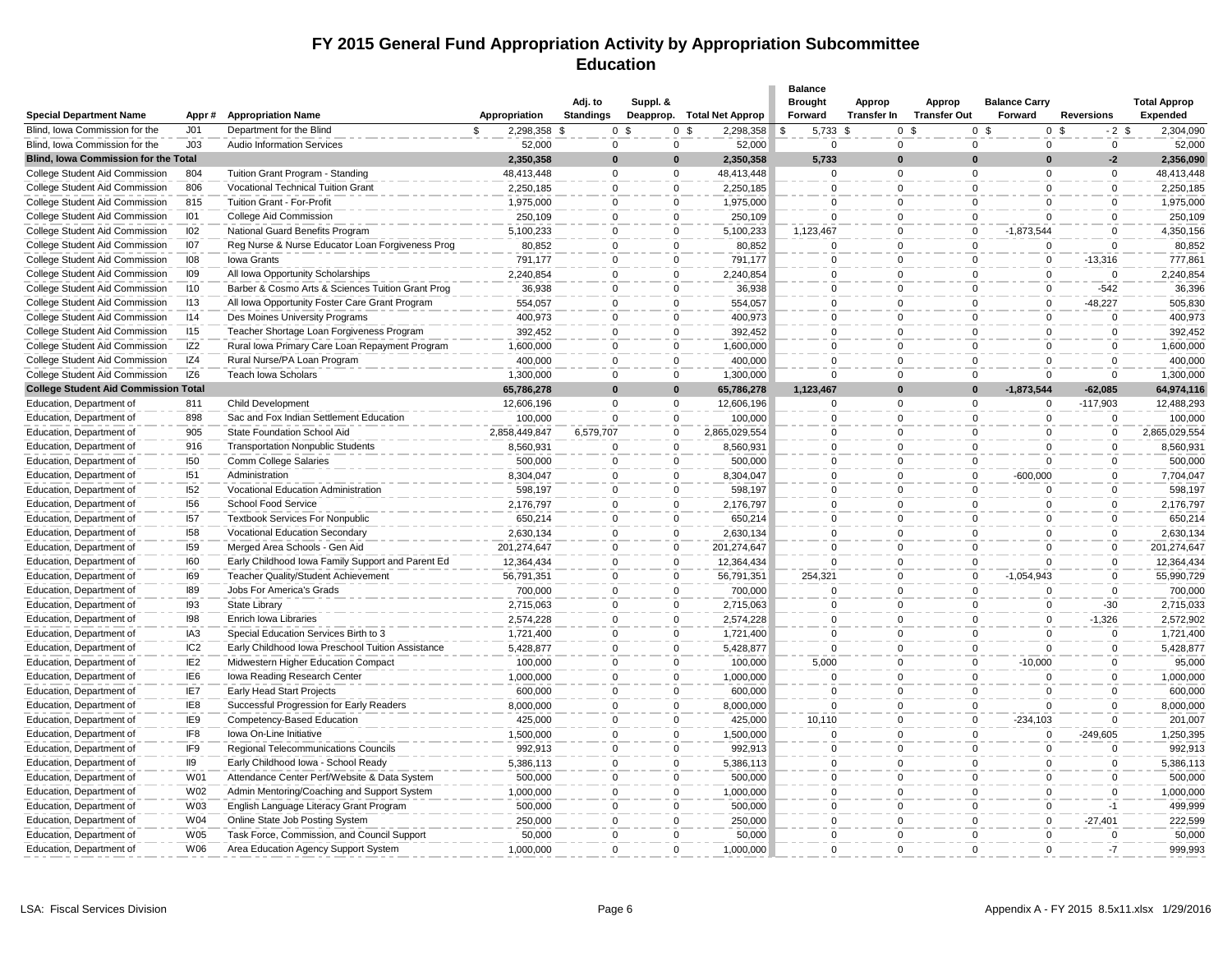#### **FY 2015 General Fund Appropriation Activity by Appropriation Subcommittee Education**

|                                        |                 |                                                                     |                                  |                       |                          |                                                 | <b>Balance</b>         |                      |                      |                          |                               |                              |
|----------------------------------------|-----------------|---------------------------------------------------------------------|----------------------------------|-----------------------|--------------------------|-------------------------------------------------|------------------------|----------------------|----------------------|--------------------------|-------------------------------|------------------------------|
|                                        |                 |                                                                     |                                  | Adj. to               | Suppl. &                 |                                                 | <b>Brought</b>         | <b>Approp</b>        | Approp               | <b>Balance Carry</b>     |                               | <b>Total Approp</b>          |
| <b>Special Department Name</b>         | Appr#           | <b>Appropriation Name</b>                                           | Appropriation                    | <b>Standings</b>      |                          | Deapprop. Total Net Approp                      | Forward                | Transfer In          | <b>Transfer Out</b>  | Forward                  | <b>Reversions</b>             | <b>Expended</b>              |
| Education, Department of               | <b>W07</b>      | Area Education Agency Distribution<br>Vocational Rehabilitation DOE | 1,000,000                        | $\Omega$              | $\Omega$                 | 1,000,000                                       | $\mathbf{0}$           | $\Omega$             | $\Omega$             | $\Omega$                 | $\mathbf 0$                   | 1,000,000                    |
| Education, Department of               | 167             |                                                                     | 5,911,200                        | $\Omega$              | $\Omega$                 | 5,911,200                                       | $\Omega$               | $\Omega$             | $\Omega$<br>$\Omega$ | $\Omega$<br>$\Omega$     | $\Omega$<br>$\Omega$          | 5,911,200                    |
| Education, Department of               | 168             | Independent Living                                                  | 89,128                           | $\Omega$              | $\Omega$                 | 89,128                                          | $\Omega$               | $\mathbf 0$          |                      |                          |                               | 89,128                       |
| Education, Department of               | 180             | Entrepreneurs with Disabilities Program                             | 145,535                          | $\Omega$              | $\Omega$                 | 145,535                                         | $\mathbf 0$            | $\Omega$             | $\Omega$<br>$\Omega$ | $\Omega$                 | $\Omega$                      | 145,535                      |
| Education, Department of               | 192             | Independent Living Center Grant                                     | 90,294                           | $\Omega$              | $\mathbf{0}$             | 90,294                                          | $\mathbf 0$            | $\mathbf 0$          |                      | $\Omega$                 | $\Omega$                      | 90,294                       |
| Education, Department of               | <b>178</b>      | Iowa Public Television                                              | 7,791,846                        | $\Omega$              | $\Omega$                 | 7,791,846                                       | $\Omega$               | $\Omega$<br>$\Omega$ | $\Omega$<br>$\Omega$ | $\Omega$                 | $\Omega$                      | 7,791,846                    |
| <b>Education, Department of Total</b>  | L <sub>01</sub> | SUI - General University                                            | 3,214,478,392<br>230,923,005     | 6,579,707<br>$\Omega$ | $\bf{0}$<br>$\mathbf{0}$ | 3,221,058,099<br>230,923,005                    | 269,432<br>$\mathbf 0$ | $\Omega$             | $\Omega$             | $-1,899,047$<br>$\Omega$ | $-396,272$<br>$\Omega$        | 3,219,032,213<br>230,923,005 |
| Regents, Board of<br>Regents, Board of | L07             | SUI - State of Iowa Cancer Registry                                 |                                  |                       |                          |                                                 |                        |                      |                      | $\Omega$                 |                               |                              |
|                                        |                 |                                                                     | 149,051                          | $\Omega$              | $\mathbf{0}$             | 149,051                                         | $\mathbf{0}$           | $\mathbf 0$          | $\Omega$             |                          | $\mathbf{0}$                  | 149,051                      |
| Regents, Board of                      | L08             | SUI - Iowa Birth Defects Registry                                   | 38,288                           | $\Omega$<br>$\Omega$  | $\Omega$<br>$\Omega$     | 38,288                                          | $\Omega$               | $\Omega$             | $\Omega$             | $\Omega$                 | $\Omega$<br>$\Omega$          | 38,288                       |
| Regents, Board of                      | L09             | SUI - Iowa Nonprofit Resource Center                                | 162,539                          |                       |                          | 162,539                                         | $\mathbf{0}$           | $\mathbf 0$          | $\Omega$             | $\Omega$                 |                               | 162,539                      |
| Regents, Board of                      | L <sub>13</sub> | SUI - Oakdale Campus                                                | 2,186,558                        | $\Omega$              | $\mathbf 0$              | 2,186,558                                       | $\mathbf 0$            | $\mathbf 0$          | $\mathbf 0$          | $\Omega$                 | $\mathbf 0$                   | 2,186,558                    |
| Regents, Board of                      | L14             | SUI - Hygienic Laboratory                                           | 4,402,615                        | $\Omega$              | $\Omega$                 | 4,402,615                                       | $\Omega$               | $\Omega$             | $\Omega$             | $\Omega$                 | $\Omega$                      | 4,402,615                    |
| Regents, Board of                      | L15             | SUI - Family Practice Program                                       | 1,788,265                        | $\Omega$              | $\Omega$                 | 1,788,265                                       | $\Omega$               | $\mathbf 0$          | $\Omega$             | $\Omega$                 | $\Omega$                      | 1,788,265                    |
| Regents, Board of                      | L16             | SUI - Specialized Children's Health Services (SCHS)                 | 659,456                          | $\Omega$              | $\mathbf 0$              | 659,456                                         | $\mathbf 0$            | $\mathbf 0$          | $\mathbf 0$          | $\mathbf{0}$             | $\mathbf 0$                   | 659,456                      |
| Regents, Board of                      | L18             | SUI - Iowa Flood Center                                             | 1,500,000                        | $\Omega$              | $\Omega$                 | 1,500,000                                       | $\Omega$               | $\mathbf 0$          | $\Omega$             | 0                        | $\Omega$                      | 1,500,000                    |
| Regents, Board of                      | L <sub>19</sub> | SUI - Substance Abuse Consortium                                    | 55,529                           | $\Omega$              | $\Omega$                 | 55,529                                          | $\Omega$               | $\Omega$             | $\Omega$             | $\Omega$                 | $\Omega$                      | 55,529                       |
| Regents, Board of                      | L25             | SUI - Primary Health Care                                           | 648,930                          | $\Omega$              | $\Omega$                 | 648,930                                         | $\mathbf{0}$           | $\mathbf 0$          | $\Omega$             | $\Omega$                 | $\Omega$                      | 648,930                      |
| Regents, Board of                      | L26             | SUI - Iowa Online Advanced Placement Academy                        | 481,849                          | $\Omega$              | $\mathbf{0}$             | 481,849                                         | $\mathbf 0$            | $\mathbf 0$          | $\Omega$             | $\Omega$                 | $\Omega$                      | 481,849                      |
| Regents, Board of                      | L30             | <b>ISU - General University</b>                                     | 180,945,807                      | $\Omega$              | $\mathbf 0$              | 180,945,807                                     | $\Omega$               | $\mathbf 0$          | $\Omega$             | 0                        | $\Omega$                      | 180,945,807                  |
| Regents, Board of                      | L33             | ISU - Veterinary Diagnostic Laboratory                              | 4,000,000                        | $\Omega$              | $\overline{0}$           | 4,000,000                                       | $\Omega$               | $\Omega$             | $\Omega$             | $\Omega$                 | $\Omega$                      | 4,000,000                    |
| Regents, Board of                      | L40             | ISU - Agricultural Experiment Station                               | 29,886,877                       | $\Omega$              | 0                        | 29,886,877                                      | $\mathbf 0$            | $\mathbf 0$          | $\Omega$             | $\Omega$                 | $\mathbf 0$                   | 29,886,877                   |
| Regents, Board of                      | L41             | ISU - Cooperative Extension                                         | 18,266,722                       | $\Omega$              | $\mathbf{0}$             | 18,266,722                                      | $\mathbf 0$            | $\Omega$             | $\Omega$             | $\Omega$                 | $\Omega$                      | 18,266,722                   |
| Regents, Board of                      | L44             | ISU - Leopold Center                                                | 397,417                          | $\Omega$              | $\Omega$                 | 397,417                                         | $\Omega$               | $\mathbf 0$          | $\Omega$             | $\Omega$                 | $\Omega$                      | 397,417                      |
| Regents, Board of                      | L47             | ISU - Iowa Nutrient Research Center                                 | 1,325,000                        | $\Omega$              | $\Omega$                 | 1,325,000                                       | $\Omega$               | $\Omega$             | $\Omega$             | $\Omega$                 | $\Omega$                      | 1,325,000                    |
| Regents, Board of                      | L48             | ISU - Small Business Development Centers                            | 101,000                          | $\Omega$              | 0                        | 101,000                                         | $\mathbf 0$            | $\mathbf 0$          | $\Omega$             | $\Omega$                 | 0                             | 101,000                      |
| Regents, Board of                      | L <sub>50</sub> | UNI - University of Northern Iowa                                   | 89,176,732                       | $\Omega$              | $\Omega$                 | 89,176,732                                      | $\Omega$               | $\Omega$             | $\Omega$             | $\Omega$                 | $\Omega$                      | 89,176,732                   |
| Regents, Board of                      | L <sub>51</sub> | UNI - Math and Science Collaborative                                | 5,200,000                        | $\Omega$              | $\Omega$                 | 5,200,000                                       | $\Omega$               | $\Omega$             | $\Omega$             | $\Omega$                 | $\Omega$                      | 5,200,000                    |
| Regents, Board of                      | L54             | UNI - Real Estate Education Program                                 | 125,302                          | $\Omega$              | $\mathbf 0$              | 125,302                                         | $\mathbf 0$            | $\Omega$             | $\Omega$             | $\mathbf{0}$             | $\Omega$                      | 125,302                      |
| Regents, Board of                      | L <sub>56</sub> | UNI - Recycling and Reuse Center                                    | 175,256                          | $\Omega$              | $\mathbf{0}$             | 175,256                                         | $\mathbf{0}$           | $\Omega$             | $\Omega$             | $\Omega$                 | $\Omega$                      | 175,256                      |
| Regents, Board of                      | L60             | ISD - Iowa School for the Deaf                                      | 9,391,859                        | $\Omega$              | $\Omega$                 | 9,391,859                                       | $\Omega$               | $\Omega$             | $\Omega$             | $\Omega$                 | $\Omega$                      | 9,391,859                    |
| Regents, Board of                      | L61             | ISD/IBS - Licensed Classroom Teachers                               | 82,049                           | $\Omega$              | $\Omega$                 | 82,049                                          | $\Omega$               | $\mathbf 0$          | $\Omega$             | $\Omega$                 | $\Omega$                      | 82,049                       |
| Regents, Board of                      | L65             | IBS - Iowa Braille and Sight Saving School                          | 3,915,741                        | $\Omega$              | $\mathbf{0}$             | 3,915,741                                       | $\mathbf{0}$           | $\mathbf 0$          | $\Omega$             | $\Omega$                 | $\mathbf 0$                   | 3,915,741                    |
| Regents, Board of                      | L70             | <b>BOR - Board Office</b>                                           | 1,094,714                        | $\Omega$              | $\Omega$                 | 1,094,714                                       | 1,384                  | $\mathbf 0$          | $\Omega$             | $-1,183$                 | $-1,183$                      | 1,093,732                    |
| Regents, Board of                      | L72             | BOR - Resource Center - NW Iowa Resource Center                     | 66,601                           | $\Omega$              | $\Omega$                 | 66,601                                          | $\Omega$               | 29,513               | $\Omega$             | $\Omega$                 | $\Omega$                      | 96,114                       |
| Regents, Board of                      | L73             | ISD/IBS - Tuition and Transportation                                | 11,763                           | $\Omega$              | $\Omega$                 | 11,763                                          | $\mathbf{0}$           | $\Omega$             | $\Omega$             | $\mathbf{0}$             | $-11,565$                     | 198                          |
| Regents, Board of                      | L74             | BOR - Iowa Public Radio                                             | 391,568                          | $\Omega$              | $\mathbf 0$              | 391,568                                         | $\mathbf{0}$           | $\Omega$             | $\Omega$             | $\Omega$                 | $\Omega$                      | 391,568                      |
| Regents, Board of                      | L75             | BOR - Resource Center - SW Iowa Resource Ctr                        | 182,734                          | $\Omega$              | $\Omega$                 | 182,734                                         | $\Omega$               | $\Omega$             | $\Omega$             | $\Omega$                 | $\Omega$                      | 182,734                      |
| Regents, Board of                      | L76             | BOR - Resource Ctr - Quad Cities Grad Study Ctr                     | 34,513                           | $\Omega$              | $\Omega$                 | 34,513                                          | $\Omega$               | $\mathbf 0$          | $-29,513$            | $\Omega$                 | $\Omega$                      | 5,000                        |
| Regents, Board of                      | L79             | SUI - Biocatalysis                                                  | 723,727                          | $\Omega$              | $\mathbf 0$              | 723,727                                         | $\Omega$               | $\mathbf 0$          | $\Omega$             | $\Omega$                 | $\Omega$                      | 723,727                      |
| Regents, Board of                      | L88             | ISU - Livestock Disease Research                                    | 172,844                          | $\Omega$              | $\Omega$                 | 172,844                                         | $\Omega$               | $\mathbf 0$          | $\Omega$             | $\Omega$                 | $\Omega$                      | 172,844                      |
| Regents, Board of                      | LB1             | UNI - FY 13 Supplemental                                            | $\Omega$                         | $\Omega$              | $\Omega$                 |                                                 | 4,000,000              | $\Omega$             | $\Omega$             | $\Omega$                 | $\Omega$                      | 4,000,000                    |
| Regents, Board of                      | LB5             | ISU - Vet Surgical Off Site - FY 13 Supplemental                    | $\Omega$                         | 0                     | 0                        | $\Omega$                                        | 1,000,000              | 0                    | 0                    | $-973,187$               | 0                             | 26,813                       |
| <b>Regents, Board of Total</b>         |                 |                                                                     | 588,664,311                      | $\Omega$              | $\Omega$                 | 588.664.311                                     | 5.001.384              | 29.513               | $-29.513$            | $-974.370$               | $-12.748$                     | 592,678,576                  |
| <b>Grand Total</b>                     |                 |                                                                     | \$ 3,871,279,339 \$ 6,579,707 \$ |                       |                          | 3,877,859,046 \$ 6,400,015 \$<br>0 <sup>5</sup> |                        | 29,513 \$            | $-29.513$ \$         |                          | $-4,746,960$ \$ $-471,106$ \$ | 3.879.040.995                |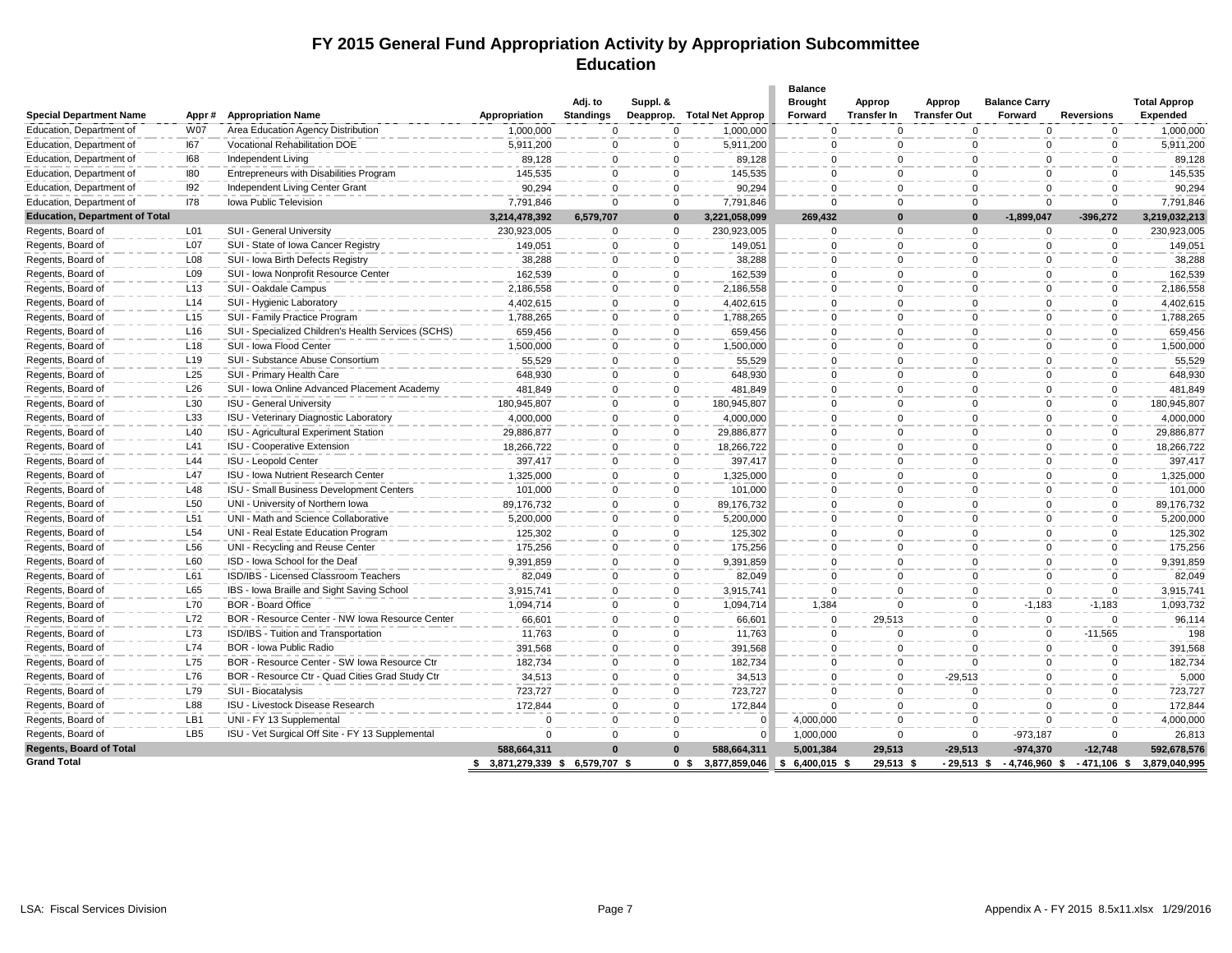#### **FY 2015 General Fund Appropriation Activity by Appropriation Subcommittee Health and Human Services**

| <b>Special Department Name</b>                                 | Appr#            | <b>Appropriation Name</b>                     | Appropriation          | Adj. to<br><b>Standings</b> | Suppl. &<br>Deapprop. | <b>Total Net Approp</b> | <b>Balance</b><br><b>Brought</b><br>Forward | Approp<br><b>Transfer In</b> | Approp<br><b>Transfer Out</b> | <b>Balance Carry</b><br>Forward | <b>Reversions</b>   | <b>Total Approp</b><br>Expended |
|----------------------------------------------------------------|------------------|-----------------------------------------------|------------------------|-----------------------------|-----------------------|-------------------------|---------------------------------------------|------------------------------|-------------------------------|---------------------------------|---------------------|---------------------------------|
| Aging, Iowa Department of                                      | J42              | Aging Programs                                | 11,419,732 \$<br>\$.   | 0 <sup>5</sup>              | 0 <sup>5</sup>        | 11,419,732              | 0 <sup>5</sup>                              |                              | 0 <sup>5</sup>                | 0 <sup>5</sup><br>$-103,989$    | $-103,989$ \$<br>٩. | 11,211,754                      |
| Aging, Iowa Department of                                      | J43              | Office of Long-Term Care ResAdvocate          | 929,315                | 0                           | 0                     | 929,315                 | 0                                           | 0                            | 0                             | 0                               | 0                   | 929,315                         |
| Aging, Iowa Department of                                      | J44              | Food Security for Older Individuals           | 250,000                | $\Omega$                    | $\mathbf 0$           | 250,000                 | $\Omega$                                    | $\Omega$                     | $\Omega$                      | $\mathbf{0}$                    | $-14,716$           | 235,284                         |
| Aging, Iowa Department of Total                                |                  |                                               | 12,599,047             | $\Omega$                    | $\mathbf{0}$          | 12,599,047              | $\Omega$                                    | $\mathbf{0}$                 | $\Omega$                      | $-103.989$                      | $-118,705$          | 12,376,353                      |
| Public Health, Department of                                   | 830              | Iowa Reg for Congenital & Inherited Disorders | 232,500                | $-17,445$                   | $\overline{0}$        | 215,055                 | 0                                           | $\mathbf 0$                  | $\Omega$                      | $\mathbf 0$                     | $-23,290$           | 191,765                         |
| Public Health, Department of                                   | K01              | <b>Addictive Disorders</b>                    | 27,263,690             | $\mathbf 0$                 | $\mathbf 0$           | 27,263,690              | 0                                           | 0                            | $\mathbf 0$                   | $\mathbf 0$                     | $-389,415$          | 26,874,275                      |
| Public Health, Department of                                   | K05              | Healthy Children and Families                 | 4,046,602              | $\Omega$                    | $\mathbf 0$           | 4,046,602               | $\Omega$                                    | $\mathbf 0$                  | $\Omega$                      | $\mathbf 0$                     | $-188,475$          | 3,858,127                       |
| Public Health, Department of                                   | K07              | <b>Chronic Conditions</b>                     | 5,155,692              | $\mathbf 0$                 | $\mathbf 0$           | 5,155,692               | 0                                           | 0                            | $\mathbf 0$                   | $\mathbf 0$                     | $-300,820$          | 4,854,872                       |
| Public Health, Department of                                   | K09              | <b>Community Capacity</b>                     | 8,737,910              | $\mathbf 0$                 | $\Omega$              | 8,737,910               | 160,782                                     | 0                            | $\mathbf 0$                   | $\mathbf 0$                     | $-263,246$          | 8,635,446                       |
| Public Health, Department of                                   | K11              | <b>Healthy Aging</b>                          | 7,297,142              | $\mathbf 0$                 | $\mathbf 0$           | 7,297,142               | $\mathbf 0$                                 | 0                            | $\mathbf 0$                   | $\mathbf 0$                     | $-27,030$           | 7,270,112                       |
| Public Health, Department of                                   | K13              | <b>Environmental Hazards</b>                  | 803,870                | $\mathbf 0$                 | $\mathbf 0$           | 803,870                 | 0                                           | 0                            | $\mathbf 0$                   | $\mathbf 0$                     | $\mathbf 0$         | 803,870                         |
| Public Health, Department of                                   | K15              | <b>Infectious Diseases</b>                    | 1,335,155              | $\mathbf 0$                 | 0                     | 1,335,155               | $\mathbf 0$                                 | 0                            | 0                             | $\mathbf 0$                     | $\mathbf 0$         | 1,335,155                       |
| Public Health, Department of                                   | K19              | <b>Public Protection</b>                      | 3,287,127              | $\Omega$                    | $\mathbf 0$           | 3,287,127               | $\Omega$                                    | $\mathbf 0$                  | $\Omega$                      | $\mathbf{0}$                    | $-184$              | 3,286,943                       |
| Public Health, Department of                                   | K21              | <b>Resource Management</b>                    | 855,072                | $\mathbf 0$                 | $\mathbf 0$           | 855,072                 | $\mathbf 0$                                 | $\mathbf 0$                  | $\mathbf 0$                   | $\overline{0}$                  | $\mathbf 0$         | 855,072                         |
| Public Health, Department of Total                             |                  |                                               | 59,014,760             | $-17,445$                   | $\bf{0}$              | 58,997,315              | 160,782                                     | $\bf{0}$                     | $\Omega$                      | $\bf{0}$                        | $-1.192.460$        | 57,965,637                      |
| Human Services, Department of                                  | 894              | Commission Of Inquiry                         | 1,394                  | $-1,394$                    | $\mathbf 0$           | $\Omega$                | 0                                           | $\mathbf 0$                  | $\Omega$                      | $\mathbf 0$                     | $\mathbf 0$         |                                 |
| Human Services, Department of                                  | 895              | Nonresidents Transfers                        | 67                     | $-67$                       | $\mathbf 0$           | - 0                     | $\Omega$                                    | 0                            | $\mathbf 0$                   | $\mathbf{0}$                    | $\mathbf 0$         |                                 |
| Human Services, Department of                                  | 896              | Non Resident Commitment M.III                 | 142,802                | $-137,036$                  | $\Omega$              | 5,766                   | $\Omega$                                    | 0                            | $\mathbf 0$                   | $\mathsf 0$                     | $\mathbf 0$         | 5,766                           |
| Human Services, Department of                                  | M01              | General Administration                        | 16,072,302             | $\mathbf 0$                 | $-1,000,000$          | 15,072,302              | 559,995                                     | 0                            | $\mathbf 0$                   | $-924,502$                      | $-924,502$          | 13,783,294                      |
| Human Services, Department of                                  | M10              | <b>Field Operations</b>                       | 65,170,976             | $\mathbf 0$                 | $-4,000,000$          | 61,170,976              | 3,758,741                                   | 0                            | $\mathbf 0$                   | $-1,528,213$                    | $-1,528,213$        | 61,873,290                      |
| Human Services, Department of                                  | M12              | <b>Child Support Recoveries</b>               | 14,911,230             | $\mathbf 0$                 | $\mathbf 0$           | 14,911,230              | $\mathbf 0$                                 | 0                            | $\mathbf 0$                   | $-146,271$                      | $\mathbf 0$         | 14,764,959                      |
| Human Services, Department of                                  | M20              | Toledo Juvenile Home                          | 507,766                | $\mathbf 0$                 | $\mathbf 0$           | 507,766                 | $\mathbf 0$                                 | 0                            | 0                             | $\mathbf 0$                     | $\mathbf 0$         | 507,766                         |
| Human Services, Department of                                  | M22              | <b>Eldora Training School</b>                 | 12,358,285             | $\Omega$                    | $\mathbf 0$           | 12,358,285              | 3,383                                       | $\mathbf 0$                  | $\mathbf{0}$                  | $-147,233$                      | $-147,233$          | 12,067,201                      |
| Human Services, Department of                                  | M28              | Civil Commitment Unit for Sexual Offenders    | 9,923,563              | $\Omega$                    | $\Omega$              | 9,923,563               | 1,235                                       | 0                            | $\mathbf 0$                   | $-3,342$                        | $-3,342$            | 9,918,114                       |
| Human Services, Department of                                  | M30              | Cherokee MHI                                  | 6,031,934              | $\Omega$                    | $\Omega$              | 6,031,934               | 23,178                                      | $\mathbf 0$                  | $\mathbf 0$                   | $-26,966$                       | $-26,966$           | 6,001,181                       |
| Human Services, Department of                                  | M32              | Clarinda MHI                                  | 6,787,309              | $\Omega$                    | 0                     | 6,787,309               | 53,598                                      | 0                            | $\mathbf 0$                   | $-616,994$                      | $-6,943$            | 6,216,970                       |
| Human Services, Department of                                  | M34              | Independence MHI                              | 10,484,386             | $\Omega$                    | $\Omega$              | 10,484,386              | 4,829                                       | 0                            | $\mathbf 0$                   | $-548,575$                      | $\mathbf 0$         | 9,940,640                       |
| Human Services, Department of                                  | M36              | Mount Pleasant MHI                            | 1,417,796              | $\mathbf 0$                 | 0                     | 1,417,796               | 41,574                                      | 0                            | $\mathbf 0$                   | 0                               | $-353,850$          | 1,105,520                       |
| Human Services, Department of                                  | M40              | Glenwood Resource Center                      | 21,695,266             | $\Omega$                    | $\mathbf 0$           | 21,695,266              | 500,000                                     | 0                            | $\mathbf 0$                   | $-300,770$                      | $\mathbf 0$         | 21,894,496                      |
| Human Services, Department of                                  | M42              | Woodward Resource Center                      | 14,855,693             | $\mathbf 0$                 | $\mathbf 0$           | 14,855,693              | 500,000                                     | 0                            | $\mathbf 0$                   | $-349,921$                      | $\mathbf 0$         | 15,005,772                      |
| Human Services, Department of                                  | 829              | Child Abuse Prevention                        | 232,570                | $-17,445$                   | 0                     | 215,125                 | 213,398                                     | 0                            | $\Omega$                      | $-215,055$                      | $\mathbf 0$         | 213,468                         |
| Human Services, Department of                                  | M21              | Juvenile CINA/Female Delinquent Placements    | 2,000,000              | $\mathbf 0$                 | $\mathbf 0$           | 2,000,000               | 0                                           | 0                            | $\Omega$                      | $-1,903,379$                    | $\mathbf 0$         | 96,621                          |
| Human Services, Department of                                  | N01              | Family Investment Program/JOBS                | 48,693,875             | $\Omega$                    | $\Omega$              | 48,693,875              | $\Omega$                                    | $\Omega$                     | $-3,400,000$                  | $\Omega$                        | $-10,000$           | 45,283,875                      |
| Human Services, Department of                                  | N <sub>10</sub>  | <b>State Supplementary Assistance</b>         | 14, 121, 154           | $\Omega$                    | $\Omega$              | 14,121,154              | 74,878                                      | $\Omega$                     | $\Omega$                      | $-1,921,630$                    | $\mathbf 0$         | 12,274,402                      |
| Human Services, Department of                                  | N <sub>20</sub>  | Medical Assistance                            | 1,250,658,393          | $\Omega$                    | 58,828,136            | 1,309,486,529           | $\Omega$                                    | 3,400,000                    | $\mathbf 0$                   | $\Omega$                        | $\mathbf 0$         | 1,312,886,529                   |
| Human Services, Department of                                  | N <sub>22</sub>  | Children's Health Insurance                   | 45,877,998             | $\Omega$                    | $\Omega$              | 45,877,998              | $\Omega$                                    | $\Omega$                     | $\mathbf 0$                   | $-787,306$                      | $\mathbf 0$         | 45,090,692                      |
| Human Services, Department of                                  | N <sub>28</sub>  | <b>Medical Contracts</b>                      | 17,148,576             | $\Omega$                    | $\Omega$              | 17,148,576              | $\Omega$                                    | $\Omega$                     | $\Omega$                      | -4,919,276                      | $\mathbf 0$         | 12,229,300                      |
| Human Services, Department of                                  | N32              | <b>Family Support Subsidy</b>                 | 1,079,739              | $\Omega$                    | $\Omega$              | 1,079,739               | 393,835                                     | $\Omega$                     | $\mathbf 0$                   | $-547,993$                      | $\mathbf 0$         | 925,582                         |
| Human Services, Department of                                  | N36              | <b>Conners Training</b>                       | 33,632                 | $\Omega$                    | $\Omega$              | 33,632                  | $\Omega$                                    | $\Omega$                     | $\Omega$                      | $\mathbf 0$                     | $-402$              | 33,230                          |
| Human Services, Department of                                  | N40              | Volunteers                                    | 84,686                 | $\mathbf 0$                 | $\Omega$              | 84,686                  | $\Omega$                                    | $\Omega$                     | $\mathbf 0$                   | $\mathbf 0$                     | $-10,895$           | 73,791                          |
| Human Services, Department of                                  | N <sub>56</sub>  | <b>Child Care Assistance</b>                  | 47,132,080             | $\Omega$                    | $-10,828,136$         | 36,303,944              | $\Omega$                                    | $\Omega$                     | $\mathbf 0$                   | $\mathbf 0$                     | $\mathbf 0$         | 36,303,944                      |
| Human Services, Department of                                  | N63              | <b>MHDS Equalization</b>                      | 30,555,823             | $\mathbf 0$                 | $\Omega$              | 30,555,823              | $\Omega$                                    | $\Omega$                     | $\Omega$                      | $\Omega$                        | $\mathbf 0$         | 30,555,823                      |
| Human Services, Department of                                  | N64              | <b>MHDS Regional Funding</b>                  | $\Omega$               | $\mathbf 0$                 |                       |                         | 0                                           | $\Omega$                     | $\Omega$                      |                                 | $\mathbf 0$         |                                 |
|                                                                | N70              | <b>Adoption Subsidy</b>                       |                        | $\mathbf 0$                 | 1,040,000<br>$\Omega$ | 1,040,000               | $\Omega$                                    | $\Omega$                     | $\Omega$                      | $-1,040,000$                    | $\mathbf 0$         |                                 |
| Human Services, Department of<br>Human Services, Department of | N71              | <b>Child and Family Services</b>              | 42,580,749             | $\Omega$                    | $\Omega$              | 42,580,749              | $\Omega$                                    | $\Omega$                     | $\Omega$                      | $-1,036,860$                    | $\mathbf 0$         | 41,543,889                      |
| Human Services, Department of                                  | N <sub>B</sub> 1 | PMIC Construction Grant FY13 Supp             | 94,857,554<br>$\Omega$ | $\Omega$                    | $\Omega$              | 94,857,554<br>$\Omega$  | 827,678                                     | $\mathbf 0$                  | $\Omega$                      | $-8,348,379$<br>$\Omega$        | $\mathbf 0$         | 86,509,175<br>827,678           |
| Human Services, Department of Total                            |                  |                                               | 1,775,417,598          | $-155,942$                  | 44,040,000            | 1,819,301,656           | 6,956,323                                   | 3,400,000                    | $-3,400,000$                  | $-25,312,663$                   | $-3,012,347$        | 1,797,932,970                   |
|                                                                |                  |                                               |                        |                             |                       |                         |                                             |                              |                               |                                 |                     |                                 |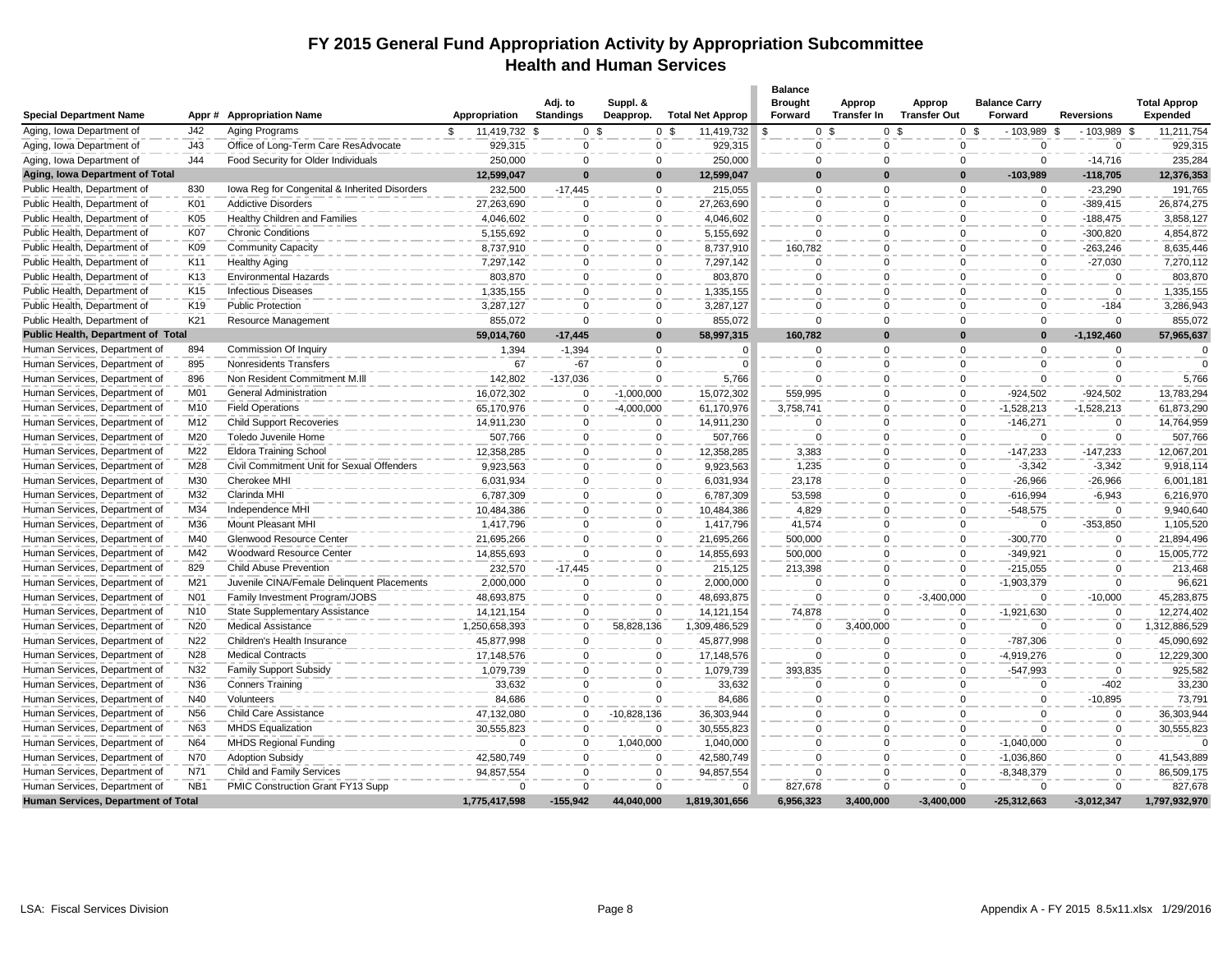#### **FY 2015 General Fund Appropriation Activity by Appropriation Subcommittee Health and Human Services**

|                                       |                 |                                |               |                      |                       |                  | <b>Balance</b>            |                              |                               |                                 |             |                                 |
|---------------------------------------|-----------------|--------------------------------|---------------|----------------------|-----------------------|------------------|---------------------------|------------------------------|-------------------------------|---------------------------------|-------------|---------------------------------|
| <b>Special Department Name</b>        | Appr #          | <b>Appropriation Name</b>      | Appropriation | Adi. to<br>Standings | Suppl. &<br>Deapprop. | Total Net Approp | <b>Brought</b><br>Forward | Approp<br><b>Transfer In</b> | Approp<br><b>Transfer Out</b> | <b>Balance Carry</b><br>Forward | Reversions  | <b>Total Approp</b><br>Expended |
| Veterans Affairs, Department of       | V01             | <b>General Administration</b>  | 1,095,951     |                      |                       | 1,095,951        |                           |                              |                               |                                 | $-37$       | 1,095,914                       |
| Veterans Affairs, Department of       | V06             | Vets Home Ownership Program    | 2,500,000     |                      |                       | 2,500,000        |                           |                              |                               |                                 |             | 2,500,000                       |
| Veterans Affairs, Department of       | V11             | Injured Veterans Grant Program |               |                      |                       |                  | 426,397                   |                              |                               | $-326,397$                      |             | 100,000                         |
| Veterans Affairs, Department of       | V <sub>14</sub> | <b>Veterans County Grants</b>  | 990,000       |                      |                       | 990,000          | 249,137                   |                              |                               | $-241.400$                      |             | 997.737                         |
| Veterans Affairs, Department of       | V <sub>03</sub> | Iowa Veterans Home             | 7,594,996     |                      |                       | 7,594,996        | 1,606,057                 |                              |                               | $-2.525.134$                    |             | 6,675,920                       |
| Veterans Affairs, Department of Total |                 |                                | 12.180.947    |                      | $\bf{0}$              | 12.180.947       | 2.281.592                 |                              |                               | $-3.092.931$                    | $-37$       | 11,369,571                      |
| <b>Grand Total</b>                    |                 |                                | 1.859.212.352 | - 173.387            | 44.040.000 \$         | 1.903.078.965    | 9.398.696                 | 3.400.000                    | $-3.400.000$                  | 28.509.582                      | - 4.323.549 | 1.879.644.530                   |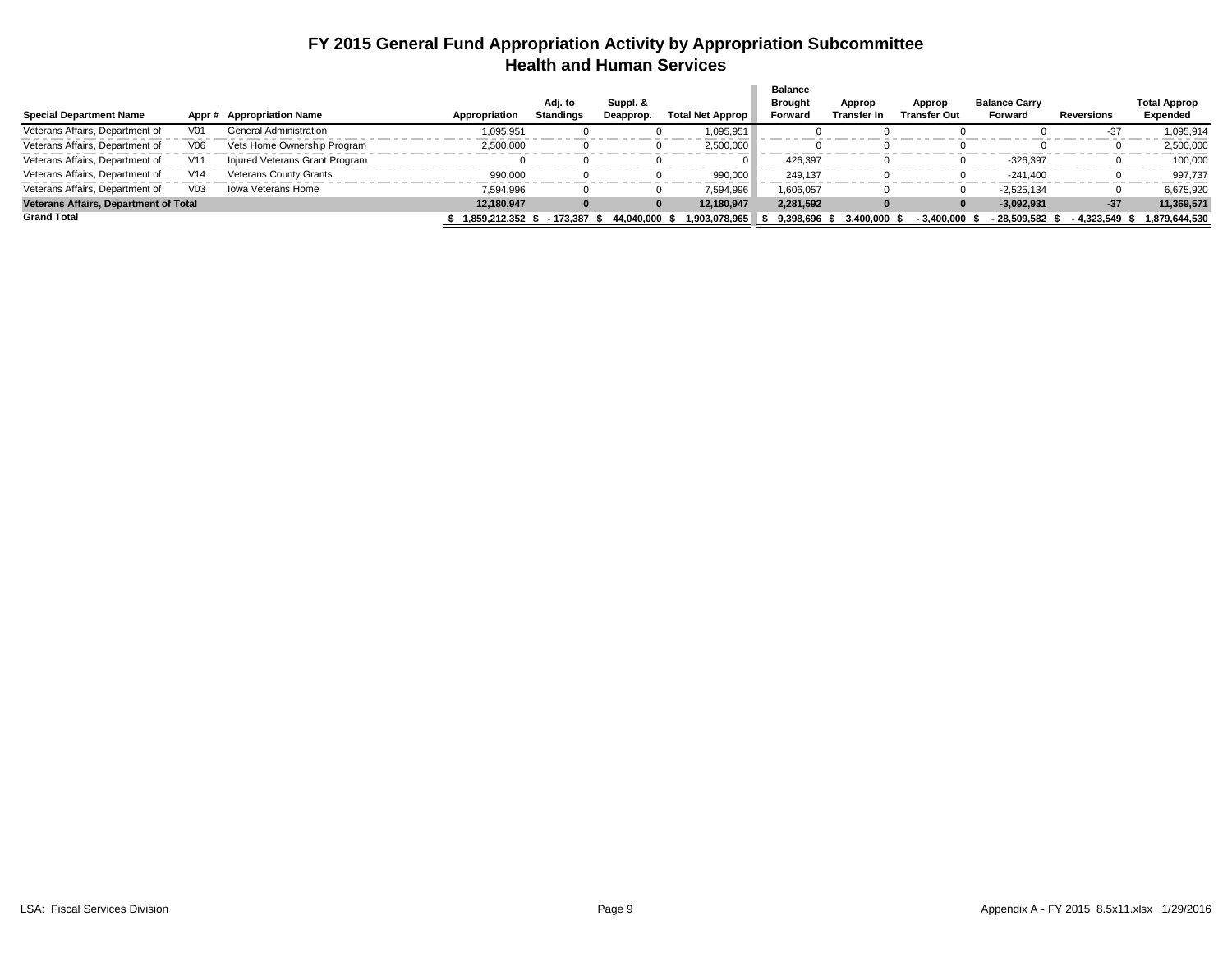#### **FY 2015 General Fund Appropriation Activity by Appropriation Subcommittee Justice System**

|                                                  |            |                                              |                    |                             |                                  |                            | <b>Balance</b>             |                              |                               | <b>Balance</b>   |                   |                                 |
|--------------------------------------------------|------------|----------------------------------------------|--------------------|-----------------------------|----------------------------------|----------------------------|----------------------------|------------------------------|-------------------------------|------------------|-------------------|---------------------------------|
| <b>Special Department Name</b>                   | Appr#      | <b>Appropriation Name</b>                    | Appropriation      | Adj. to<br><b>Standings</b> | Suppl. &<br>Deapprop.            | <b>Total Net</b><br>Approp | <b>Brought</b><br>Forward  | Approp<br><b>Transfer In</b> | Approp<br><b>Transfer Out</b> | Carry<br>Forward | <b>Reversions</b> | <b>Total Approp</b><br>Expended |
| <b>Attorney General</b>                          | <b>B01</b> | General Office A.G.                          | 7,989,905 \$<br>\$ |                             | 0 <sup>5</sup><br>0 <sup>5</sup> | 7,989,905                  | <b>S</b><br>0 <sup>5</sup> | 0 <sup>5</sup>               | 0 <sup>5</sup>                | 0 <sup>5</sup>   | $-5,000$ \$       | 7,984,905                       |
| <b>Attorney General</b>                          | <b>B10</b> | Victim Assistance Grants                     | 6,734,400          | $\mathbf 0$                 | $\mathbf 0$                      | 6,734,400                  | $\mathbf 0$                | $\mathbf 0$                  | $\mathbf 0$                   | $\mathbf 0$      | $\Omega$          | 6,734,400                       |
| <b>Attorney General</b>                          | <b>B11</b> | <b>Legal Services Poverty Grants</b>         | 2,400,000          | 0                           | $\mathbf 0$                      | 2,400,000                  | $\mathbf 0$                | $\mathbf 0$                  | $\Omega$                      | $\mathbf 0$      | $\mathbf{0}$      | 2,400,000                       |
| <b>Attorney General Total</b>                    |            |                                              | 17,124,305         | $\mathbf{0}$                | $\mathbf{0}$                     | 17,124,305                 | $\bf{0}$                   | $\mathbf{0}$                 | $\Omega$                      | $\bf{0}$         | $-5,000$          | 17,119,305                      |
| Civil Rights Commission                          | J21        | <b>Civil Rights Commission</b>               | 1,169,540          | $\mathbf 0$                 | $\mathbf 0$                      | 1,169,540                  | 44,873                     | $\mathbf 0$                  | $\Omega$                      | $\Omega$         | $\Omega$          | 1,214,413                       |
| <b>Civil Rights Commission Total</b>             |            |                                              | 1,169,540          | $\mathbf{0}$                | $\mathbf{0}$                     | 1,169,540                  | 44.873                     | $\mathbf{0}$                 | $\Omega$                      | $\Omega$         | $\Omega$          | 1,214,413                       |
| Corrections, Department of                       | A01        | <b>CBC District I</b>                        | 14,753,977         | $\overline{0}$              | $\mathbf 0$                      | 14,753,977                 | 50,023                     | 0                            | $\mathbf 0$                   | $\mathbf 0$      | $\mathbf{0}$      | 14,804,000                      |
| Corrections, Department of                       | A02        | <b>CBC District II</b>                       | 11,500,661         | $\mathbf{0}$                | $\mathbf 0$                      | 11,500,661                 | $\Omega$                   | $\mathbf 0$                  | $-55.000$                     | $\mathbf 0$      | $\mathbf{0}$      | 11,445,661                      |
| Corrections, Department of                       | A03        | <b>CBC District III</b>                      | 7,241,257          | $\mathbf 0$                 | $\mathbf 0$                      | 7,241,257                  | 114,344                    | $\mathbf 0$                  | $\mathbf 0$                   | $\mathbf 0$      | $\mathbf{0}$      | 7,355,601                       |
| Corrections, Department of                       | A04        | <b>CBC District IV</b>                       | 5,608,005          | 0                           | $\mathbf 0$                      | 5,608,005                  | $\Omega$                   | $\mathbf 0$                  | $\Omega$                      | $\mathbf 0$      | $\Omega$          | 5,608,005                       |
| Corrections, Department of                       | A05        | <b>CBC District V</b>                        | 20,304,616         | 0                           | $\mathbf 0$                      | 20,304,616                 | 190,173                    | 0                            | $-190,000$                    | $-35,914$        | $-35,914$         | 20,232,960                      |
| Corrections, Department of                       | A06        | <b>CBC District VI</b>                       | 14,833,623         | $\mathbf{0}$                | $\mathbf 0$                      | 14,833,623                 | 121,964                    | $\mathbf 0$                  | $-25,000$                     | $-30,467$        | $-30,467$         | 14,869,653                      |
| Corrections, Department of                       | A07        | <b>CBC District VII</b>                      | 7,856,873          | $\mathbf 0$                 | $\mathbf 0$                      | 7,856,873                  | 250,194                    | $\mathbf 0$                  | $\mathbf 0$                   | -49,727          | $-128,222$        | 7,929,117                       |
| Corrections, Department of                       | A08        | <b>CBC District VIII</b>                     | 8,133,194          | $\Omega$                    | $\mathbf 0$                      | 8,133,194                  | 100,580                    | $\mathbf 0$                  | $\mathbf 0$                   | $\mathbf 0$      | $\Omega$          | 8,233,774                       |
| Corrections, Department of                       | 897        | <b>State Cases Court Costs</b>               | 59,733             | $-59,733$                   | $\mathbf 0$                      | $\Omega$                   | $\Omega$                   | $\mathbf 0$                  | $\mathbf 0$                   | $\mathbf 0$      | $\mathbf{0}$      | $\Omega$                        |
| Corrections, Department of                       | A20        | <b>Corrections Administration</b>            | 5,270,010          | $\mathbf 0$                 | $\mathbf 0$                      | 5,270,010                  | 159                        | 90,000                       | $\Omega$                      | $-644$           | $-644$            | 5,358,881                       |
| Corrections, Department of                       | A21        | <b>Iowa Corrections Offender Network</b>     | 2,000,000          | $\mathbf 0$                 | $\mathbf 0$                      | 2,000,000                  | $\Omega$                   | $\Omega$                     | $\Omega$                      | $\Omega$         | $\Omega$          | 2,000,000                       |
| Corrections, Department of                       | A24        | <b>County Confinement</b>                    | 1,075,092          | $\Omega$                    | $\mathbf 0$                      | 1,075,092                  | $\Omega$                   | 619,846                      | $\Omega$                      | $\Omega$         | $\Omega$          | 1,694,938                       |
| Corrections, Department of                       | A25        | Federal Prisoners/ Contractual               | 484,411            | $\mathbf 0$                 | $\mathbf{0}$                     | 484,411                    | $\Omega$                   | $\mathbf 0$                  | $-88,798$                     | $\Omega$         | $\Omega$          | 395,614                         |
| Corrections, Department of                       | A26        | <b>Corrections Education</b>                 | 2,608,109          | 0                           | $\mathbf 0$                      | 2,608,109                  | 260,772                    | $\mathbf 0$                  | $\Omega$                      | $-295.806$       | $\Omega$          | 2,573,075                       |
| Corrections, Department of                       | A30        | Mental Health/Substance Abuse - DOC-wide     | 22,319             | $\mathbf 0$                 | $\mathbf 0$                      | 22,319                     | $\Omega$                   | $\Omega$                     | $\Omega$                      | $\Omega$         | $-1,110$          | 21,209                          |
| Corrections, Department of                       | A40        | Fort Madison Institution                     | 43,021,602         | $\mathbf 0$                 | $\mathbf 0$                      | 43,021,602                 | 450,000                    | $\Omega$                     | $\Omega$                      | $\mathbf 0$      | $-294$            | 43,471,308                      |
| Corrections, Department of                       | A45        | Anamosa Institution                          | 33,668,253         | 0                           | $\mathbf 0$                      | 33,668,253                 | $\Omega$                   | 180,000                      | 0                             | -1,791           | $-1,791$          | 33,844,671                      |
| Corrections, Department of                       | A50        | Oakdale Institution                          | 59,408,092         | $\mathbf 0$                 | $\mathbf 0$                      | 59,408,092                 | 5,650                      | $\mathbf 0$                  | $\Omega$                      | $-2,839$         | $-2,839$          | 59,408,064                      |
| Corrections, Department of                       | A55        | Newton Institution                           | 27,572,108         | $\mathbf 0$                 | $\mathbf{0}$                     | 27,572,108                 | $\Omega$                   | $\Omega$                     | $-177,000$                    | $\mathbf 0$      | $-695$            | 27,394,413                      |
| Corrections, Department of                       | A60        | Mount Pleasant Inst.                         | 25,360,135         | $\mathbf 0$                 | $\mathbf 0$                      | 25,360,135                 | 31,844                     | $\Omega$                     | $-323,000$                    | $-2,618$         | $-2,618$          | 25,063,743                      |
| Corrections, Department of                       | A65        | Rockwell City Institution                    | 9,836,353          | 0                           | $\mathbf 0$                      | 9,836,353                  | 502                        | 100,000                      | $\Omega$                      | $-488$           | $-488$            | 9,935,879                       |
| Corrections, Department of                       | A70        | Clarinda Institution                         | 25,933,430         | $\mathbf{0}$                | $\mathbf 0$                      | 25,933,430                 | 166,230                    | $\mathbf 0$                  | $-181,049$                    | $-191,162$       | $-191,162$        | 25,536,288                      |
| Corrections, Department of                       | A75        | Mitchellville Institution                    | 22,045,970         | $\mathbf 0$                 | $\mathbf{0}$                     | 22,045,970                 | $\Omega$                   | 500,000                      | $\Omega$                      | $\Omega$         | $\Omega$          | 22,545,970                      |
| Corrections, Department of                       | A80        | Fort Dodge Institution                       | 30,097,648         | $\Omega$                    | $\Omega$                         | 30,097,648                 | 1,000                      | $\mathbf 0$                  | $-450,000$                    | $-960$           | $-960$            | 29,646,729                      |
| <b>Corrections, Department of Total</b>          |            |                                              | 378,695,471        | $-59,733$                   | $\mathbf{0}$                     | 378,635,738                | 1,743,434                  | 1,489,846                    | $-1,489,846$                  | $-612,414$       | $-397,202$        | 379,369,556                     |
| Law Enforcement Academy                          | R01        | Iowa Law Enforcement Academy                 | 1,003,214          | $\mathbf 0$                 | $\mathbf 0$                      | 1,003,214                  | $\Omega$                   | $\Omega$                     | $\Omega$                      | $-1,840$         | $-1,846$          | 999,528                         |
| Law Enforcement Academy Total                    |            |                                              | 1,003,214          | $\mathbf{0}$                | $\bf{0}$                         | 1,003,214                  | $\Omega$                   | $\bf{0}$                     | $\bf{0}$                      | $-1,840$         | $-1,846$          | 999,528                         |
| Parole, Board of                                 | <b>B40</b> | Parole Board                                 | 1,204,583          | $\mathbf 0$                 | $\mathbf 0$                      | 1,204,583                  | $\Omega$                   | $\Omega$                     | $\Omega$                      | $-600$           | $-600$            | 1,203,384                       |
| Parole, Board of Total                           |            |                                              | 1,204,583          | $\bf{0}$                    | $\mathbf{0}$                     | 1,204,583                  | $\Omega$                   | $\mathbf{0}$                 | $\bf{0}$                      | $-600$           | $-600$            | 1,203,384                       |
| Public Defense, Department of                    | 883        | Compensation and Expense                     | 344,644            | $-221,071$                  | $\mathbf{0}$                     | 123,573                    | $\Omega$                   | $\mathbf 0$                  | $\Omega$                      | $\mathbf 0$      | $\mathbf{0}$      | 123,573                         |
| Public Defense, Department of                    | R31        | Public Defense, Department of                | 6,554,478          | $\Omega$                    | $\mathbf 0$                      | 6,554,478                  | 4,000                      | $\Omega$                     | $\Omega$                      | $-2,377$         | $-2,377$          | 6,553,724                       |
| <b>Public Defense, Department of Total</b>       |            |                                              | 6,899,122          | $-221.071$                  | $\bf{0}$                         | 6,678,051                  | 4,000                      | $\Omega$                     | $\Omega$                      | $-2,377$         | $-2.377$          | 6,677,298                       |
| Homeland Security and Emergency Managem R40      |            | Homeland Security & Emergency Mgmt. Division | 2,229,623          | $\overline{0}$              | $\Omega$                         | 2,229,623                  | 23,699                     | $\Omega$                     | $\Omega$                      | $\mathbf 0$      | $\Omega$          | 2,253,322                       |
| Homeland Security and Emergency Management Total |            |                                              | 2,229,623          | $\mathbf{0}$                | $\bf{0}$                         | 2,229,623                  | 23,699                     | $\bf{0}$                     | $\Omega$                      | $\Omega$         | $\bf{0}$          | 2,253,322                       |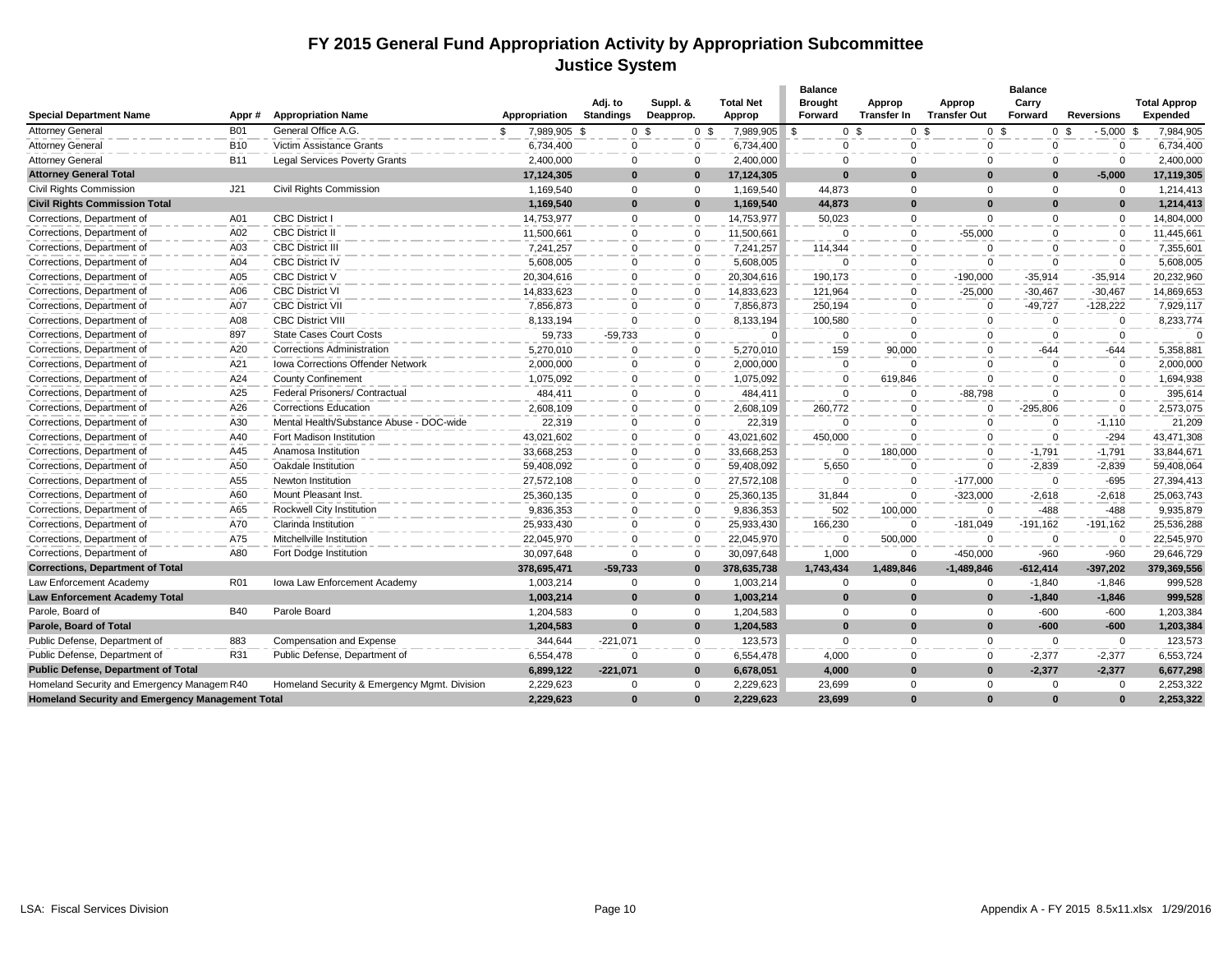#### **FY 2015 General Fund Appropriation Activity by Appropriation Subcommittee Justice System**

|                                           |            |                                               |               |                  |              |                    | <b>Balance</b>    |                    |              | <b>Balance</b> |                   |                     |
|-------------------------------------------|------------|-----------------------------------------------|---------------|------------------|--------------|--------------------|-------------------|--------------------|--------------|----------------|-------------------|---------------------|
|                                           |            |                                               |               | Adj. to          | Suppl. &     | <b>Total Net</b>   | <b>Brought</b>    | Approp             | Approp       | Carry          |                   | <b>Total Approp</b> |
| <b>Special Department Name</b>            | Appr#      | <b>Appropriation Name</b>                     | Appropriation | <b>Standings</b> | Deapprop.    | Approp             | Forward           | <b>Transfer In</b> | Transfer Out | Forward        | <b>Reversions</b> | Expended            |
| Public Safety, Department of              | 849        | DPS-POR Unfunded Liabilities Until 85 Percent | 5,000,000     |                  | $\Omega$     | 5,000,000          |                   |                    |              |                |                   | 5,000,000           |
| Public Safety, Department of              | <b>R64</b> | Public Safety Administration                  | 4,183,349     | 0                | $\Omega$     | 4,183,349          | 1.579             |                    |              | $-20,035$      | $-20,035$         | 4,144,857           |
| Public Safety, Department of              | <b>R67</b> | <b>Public Safety DCI</b>                      | 13,625,414    | 0                | $\Omega$     | 13,625,414         | 49,363            |                    | $\Omega$     | $-61,177$      | $-61,177$         | 13,552,422          |
| Public Safety, Department of              | <b>R68</b> | DCI - Crime Lab Equipment/Training            | 302,345       | 0                | $\Omega$     | 302,345            |                   |                    |              |                |                   | 302,345             |
| Public Safety, Department of              | R69        | Public Safety Undercover Funds                | 109,042       |                  | $\mathbf{0}$ | 109,042            |                   |                    |              |                |                   | 109,042             |
| Public Safety, Department of              | <b>R70</b> | Narcotics Enforcement                         | 6,919,855     |                  | $\mathbf 0$  | 6,919,855          | 13,362            |                    | $\Omega$     | $-13,712$      | $-13.712$         | 6,905,792           |
| Public Safety, Department of              | <b>R72</b> | <b>DPS Fire Marshal</b>                       | 4,590,556     |                  | $\Omega$     | 4,590,556          | 9,062             |                    |              | $-2,159$       | $-2,159$          | 4,595,300           |
| Public Safety, Department of              | <b>R75</b> | <b>Iowa State Patrol</b>                      | 60,920,291    |                  |              | 60,920,291         | 22,566            |                    |              | $-57,951$      | $-57,951$         | 60,826,956          |
| Public Safety, Department of              | <b>R76</b> | DPS/SPOC Sick Leave Payout                    | 279,517       |                  | $\Omega$     | 279,517            |                   |                    |              |                |                   | 279,517             |
| Public Safety, Department of              | <b>R82</b> | Fire Fighter Training                         | 825,520       |                  | $\mathbf{0}$ | 825,520            | 221               |                    |              | $-26$          |                   | 825,715             |
| Public Safety, Department of              | <b>R85</b> | Statewide Interoperable Communications System | 154,661       |                  | $\mathbf{0}$ | 154,661            |                   |                    | $\Omega$     |                |                   | 154,661             |
| <b>Public Safety, Department of Total</b> |            |                                               | 96,910,550    | $\bf{0}$         | $\bf{0}$     | 96,910,550         | 96,153            | 0                  | $\bf{0}$     | $-155,061$     | $-155,034$        | 96,696,608          |
| Judicial Branch                           | <b>B20</b> | Judicial Branch                               | 171,486,612   | $\mathbf 0$      | $\mathbf{0}$ | 171,486,612        | 20,933            |                    | $\Omega$     | $-25,099$      | $-25,099$         | 171,457,348         |
| Judicial Branch                           | <b>B21</b> | Jury & Witness (GF) to Revolving Fund (0043)  | 3,100,000     | 0                | $\mathbf{0}$ | 3,100,000          |                   | $\Omega$           |              |                |                   | 3,100,000           |
| Judicial Branch                           | <b>B30</b> | Electronic Document Management System-0001-G  |               |                  |              |                    | 1,487,748         |                    |              |                |                   | 1,487,748           |
| <b>Judicial Branch Total</b>              |            |                                               | 174,586,612   | $\bf{0}$         | $\bf{0}$     | 174,586,612        | 1,508,682         |                    | $\Omega$     | $-25,099$      | $-25,099$         | 176,045,096         |
| <b>Grand Total</b>                        |            |                                               | 679,823,020   | $-280,804$ \$    |              | $0$ \$ 679,542,216 | 3,420,841<br>- 56 | 1,489,846          | 1,489,846    | - 797,390      | - 587.157         | 681,578,510         |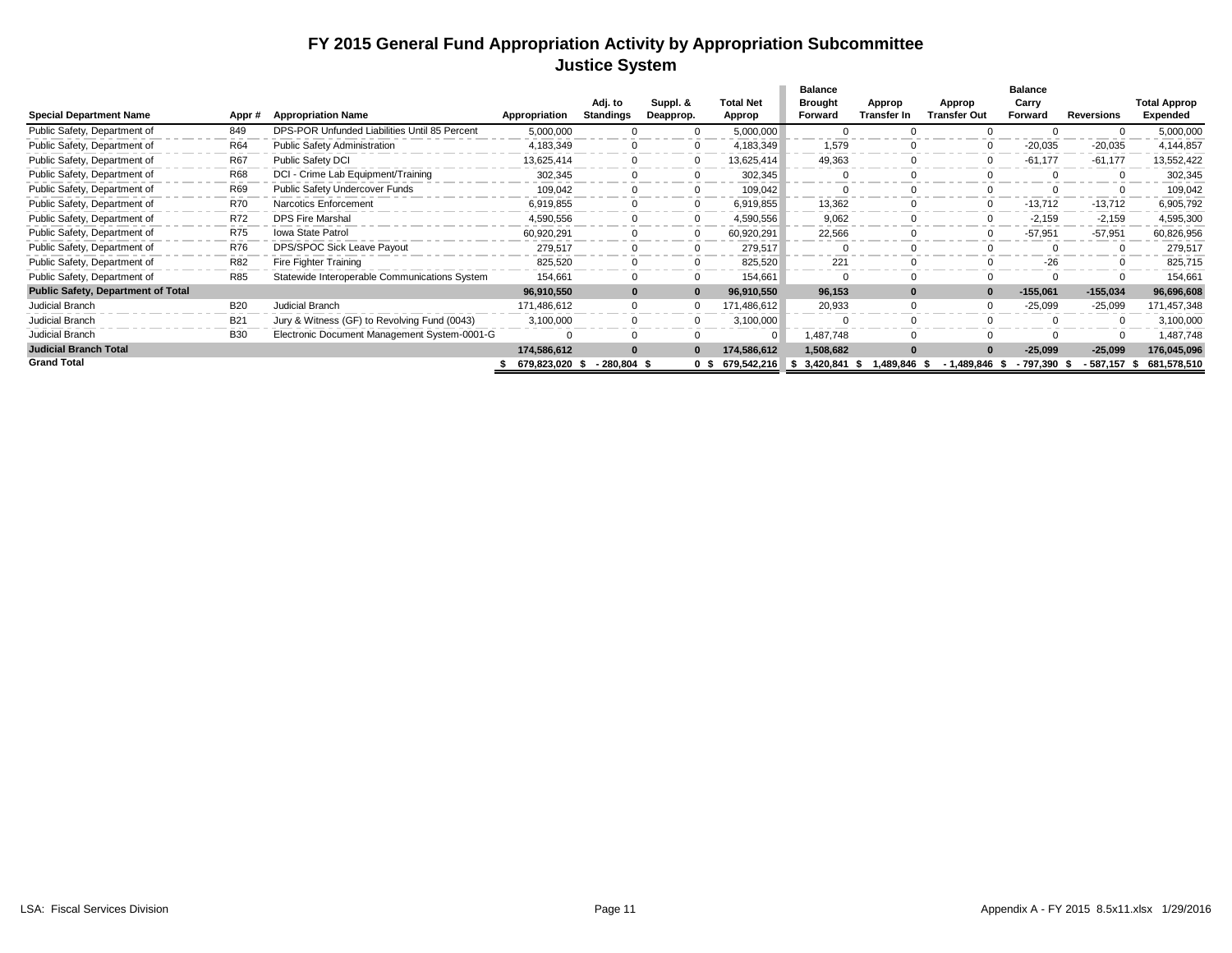#### **FY 2015 General Fund Appropriation Activity by Appropriation Subcommittee Transportation, Infrastructure and Capitals**

|                                                 |                 |                                          |               |                       |                      |                  | <b>Balance</b>             |                |                |                      |                   |                     |
|-------------------------------------------------|-----------------|------------------------------------------|---------------|-----------------------|----------------------|------------------|----------------------------|----------------|----------------|----------------------|-------------------|---------------------|
|                                                 |                 |                                          |               | Adj. to               | Suppl. &             | <b>Total Net</b> | <b>Brought</b>             | Approp         | Approp         | <b>Balance Carry</b> |                   | <b>Total Approp</b> |
| <b>Special Department Name</b>                  | Appr#           | <b>Appropriation Name</b>                | Appropriation | Standings             | Deapprop.            | Approp           | Forward                    | Transfer In    | Transfer Out   | Forward              | <b>Reversions</b> | Expended            |
| <b>Corrections Capital</b>                      | 9ZA             | Mitchellvile Construction                |               | 0 <sup>5</sup><br>0 S |                      |                  | 11.200.000 \$<br>- \$      | 0 <sup>5</sup> | 0 <sup>5</sup> | $-6,621,168$ \$      |                   | 4,578,832           |
| <b>Corrections Capital Total</b>                |                 |                                          |               | $\bf{0}$              |                      |                  | 11,200,000                 |                | 0              | $-6,621,168$         |                   | 4,578,832           |
| <b>State Fair Authority Capital</b>             | 23G             | <b>Plaza Construction</b>                |               | $\Omega$              |                      |                  | 1,000,000                  |                |                | $-1,000,000$         |                   |                     |
| <b>State Fair Authority Capital Total</b>       |                 |                                          |               | $\bf{0}$              |                      |                  | 1.000.000                  | 0              | $\bf{0}$       | $-1.000.000$         | 0                 |                     |
| Administrative Services - Capitals              | <b>R59</b>      | Major Maintenance                        |               | $\Omega$              |                      |                  | 1.019.314                  |                |                | -868.755             |                   | 150,558             |
| <b>Administrative Services - Capitals Total</b> |                 |                                          |               | $\bf{0}$              |                      |                  | 1,019,314                  | 0              | $\bf{0}$       | $-868.755$           |                   | 150,558             |
| <b>Public Safety Capital</b>                    | 00R             | DPS Radio Replacement                    |               | $\Omega$              | 2,500,000            | 2,500,000        |                            |                | $\Omega$       | $-2,500,000$         |                   |                     |
| <b>Public Safety Capital Total</b>              |                 |                                          |               | $\Omega$              | 2,500,000            | 2,500,000        |                            |                | 0              | $-2,500,000$         | $\bf{0}$          |                     |
| <b>Regents Capital</b>                          | LB <sub>2</sub> | ISU - Research Park - FY 13 Supplemental |               |                       |                      | $\Omega$         | 12,000,000                 |                | $\Omega$       | $-11,400,999$        |                   | 599,001             |
| <b>Regents Capital</b>                          | LB4             | Regents - Fire Safety/Def Maint - Supp   |               | $\Omega$              |                      |                  | 1.030.000                  |                |                | $-863.375$           |                   | 166,625             |
| <b>Regents Capital Total</b>                    |                 |                                          |               | $\bf{0}$              |                      | $\bf{0}$         | 13.030.000                 | 0              | $\bf{0}$       | $-12.264.374$        |                   | 765,626             |
| <b>Grand Total</b>                              |                 |                                          |               | 0 \$                  | 2.500.000 \$<br>0 \$ |                  | 2.500.000 \$ 26.249.314 \$ | 0 \$           | 0 S            | $-23.254.298$ \$     | 0 \$              | 5,495,016           |